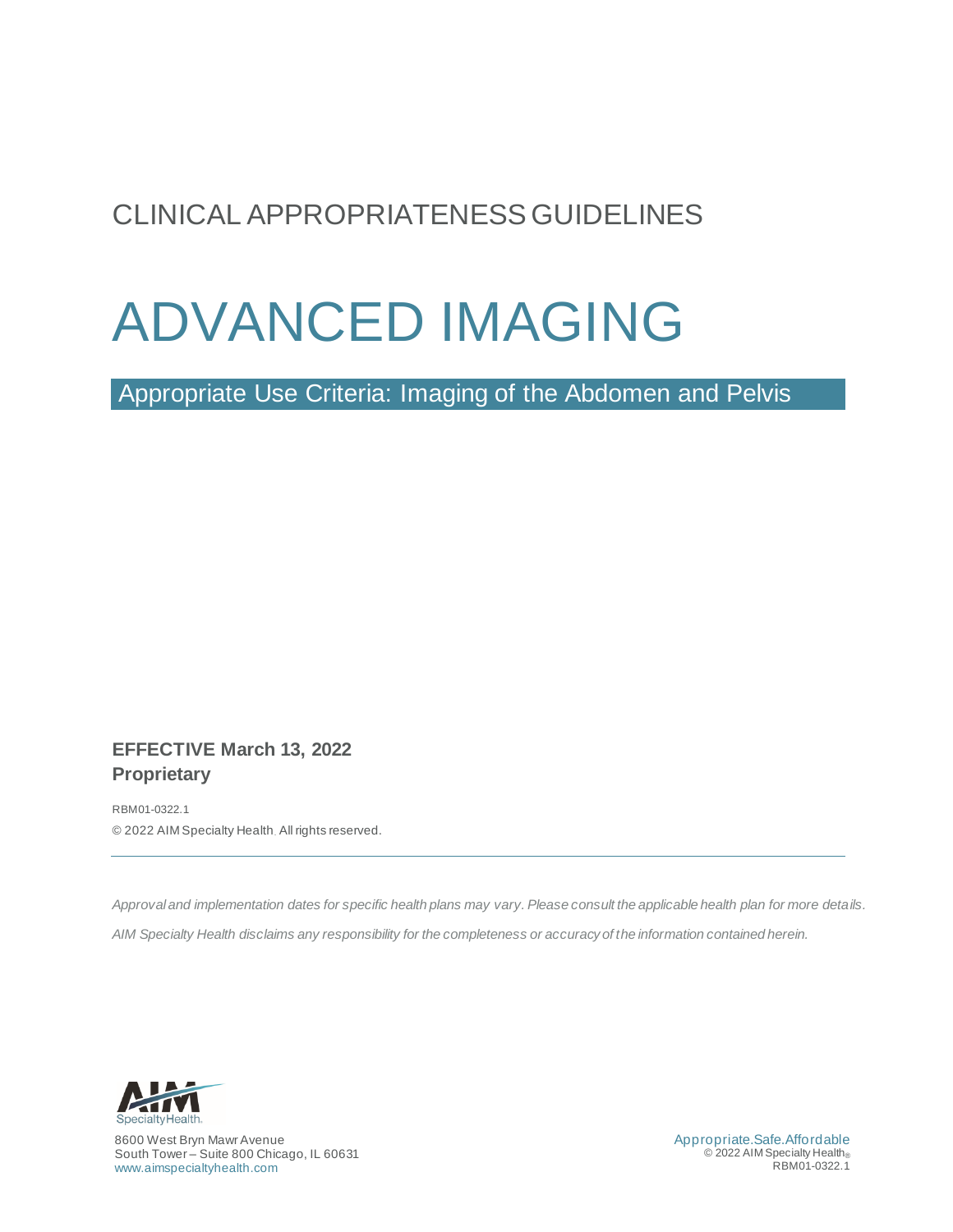# <span id="page-1-0"></span>**Table of Contents**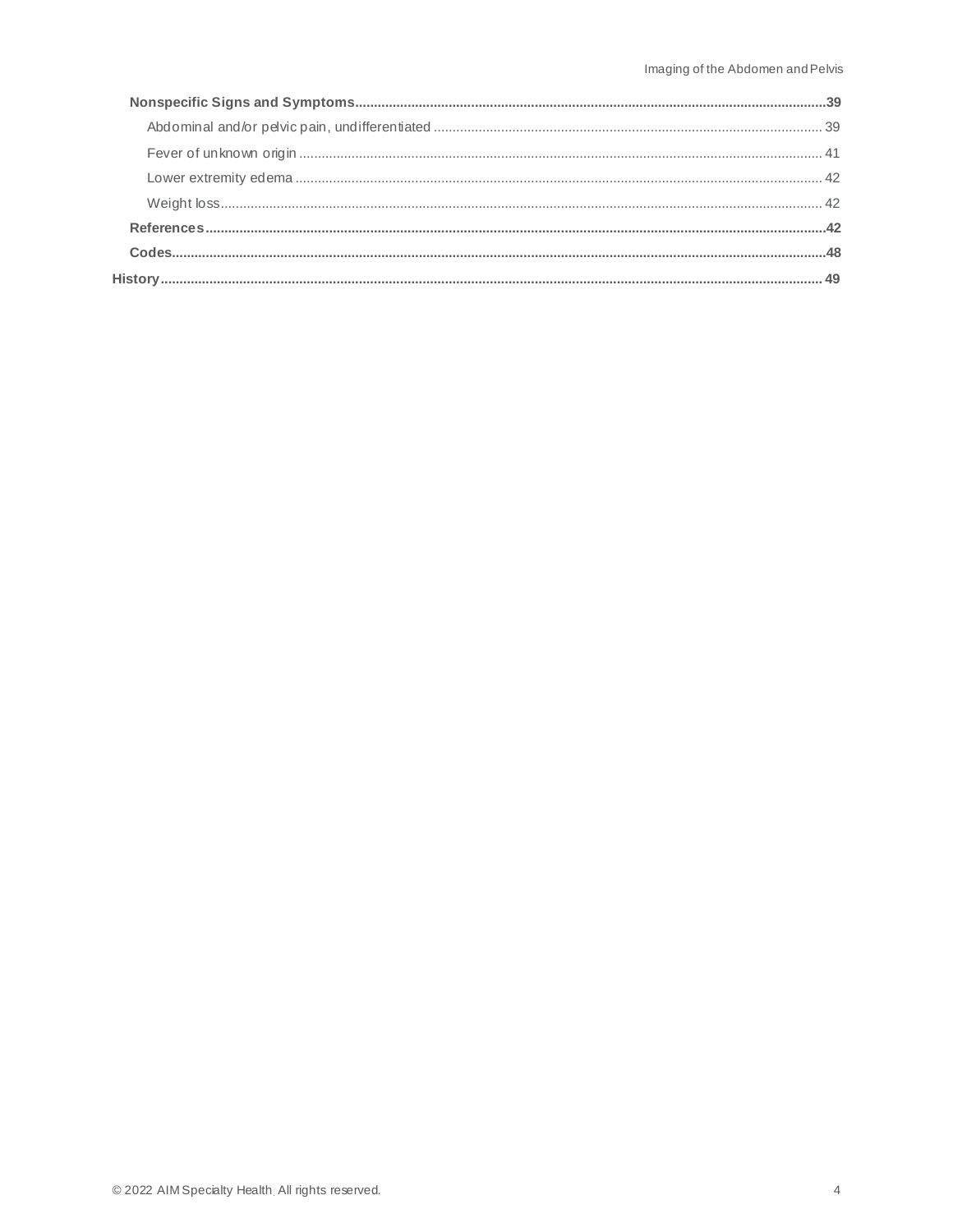# <span id="page-4-0"></span>Description and Application of the Guidelines

The AIM Clinical Appropriateness Guidelines (hereinafter "the AIM Clinical Appropriateness Guidelines" or the "Guidelines") are designed to assist providers in making the most appropriate treatment decision for a specific clinical condition for an individual. As used by AIM, the Guidelines establish objective and evidence-based criteria for medical necessity determinations where possible. In the process, multiple functions are accomplished:

- To establish criteria for when services are medically necessary
- To assist the practitioner as an educational tool
- To encourage standardization of medical practice patterns
- To curtail the performance of inappropriate and/or duplicate services
- To advocate for patient safety concerns
- To enhance the quality of health care
- To promote the most efficient and cost-effective use of services

The AIM guideline development process complies with applicable accreditation standards, including the requirement that the Guidelines be developed with involvement from appropriate providers with current clinical expertise relevant to the Guidelines under review and be based on the most up-to-date clinical principles and best practices. Relevant citations are included in the References section attached to each Guideline. AIM reviews all of its Guidelines at least annually.

AIM makes its Guidelines publicly available on its website twenty-four hours a day, seven days a week. Copies of the AIM Clinical Appropriateness Guidelines are also available upon oral or written request. Although the Guidelines are publicly-available, AIM considers the Guidelines to be important, proprietary information of AIM, which cannot be sold, assigned, leased, licensed, reproduced or distributed without the written consent of AIM.

AIM applies objective and evidence-based criteria, and takes individual circumstances and the local delivery system into account when determining the medical appropriateness of health care services. The AIM Guidelines are just guidelines for the provision of specialty health services. These criteria are designed to guide both providers and reviewers to the most appropriate services based on a patient's unique circumstances. In all cases, clinical judgment consistent with the standards of good medical practice should be used when applying the Guidelines. Guideline determinations are made based on the information provided at the time of the request. It is expected that medical necessity decisions may change as new information is provided or based on unique aspects of the patient's condition. The treating clinician has final authority and responsibility for treatment decisions regarding the care of the patient and for justifying and demonstrating the existence of medical necessity for the requested service. The Guidelines are not a substitute for the experience and judgment of a physician or other health care professionals. Any clinician seeking to apply or consult the Guidelines is expected to use independent medical judgment in the context of individual clinical circumstances to determine any patient's care or treatment.

The Guidelines do not address coverage, benefit or other plan specific issues. Applicable federal and state coverage mandates take precedence over these clinical guidelines. If requested by a health plan, AIM will review requests based on health plan medical policy/guidelines in lieu of the AIM Guidelines.

The Guidelines may also be used by the health plan or by AIM for purposes of provider education, or to review the medical necessity of services by any provider who has been notified of the need for medical necessity review, due to billing practices or claims that are not consistent with other providers in terms of frequency or some other manner.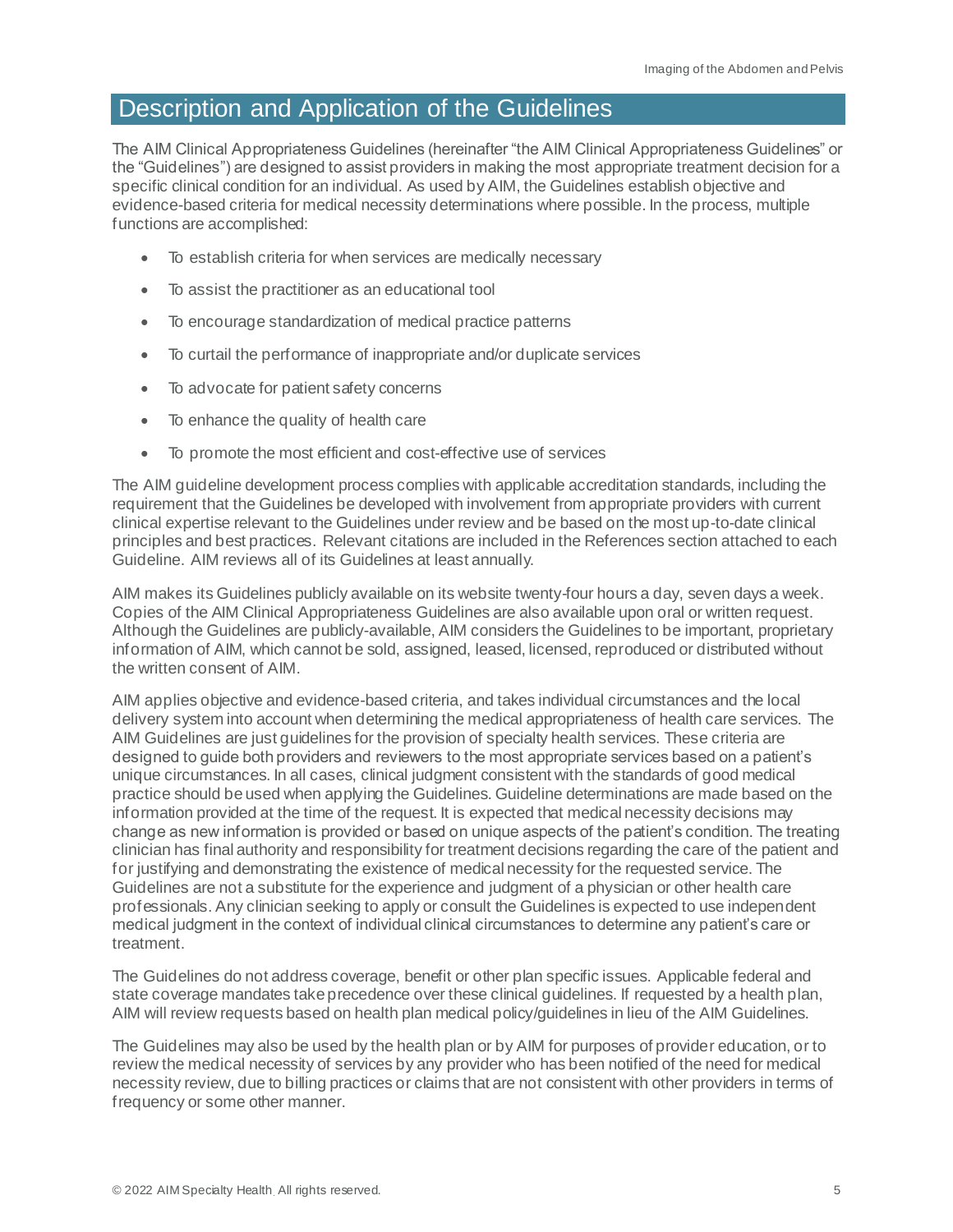# <span id="page-5-0"></span>General Clinical Guideline

# <span id="page-5-1"></span>**Clinical Appropriateness Framework**

Critical to any finding of clinical appropriateness under the guidelines for a specific diagnostic or therapeutic intervention are the following elements:

- Prior to any intervention, it is essential that the clinician confirm the diagnosis or establish its pretest likelihood based on a complete evaluation of the patient. This includes a history and physical examination and, where applicable, a review of relevant laboratory studies, diagnostic testing, and response to prior therapeutic intervention.
- The anticipated benefit of the recommended intervention should outweigh any potential harms that may result (net benefit).
- Current literature and/or standards of medical practice should support that the recommended intervention offers the greatest net benefit among competing alternatives.
- Based on the clinical evaluation, current literature, and standards of medical practice, there exists a reasonable likelihood that the intervention will change management and/or lead to an improved outcome for the patient.

If these elements are not established with respect to a given request, the determination of appropriateness will most likely require a peer-to-peer conversation to understand the individual and unique facts that would supersede the requirements set forth above. During the peer-to-peer conversation, factors such as patient acuity and setting of service may also be taken into account.

# <span id="page-5-2"></span>**Simultaneous Ordering of Multiple Diagnostic or Therapeutic Interventions**

Requests for multiple diagnostic or therapeutic interventions at the same time will often require a peer-topeer conversation to understand the individual circumstances that support the medical necessity of performing all interventions simultaneously. This is based on the fact that appropriateness of additional intervention is often dependent on the outcome of the initial intervention.

Additionally, either of the following may apply:

- Current literature and/or standards of medical practice support that one of the requested diagnostic or therapeutic interventions is more appropriate in the clinical situation presented; or
- One of the diagnostic or therapeutic interventions requested is more likely to improve patient outcomes based on current literature and/or standards of medical practice.

# <span id="page-5-3"></span>**Repeat Diagnostic Intervention**

In general, repeated testing of the same anatomic location for the same indication should be limited to evaluation following an intervention, or when there is a change in clinical status such that additional testing is required to determine next steps in management. At times, it may be necessary to repeat a test using different techniques or protocols to clarify a finding or result of the original study.

Repeated testing for the same indication using the same or similar technology may be subject to additional review or require peer-to-peer conversation in the following scenarios:

- Repeated diagnostic testing at the same facility due to technical issues
- Repeated diagnostic testing requested at a different facility due to provider preference or quality concerns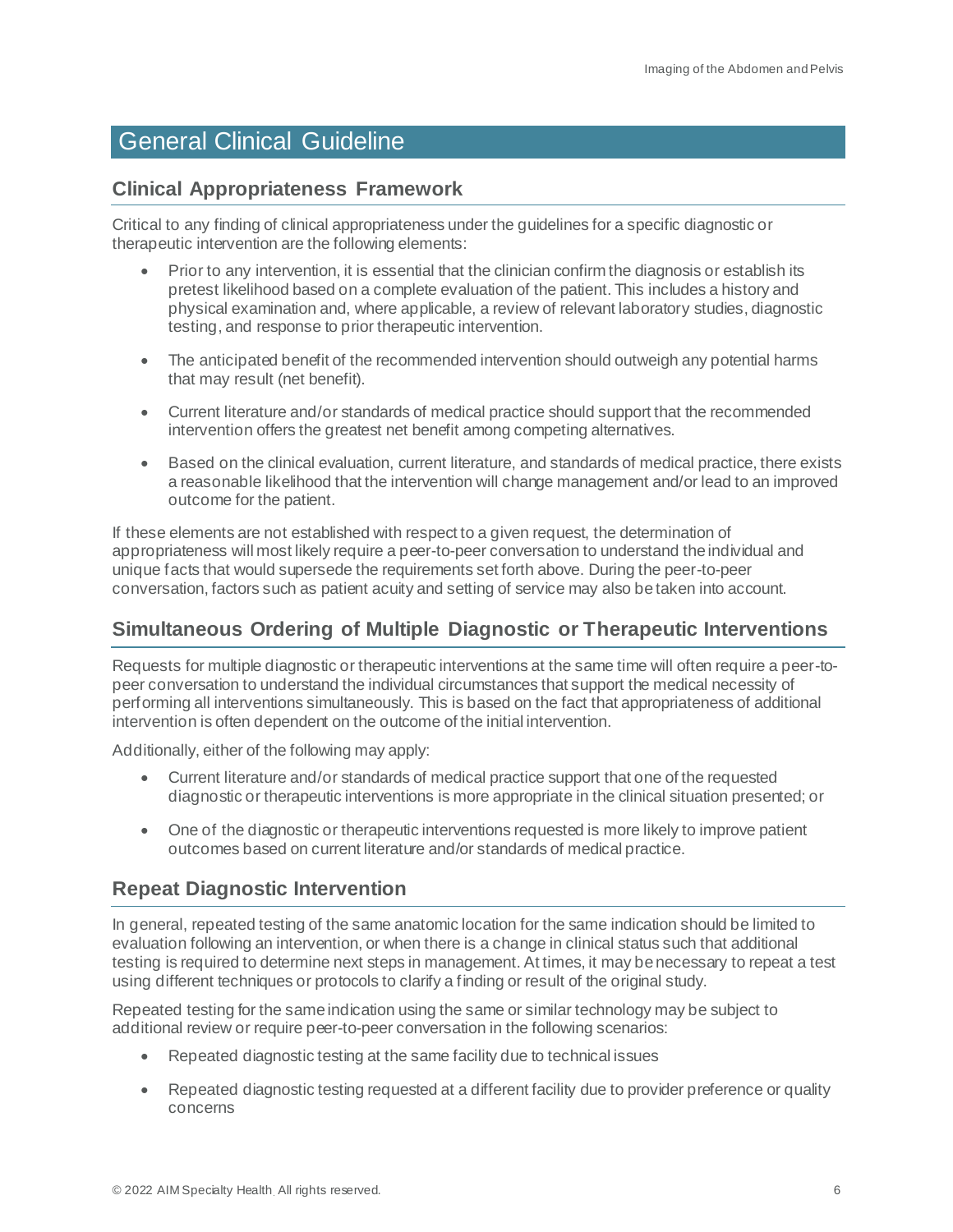- Repeated diagnostic testing of the same anatomic area based on persistent symptoms with no clinical change, treatment, or intervention since the previous study
- Repeated diagnostic testing of the same anatomic area by different providers for the same member over a short period of time

# <span id="page-6-0"></span>**Repeat Therapeutic Intervention**

In general, repeated therapeutic intervention in the same anatomic area is considered appropriate when the prior intervention proved effective or beneficial and the expected duration of relief has lapsed. A repeat intervention requested prior to the expected duration of relief is not appropriate unless it can be confirmed that the prior intervention was never administered.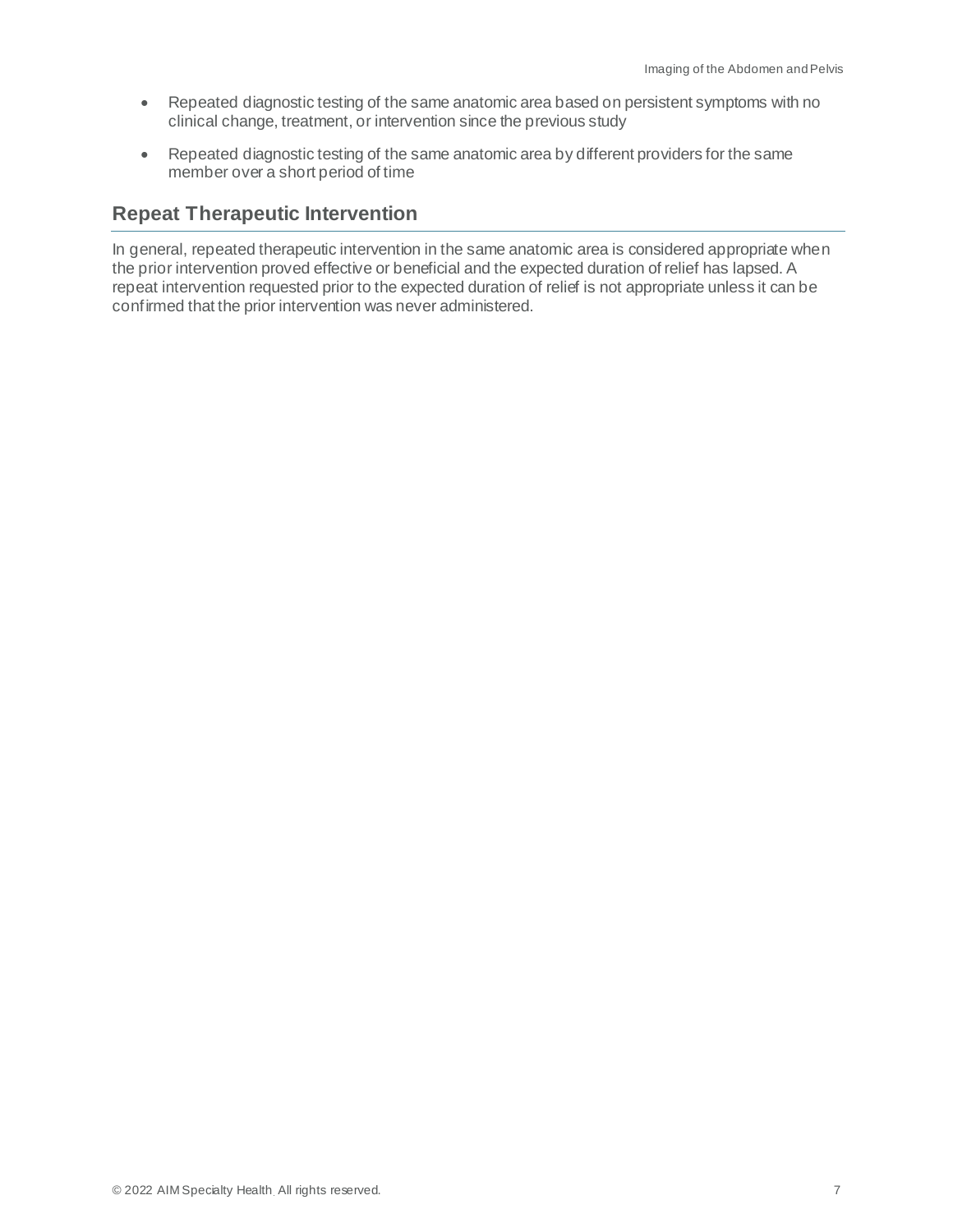# <span id="page-7-0"></span>Imaging of the Abdomen and Pelvis

# <span id="page-7-1"></span>**General Information/Overview**

# <span id="page-7-2"></span>**Scope**

These guidelines address advanced imaging of the abdomen and pelvis in both adult and pediatric populations. For interpretation of the Guidelines, and where not otherwise noted, "adult" refers to persons age 19 and older, and "pediatric" refers to persons age 18 and younger. Where separate indications exist, they are specified as **Adult** or **Pediatric**. Where not specified, indications and prerequisite information apply to persons of all ages.

See the Coding section for a list of modalities included in these guidelines.

# <span id="page-7-3"></span>**Technology Considerations**

**Advanced imaging** is an umbrella term that refers to anatomy-based (structural), physiology-based (functional), and hybrid imaging methods that offer greater spatial and/or contrast resolution relative to conventional imaging methods in radiology such as radiography or ultrasound. Examples of advanced structural imaging include computed tomography (CT) and magnetic resonance imaging (MRI) and some technique variants. Advanced functional imaging includes nuclear medicine and molecular imaging techniques such as scintigraphy, single photon emission computed tomography (SPECT), and positron emission tomography (PET) as well as those MRI/CT technique variants that create image contrast based on a physiological parameter (for example, functional magnetic resonance imaging (fMRI). Hybrid advanced imaging techniques optimize diagnostic accuracy by coupling structural and functional approaches (such as PET-CT or PET-MRI).

**Ultrasound** is the initial imaging modality of choice for many conditions of the abdomen and pelvis, including hepatobiliary, urinary tract, and gynecologic conditions. While ultrasound is operator dependent and image quality may be impacted by obesity and bowel gas, accuracy, availability and absence of ionizing radiation make it an ideal choice for initial evaluation of several intra-abdominal conditions, especially in the right upper quadrant and in the pelvis and especially in pediatric patients and pregnant women.

**Computed tomography (CT)** is often utilized for imaging the abdomen and pelvis. It provides excellent 3 dimensional resolution and can be performed relatively quickly, reducing the potential for motion artifact. A major drawback of CT is the dose of ionizing radiation required for image acquisition, which is of particular concern in younger patients and those who require multiple scans over time.

CT may be performed with or without contrast; contrast provides additional detail to delineate vascular and gastrointestinal structures and is recommended in certain settings, such as infection, tumor, hemorrhage and visceral lesions. However, contrast increases scan acquisition time, and confers risk in cases of impaired renal function, pregnancy, metformin use, radioactive iodine treatment for thyroid disease, or previous reactions to contrast agents. Noncontrast CT may often suffice in some situations, and is preferred when evaluating for intra-abdominal hemorrhage and/or calcification.

**Magnetic resonance imaging (MRI)** requires a longer time for image acquisition and is more prone to motion artifact than CT. However, MRI does not expose patients to ionizing radiation and has better contrast resolution than CT. MRI may be a useful substitute in cases where contrast CT is contraindicated. It is often preferred in pediatric patients due to the absence of radiation; however, sedation may be required in younger patients in order to obtain adequate images.

MRI may be performed with or without contrast. Use of contrast is recommended for imaging of vascular structures or solid organs. The most commonly used agent for contrast MRI is gadolinium, but iron oxide and iron platinum contrast agents are also available. Administration of gadolinium has been associated with a rare but serious condition known as nephrogenic systemic fibrosis, and should be avoided in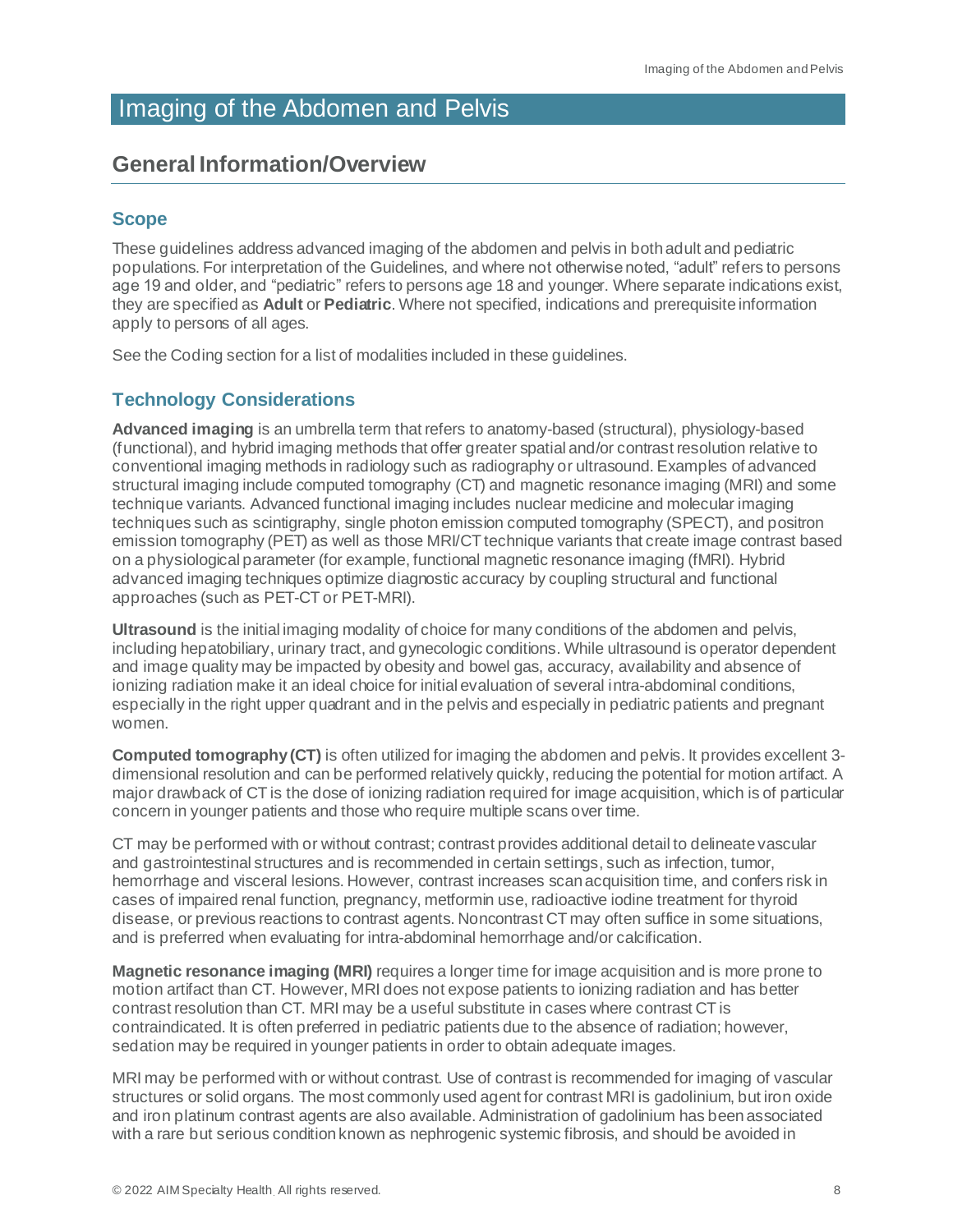persons with advanced renal disease. Gadolinium contrast has also recently been shown to accumulate within the brain parenchyma, a finding of uncertain clinical significance.There are a number of alternative contrast agents which have been developed for specialized use including gadoxetic acid (hepatobiliary imaging), gadofosveset (a blood pool agent), and gadobutrol (an extracellular fluid agent).

The use of contrast is at the discretion of the ordering provider and/or the radiologist performing the imaging study, and should be tailored to the individual circumstances of each case.

**Magnetic resonance cholangiopancreatography (MRCP)** is a noninvasive alternative to endoscopic retrograde cholangiopancreatography (ERCP). MRCP avoids the risks associated with anesthesia and does not expose patients to ionizing radiation. It is able to detect extraductal abnormalities and can provide better visualization of structures proximal to a ductal obstruction. However, it is prone to motion artifact, may be less able to detect subtle abnormalities, and—unlike ERCP—has no therapeutic capabilities.

**Dynamic pelvic MRI** yields a 3-dimensional image used to evaluate the pelvic floor and rectal function by imaging pelvic muscles at rest and while contracted. **Magnetic resonance defecography** is a form of dynamic MRI used for evaluation of pelvic organ and muscle function through imaging stages of defecation. Dynamic pelvic MRI may be indicated in cases of pelvic organ prolapse, pelvic pain, and fecal and urinary incontinence.

**CT enterography** and **MR enterography** are noninvasive, cross-sectional imaging modalities protocolled to optimize visualization of the small intestine. CT enterography provides images of the entire small intestine without interference from overlapping loops, and detects both extraluminal and luminal disease. MR enterography also provides high-contrast resolution; it can detect abscesses and fistulas, and can distinguish fibrotic from inflammatory structures. In general, CT enterography is preferred for extraluminal pathology, whereas MR enterography is preferred for organ-specific and disease-specific (such as Crohn's disease) evaluation.

Imaging of the urinary tract often begins with **kidney, ureter, and bladder (KUB) radiography**. This type of radiograph is particularly useful in acute care settings for evaluation of diffuse pain, or pain suggestive of renal or urinary tract disease. **Ultrasound** is also useful for initial evaluation and avoids the risks associated with radiation exposure. Both ultrasound and KUB radiography may be used for follow-up of nephrolithiasis in select patients.

**CT abdomen/pelvis stone protocol (CT KUB)**, a noncontrast CT scan that images the kidney, ureters, and bladder, is commonly used for visualizing the urinary tract. Indications for CT KUB include urolithiasis/nephrolithiasis, renal parenchymal calcifications, and exclusion of hemorrhagic changes. **Lowdose CT** can also be used to scan for urinary tract stones with a lowered effective radiation dose. Compared to standard CT, low-dose CT still has excellent sensitivity, but image resolution can suffer, especially in the case of urinary tract stones under 3 mm in size.

**CT urography** (**CTU**, also referred to as **CT IVP** or **CT IVU**) is a more complex variant of CT that is used to evaluate the urinary tract. While CT KUB is simply a noncontrast CT scan, CT urogram includes an initial noncontrast CT scan followed by contrast-enhanced nephrographic phase and excretory phase imaging. CT urogram combines conventional CT with thin-section axial CT images taken during the excretory phase. Historically, CT was combined with excretory urography (EU) for CT urogram, but this method is no longer standard. CT urogram can be used to evaluate various tumor types, papillary necrosis, and renal inflammatory disease, among other conditions.

# <span id="page-8-0"></span>**Definitions**

**Phases of the care continuum are broadly defined as follows:**

- **Screening –** testing in the absence of signs or symptoms of disease
- **Diagnosis –** testing based on a reasonable suspicion of a particular condition or disorder, usually due to the presence of signs or symptoms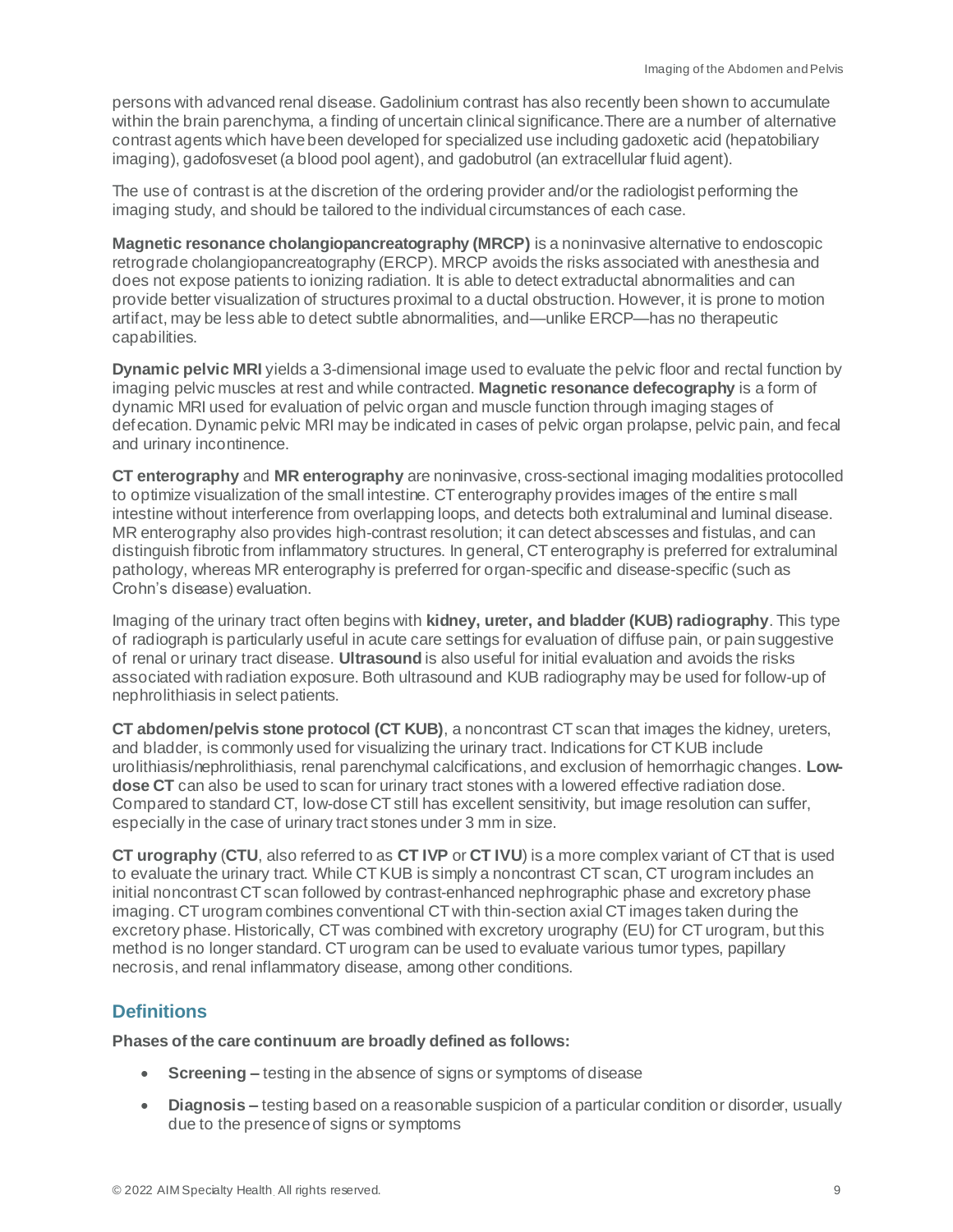- **Management –** testing to direct therapy of an established condition, which may include preoperative or postoperative imaging, or imaging performed to evaluate the response to nonsurgical intervention
- **Surveillance –** periodic assessment following completion of therapy, or for monitoring known disease that is stable or asymptomatic
- **Indeterminate lesion –** focal mass or mass-like finding identified on prior imaging that has not been confidently diagnosed as either benign or malignant based on imaging appearance and/or biopsy
- **Cannot be performed or is nondiagnostic –** applies when the test:
	- $\circ$  Is positive or indeterminate for clinically significant pathology when the information provided about the abnormality by the test is not sufficient to direct subsequent management
	- $\circ$  Is negative when the negative likelihood ratio of the test is both insufficient to confidently exclude the absence of suspected disease and unable to direct subsequent management. This typically applies in scenarios with moderate to high clinical pretest probability with negative testing or low pretest probability with clear evidence for net benefit
	- $\circ$  Has been previously nondiagnostic because of a persistent clinical factor (e.g., body habitus, immobility) that is very likely to make retesting nondiagnostic as well
	- o Cannot be performed due to a medical contraindication (e.g., contrast nephrotoxicity, allergy, or in highly radiation sensitive populations such as pediatrics and pregnancy) or reasonable inavailability related to lack of local expertise or service availability.

#### **Statistical terminology**

- **Confidence interval (CI) –** range of values which is likely to contain the cited statistic. For example, 92% sensitivity (95% CI, 89%-95%) means that, while the sensitivity was calculated at 92% on the current study, there is a 95% chance that, if a study were to be repeated, the sensitivity on the repeat study would be in the range of 89%-95%.
- **Diagnostic accuracy –** ability of a test to discriminate between the target condition and health. Diagnostic accuracy is quantified using sensitivity and specificity, predictive values, and likelihood ratios.
- **Hazard ratio –** odds that an individual in the group with the higher hazard reaches the outcome first. Hazard ratio is analogous to odds ratio and is reported most commonly in time-to-event analysis or survival analysis. A hazard ratio of 1 means that the hazard rates of the 2 groups are equivalent. A hazard ratio of greater than 1 or less than 1 means that there are differences in the hazard rates between the 2 groups.
- **Likelihood ratio –** ratio of an expected test result (positive or negative) in patients *with* the disease to an expected test result (positive or negative) in patients *without* the disease. Positive likelihood ratios, especially those greater than 10, help rule in a disease (i.e., they substantially raise the post-test probability of the disease, and hence make it very likely and the test very useful in identifying the disease). Negative likelihood ratios, especially those less than 0.1, help rule out a disease (i.e., they substantially decrease the post-test probability of disease, and hence make it very unlikely and the test very useful in excluding the disease).
- **Odds ratio –** odds that an outcome will occur given a particular exposure, compared to the odds of the outcome occurring in the absence of that exposure. An odds ratio of 1 means that the exposure does not affect the odds of the outcome. An odds ratio greater than 1 means that the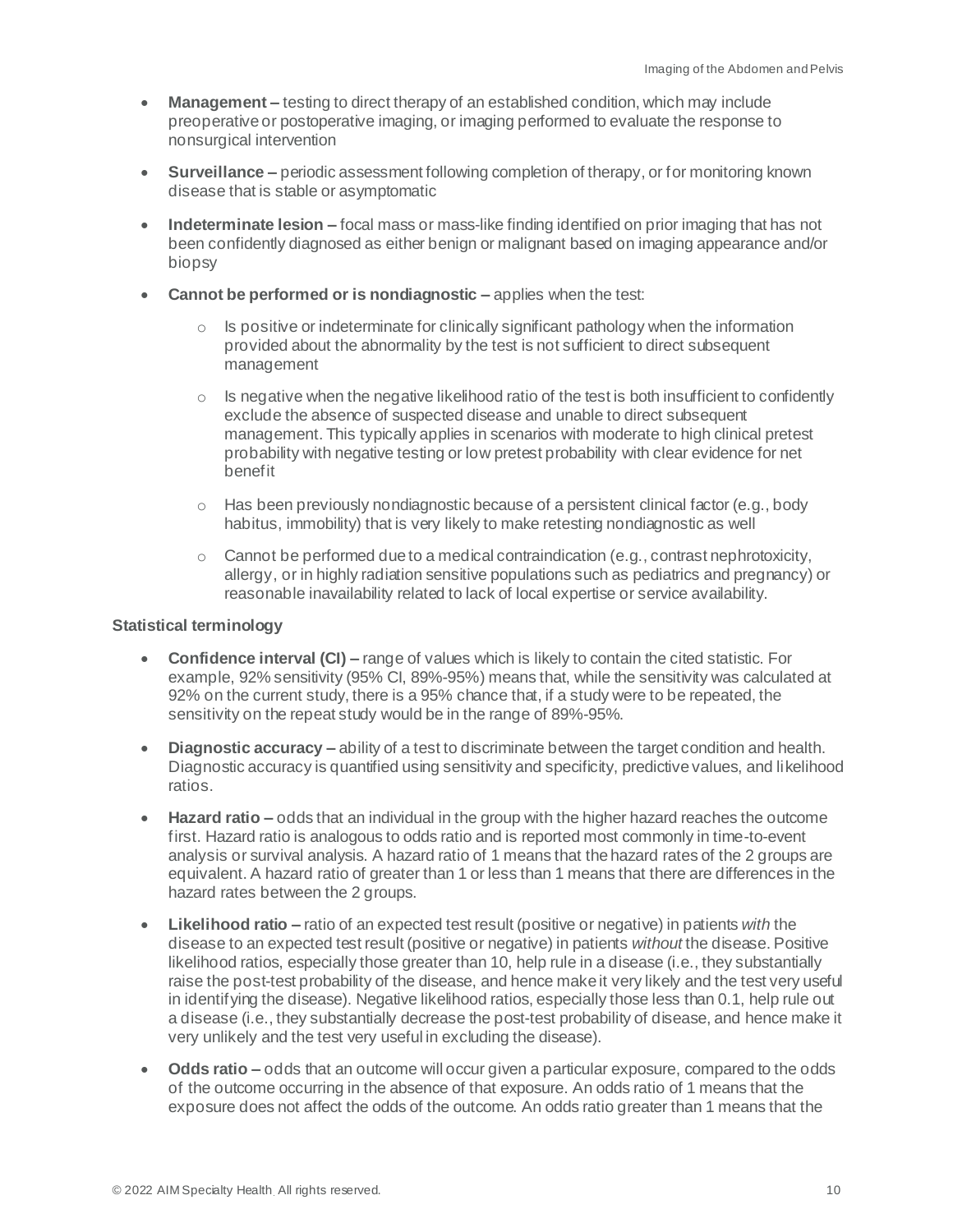exposure is associated with higher odds of the outcome. An odds ratio less than 1 means that the exposure is associated with lower odds of the outcome.

- **Predictive value –** likelihood that a given test result correlates with the presence or absence of disease. Positive predictive value is defined as the number of true positives divided by the number of test positives. Negative predictive value is defined as the number of true negatives divided by the number of test negative patients. Predictive value is dependent on the prevalence of the condition.
- **Pretest probability –** probability that a given patient has a disease prior to testing. May be divided into very low (less than 5%), low (less than 20%), moderate (20%-75%), and high (greater than 75%) although these numbers may vary by condition.
- **Relative risk –** probability of an outcome when an exposure is present relative to the probability of the outcome occurring when the exposure is absent. Relative risk is analogous to odds ratio; however, relative risk is calculated by using percentages instead of odds. A relative risk of 1 means that there is no difference in risk between the 2 groups. A relative risk of greater than 1 means that the outcome is more likely to happen in the exposed group compared to the control group. A relative risk less than 1 means that the outcome is less likely to happen in the exposed group compared to the control group.
- **Sensitivity –** conditional probability that the test is positive, given that the patient has the disease. Defined as the true positive rate (number of true positives divided by the number of patients with disease). Excellent or high sensitivity is usually greater than 90%.
- **Specificity –** conditional probability that the test is negative, given that the patient does not have the disease. Defined as the true negative rate (number of true negatives divided by the number of patients without the disease). Excellent or high specificity is usually greater than 90%.

# <span id="page-10-0"></span>Clinical Indications

The following section includes indications for which advanced imaging of the abdomen and pelvis is considered medically necessary, along with prerequisite information and supporting evidence where available. Indications, diagnoses, or imaging modalities not specifically addressed are considered not medically necessary. For cancer screening guidelines and management of documented malignancy, please refer to the Oncologic Imaging guidelines.

It is recognized that imaging often detects abnormalities unrelated to the condition being evaluated. Such findings must be considered within the context of the clinical situation when determining whether additional imaging is required.

# <span id="page-10-1"></span>**General Abdominal and Pelvic Indications**

# <span id="page-10-2"></span>**Congenital and developmental conditions, not otherwise specified**

Advanced imaging is considered medically necessary for diagnosis and management.

# **IMAGING STUDY**

*ADULT*

- CT abdomen and/or pelvis
- MRI abdomen and/or pelvis

#### *PEDIATRIC*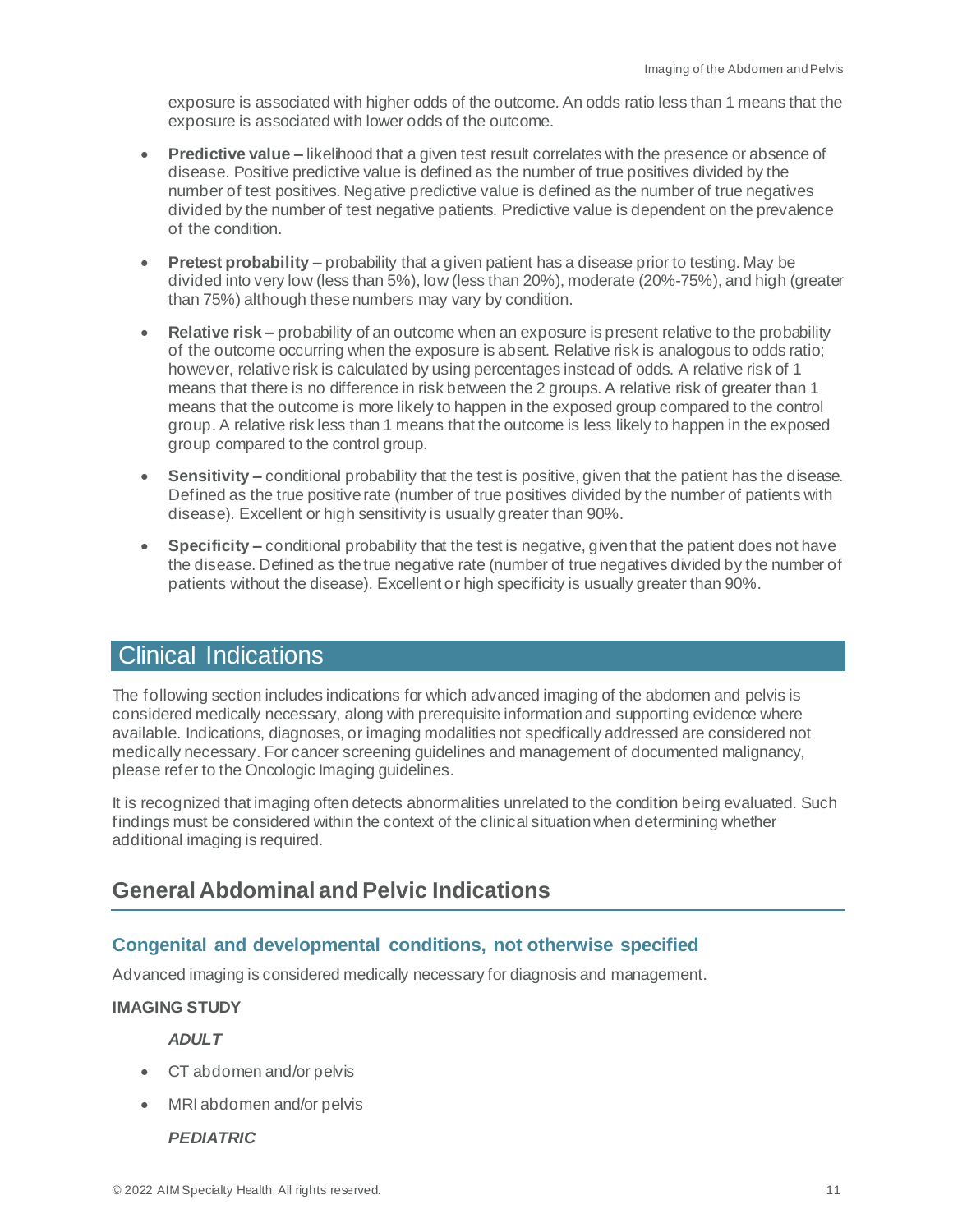- Ultrasound required for initial evaluation of hepatobiliary and genitourinary anomalies
- Ultrasound recommended for initial evaluation of pancreatic anomalies
- CT abdomen and/or pelvis when additional imaging is needed to guide treatment
- MRI abdomen and/or pelvis when additional imaging is needed to guide treatment
- MRI preferred for evaluation of uterine anomalies
- MRCP preferred for evaluation of biliary and pancreatic duct anomalies

A variety of advanced structural and functional imaging modalities may be needed in the diagnosis and management of select intra-abdominal congenital abnormalities. More common anomalies of the gastrointestinal system including pyloric stenosis, midgut volvulus, Hirschsprung's disease,and small left colon syndrome are usually diagnosed with upper GI series or barium enema. Meckel's scan is useful to diagnose ectopic functioning gastric mucosa, typically in a Meckel's diverticulum (American College of Radiology, 2015, #1) and has moderate to high diagnostic accuracy in patients with subacute unexplained gastrointestinal bleeding. (Spottswood, 2014, #2) (Irvine, 2017, #3) (Suh, 2015, #4) Ultrasound is the initial modality for evaluation of congenital hepatobiliary disease.(Dillehay, 2017, #5), (Yarmish, 2014, #6) Although it requires ionizing radiation, hepatobiliary scintigraphy has high specificity (greater than 98%) and moderate sensitivity (70%) for the diagnosis of biliary atresia with very large positive predictive value sufficient to establish the diagnosis.(Kianifar, 2013, #7) Renal scintigraphy can be useful to establish the diagnosis of congenital anomalies of the kidney and ureter (American College of Radiology, 2017, #8), (British Nuclear Medicine Society, 2011, #9) or for differential estimation of renal function, especially in the presence of an ectopic, malrotated, or hypoplastic kidney.(British Nuclear Medicine Society, 2011, #9)

# <span id="page-11-0"></span>**Infectious and inflammatory conditions including abscess– not otherwise specified**

Advanced imaging is considered medically necessary for diagnosis and management.

#### **IMAGING STUDY**

- CT abdomen and/or pelvis
- MRI abdomen and/or pelvis

#### **Rationale**

CT or MRI is usually sufficient to evaluate for complications of intra-abdominal infection such as abscess; both modalities are widely available and commonly performed. However, factors such as distorted anatomy, ileus, ascites, and healing wounds can complicate the structural assessment of infection.(Society of Nuclear Medicine, 2004, #10) When diagnostic uncertainty remains following CT and/or MRI, leukocyte scintgraphy may be helpful as an add-on test to further characterize suspected sites of infection such as infected surgical material including vascular grafts, shunts, or abscess.(Society of Nuclear Medicine, 2004, #10) (Panes, 2013, #11)

# <span id="page-11-1"></span>**Trauma, not otherwise specified**

Advanced imaging is considered medically necessary for diagnosis and management.

#### **IMAGING STUDY**

- CT abdomen and/or pelvis
- MRI abdomen and/or pelvis when CT cannot be performed or is nondiagnostic

#### <span id="page-11-2"></span>**Tumor or neoplasm – not otherwise specified**

*For cancer screening guidelines and management of documented malignancy, please refer to the Oncologic Imaging guidelines.*

Advanced imaging is considered medically necessary in **EITHER** of the following scenarios: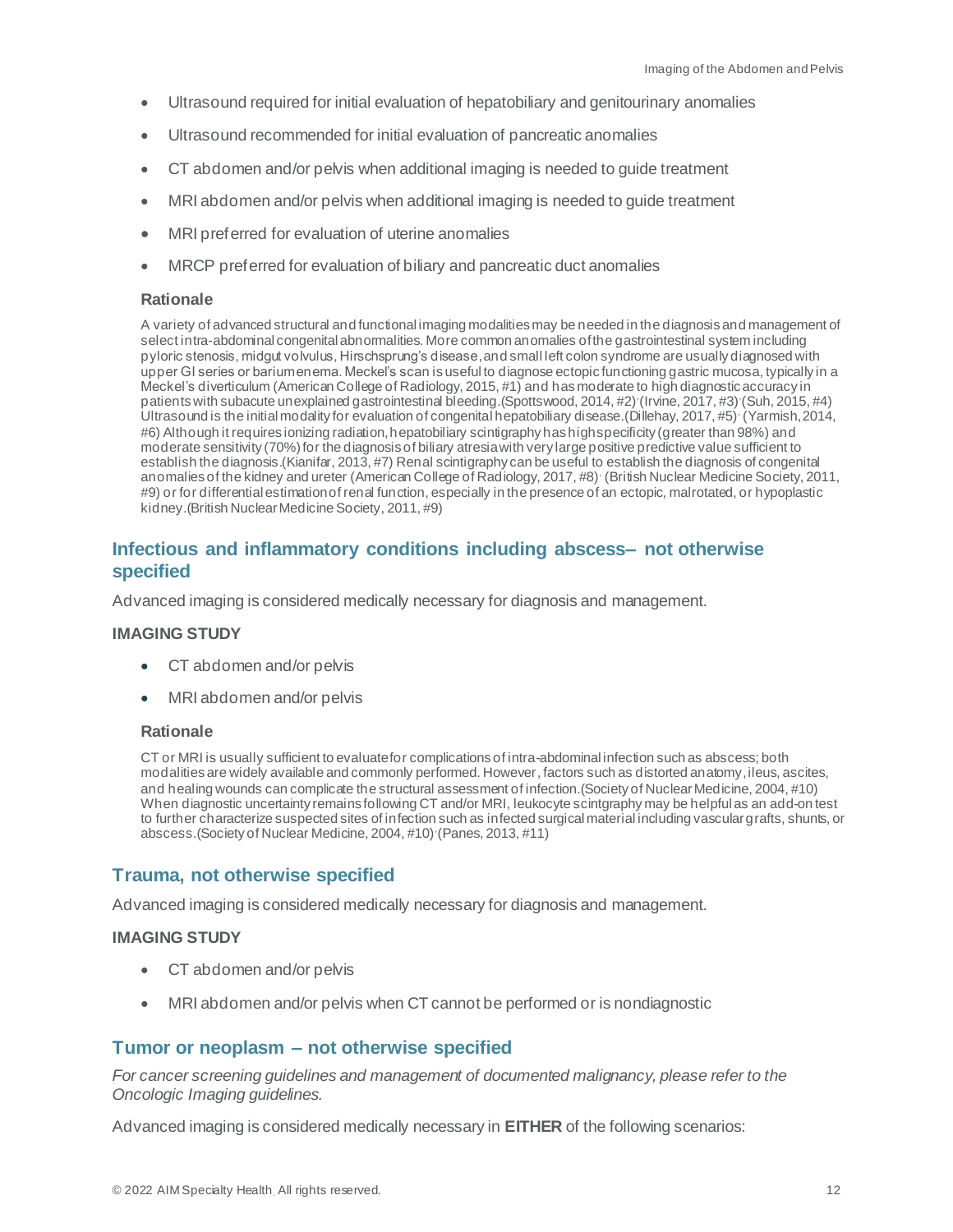- Evaluation of palpable abdominal or pelvic masses of indeterminate origin
- Characterization of indeterminate lesions arising in the solid abdominal viscera and surrounding anatomic structures

#### **IMAGING STUDY**

#### *ADULT*

- Ultrasound required for initial evaluation of a palpable pelvic mass in women
- CT abdomen and/or pelvis for all other scenarios, or following nondiagnostic pelvic ultrasound
- MRI abdomen for further characterization of abdominal mass seen on prior imaging, including CT scan

#### *PEDIATRIC*

- Ultrasound required for initial evaluation of a palpable pelvic mass
- Ultrasound recommended for initial evaluation of an abdominal mass
- CT abdomen and/or pelvis for initial evaluation of a palpable abdominal mass, or following nondiagnostic ultrasound
- MRI abdomen and/or pelvis for initial evaluation of a palpable abdominal mass, or following nondiagnostic ultrasound

# <span id="page-12-0"></span>**Female Reproductive System and Obstetric Indications**

#### <span id="page-12-1"></span>**Adenomyosis**

Advanced imaging is considered medically necessary for diagnosis and management following nondiagnostic pelvic ultrasound.

#### **IMAGING STUDY**

• MRI pelvis

#### **Rationale**

There is wide clinical agreement and support from multiple clinical guidelines for ultrasound as the initial imaging modality for evaluation of structural pathology within the reproductive organs of the female pelvis(Benacerraf, 2015, #12, Bhosale, 2016, #13, Harris, 2013, #14, 2010, #15) with advanced imaging reserved in select cases as an add-on test to further characterize abnormalities on ultrasound or when ultrasound is nondiagnostic. MRI is the advanced imaging modality of choice due to its superior soft tissue contrast.(Harris, 2013, #14, Brandao, 2013, #16)

# <span id="page-12-2"></span>**Adnexal mass**

Advanced imaging is considered medically necessary for diagnosis and management following nondiagnostic pelvic ultrasound.

#### **IMAGING STUDY**

• MRI pelvis

#### **Rationale**

There is wide clinical agreement and support from multiple clinical guidelines for ultrasound as the initial imaging modality for evaluation of structural pathology within the reproductive organs of the female pelvis(Benacerraf, 2015, #12, Bhosale, 2016, #13, Harris, 2013, #14, American Institute of Ultrasound in Medicine, 2010, #15) with advanced imaging reserved in select cases as an add-on test to further characterize abnormalities on ultrasound or when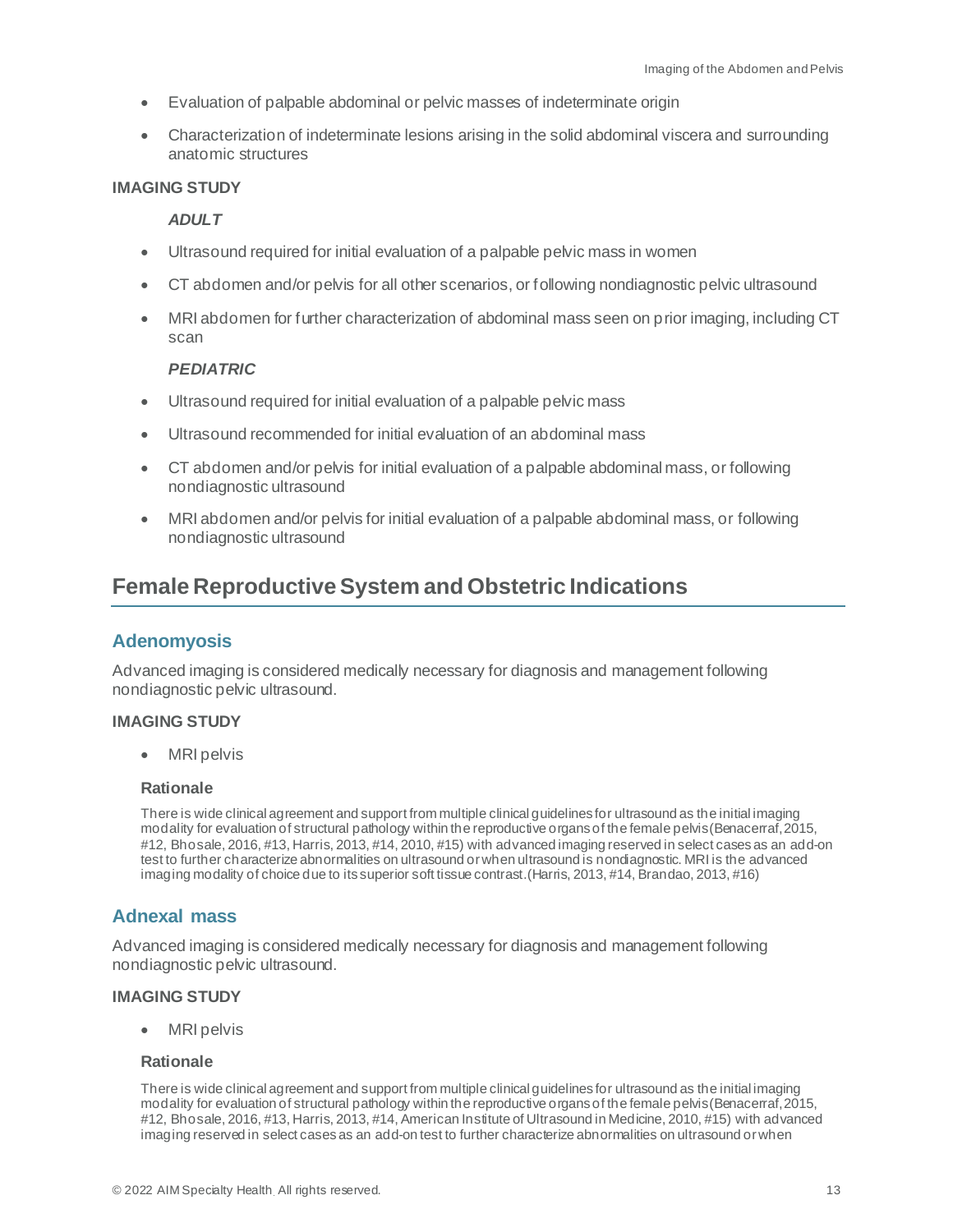ultrasound is nondiagnostic. MRI is the advanced imaging modality of choice due to its superior soft tissue contrast.(Harris, 2013, #14, Brandao, 2013, #16)

## <span id="page-13-0"></span>**Endometriosis**

Advanced imaging is considered medically necessary for diagnosis and management following nondiagnostic pelvic ultrasound.

#### **IMAGING STUDY**

• MRI pelvis

#### **Rationale**

There is wide clinical agreement and support from multiple clinical guidelines for ultrasound as the initial imaging modality for evaluation of structural pathology within the reproductive organs of the female pelvis(Benacerraf, 2015, #12, Bhosale, 2016, #13, Harris, 2013, #14, 2010, #15) with advanced imaging reserved in select cases as an add-on test to further characterize abnormalities on ultrasound or when ultrasound is nondiagnostic. MRI is the advanced imaging modality of choice due to its superior soft tissue contrast.(Harris, 2013, #14, Brandao, 2013, #16)

A review of 49 studies involving 4807 women was performed to determine whether imaging tests could be used as a replacement for diagnostic surgery or as a triage test to assist in decision making regarding diagnostic surgery. The evaluated modalities included ultrasound, MRI, and CT. While none of the imaging modalities met criteria to replace surgery in making the diagnosis of endometriosis, transvaginal ultrasound did approach the criteria for a triage test for pelvic endometriosis in general. Transvaginal ultrasound met the criteria for a triage test for endometrioma, as well as for deeply infiltrating endometriosis involving the uterosacral ligaments, rectovaginal septum, vaginal wall, pouch of Douglas, and rectosigmoid.(Nisenblat, 2016, #17)

# <span id="page-13-1"></span>**Obstetric indications**

Advanced imaging is considered medically necessary for diagnosis and management of **ANY** of the following:

- Fetal anomalies
- Assessment prior to fetal intervention
- Placental complications
- Complications related to monochorionic twins
- **Pelvimetry**
- Other obstetrical complications

#### **IMAGING STUDY**

- Ultrasound is required for initial evaluation of fetal and placental conditions
- Fetal MRI for indications involving the fetus or placenta, following nondiagnostic ultrasound
- MRI pelvis for pelvimetry or other obstetrical complications

#### <span id="page-13-2"></span>**Uterine leiomyomata (fibroids)**

Advanced imaging is considered medically necessary following nondiagnostic ultrasound for management prior to a fertility-sparing procedure, with the exception of MR-guided focused ultrasound.

#### **IMAGING STUDY**

• MRI pelvis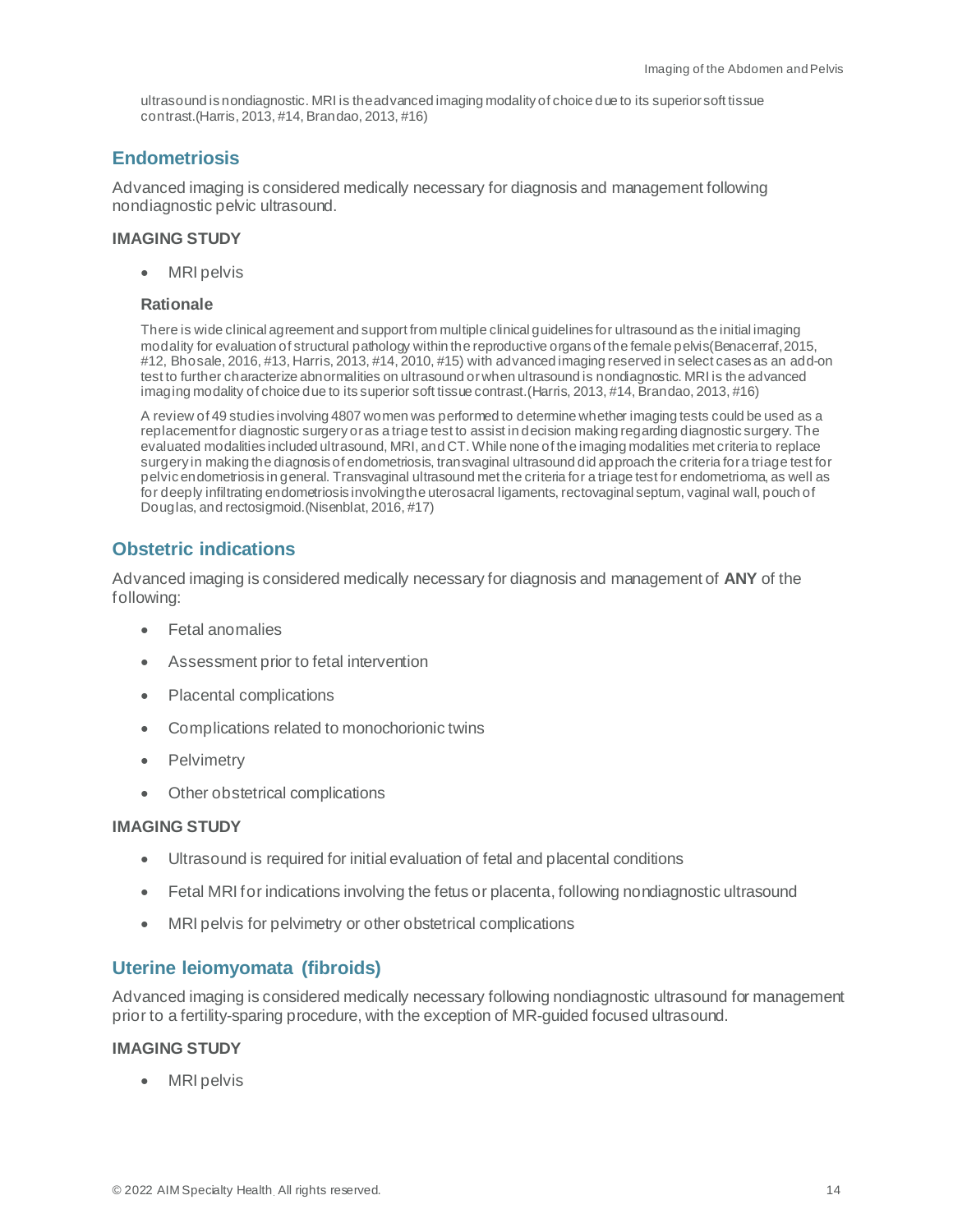# <span id="page-14-0"></span>**Gastrointestinal Indications**

# <span id="page-14-1"></span>**Appendicitis**

Advanced imaging is considered medically necessary in **EITHER** of the following scenarios:

- Diagnosis of suspected appendicitis
- Perioperative management

#### **IMAGING STUDY**

- Nonpregnant adults
	- o CT abdomen and pelvis
- Pregnant women
	- o Ultrasound required for initial evaluation
	- o MRI abdomen and pelvis when ultrasound is nondiagnostic
	- $\circ$  CT abdomen and pelvis when ultrasound is nondiagnostic and MRI is contraindicated or unavailable
- Pediatric patients
	- o Ultrasound recommended for initial evaluation
	- $\circ$  CT abdomen and/or pelvis when ultrasound cannot be performed or is nondiagnostic
	- o MRI abdomen and/or pelvis when ultrasound cannot be performed or is nondiagnostic

#### **Rationale**

The incidence of acute appendicitis is estimated at 3.4 million cases per year in the U.S. Typical signs and symptoms, including right lower quadrant pain, fever, anorexia, nausea, and vomiting, should lead to surgical consultation. When the diagnosis cannot be made on clinical exam alone, imaging modalities including ultrasound, CT, and MRI may be indicated. Alternative modalities may be considered in pediatric patients and pregnant women due to long-term concerns related to ionizing radiation.(Dahabreh, 2015, #18)

A meta-analysis of 29 studies evaluating the relative accuracies of ultrasound, CT, and MRI for clinically suspected acute appendicitis in children indicated high diagnostic accuracy for all 3 modalities and no statistically significant difference between them.(Zhang, 2017, #19)

A systematic review and meta-analysis found that, with an experienced sonographer, point of care ultrasound is appropriate as the initial imaging test in the evaluation of suspected acute appendicitis in patients of any age.(Matthew Fields, 2017, #20)

In a prospective cohort study of patients age 4 to 30 years to determine predictors for nondiagnostic ultrasound in clinically suspected acute appendicitis, body mass index greater than 85th percentile (odds ratio 4.9 [95% CI, 2.0-12.2]) and olderage (odds ratio 1.1 [95% CI, 1.02-1.20]) were found to be statistically significant predictors of nondiagnostic ultrasound. Thus, in younger patients and those not classified as overweight, ultrasound is an appropriate initial study, while other modalities should be considered in older and overweight patients. (Keller, 2017, #21) In pediatric patients with a nondiagnostic ultrasound and clinically suspected appendicitis, MRI was found to have a sensitivity of 90% and specificity of 97.1%, while CT had a sensitivity of 88% and specificity of 98.6%, indicating comparable diagnostic utility of CT and MRI as secondary imaging modalities following ultrasound.(Martin, 2018, #22)

The American College of Radiology indicates that ultrasound is the preferred initial imaging modality in pediatric patients due to lack of ionizing radiation and an accuracy approaching that of CT. In pregnant women, ultrasound is also preferred for initial imaging evaluation, with MRI used as a secondary test when ultrasound is nondiagnostic.(Smith, 2015, #23)

# <span id="page-14-2"></span>**Bowel obstruction**

Advanced imaging is considered medically necessary for diagnosis and management.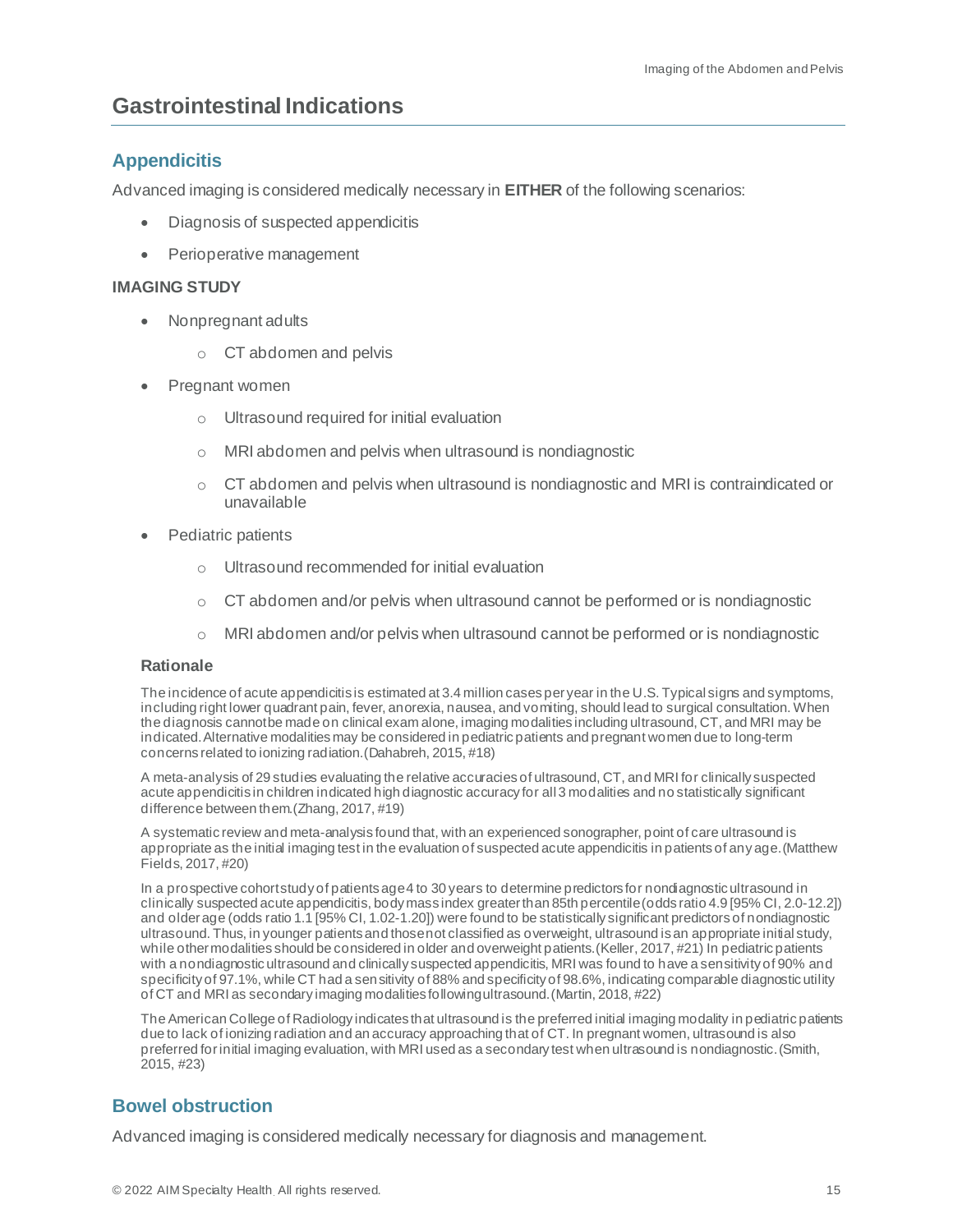#### **IMAGING STUDY**

- Radiographs required for initial evaluation in pediatric patients
- CT abdomen and/or pelvis when additional imaging is needed to guide treatment
- MRI abdomen and/or pelvis in pediatric patients; MRI abdomen and/or pelvis in adults when CT cannot be performed or is nondiagnostic

#### **Rationale**

Abdominal radiographyhasmoderate accuracy (approximately 83%) for the diagnosis of small bowel obstruction and is a useful initial test, especially in radiation-sensitive patients.(Thompson, 2007, #24) CT abdomen and pelvis is a more accurate exam that is less reader-dependent and can provide incremental information over radiographs in differentiating grade, severity, and etiology of small bowel obstructions that may lead to changes in management.(Maung, 2012, #25) In children and younger patients with known or suspected small bowel obstructions or repetitive episodes of obstruction, MRI is indicated as the first-line imaging modality.(Mullan, 2012, #26, Fidler, 2007, #27)

# <span id="page-15-0"></span>**Constipation (Pediatric only)**

Advanced imaging is considered medically necessary for evaluation of symptoms persisting 2 or more weeks following nondiagnostic radiographs when **ANY** of the following are present:

- Failure of medical management
- Failure to thrive
- Fever
- Vomiting
- Following barium enema or anal manometry when there is suspicion for **ANY** of the following:
	- o Anal stenosis
	- $\circ$  Impaction in patients younger than 1 year of age
	- o Tight empty rectum

#### **IMAGING STUDY**

- CT abdomen and/or pelvis
- MRI abdomen and/or pelvis

#### **Rationale**

Constipation is a common problem in children and largely a clinical diagnosis. While a commonly performed practice, there is conflicting evidence that abdominal radiography substantially aids the diagnosis of constipation with at best small likelihood ratios (1-1.2) based on well designed studies.(Reuchlin-Vroklage, 2005, #28) Constipation can have both functional and organic causes. When constipation is associated with red flag features such as failure to thrive, unexplained weight loss, or vomiting, referral to a pediatric gastroenterologist should be considered and additional testing with colonoscopy and/or advanced imaging may be appropriate.(El-Chammas, 2013, #29, Di Lorenzo, 2005, #30)

# <span id="page-15-1"></span>**Diverticulitis**

Advanced imaging is considered medically necessary for diagnosis and management.

#### **IMAGING STUDY**

• CT abdomen and/or pelvis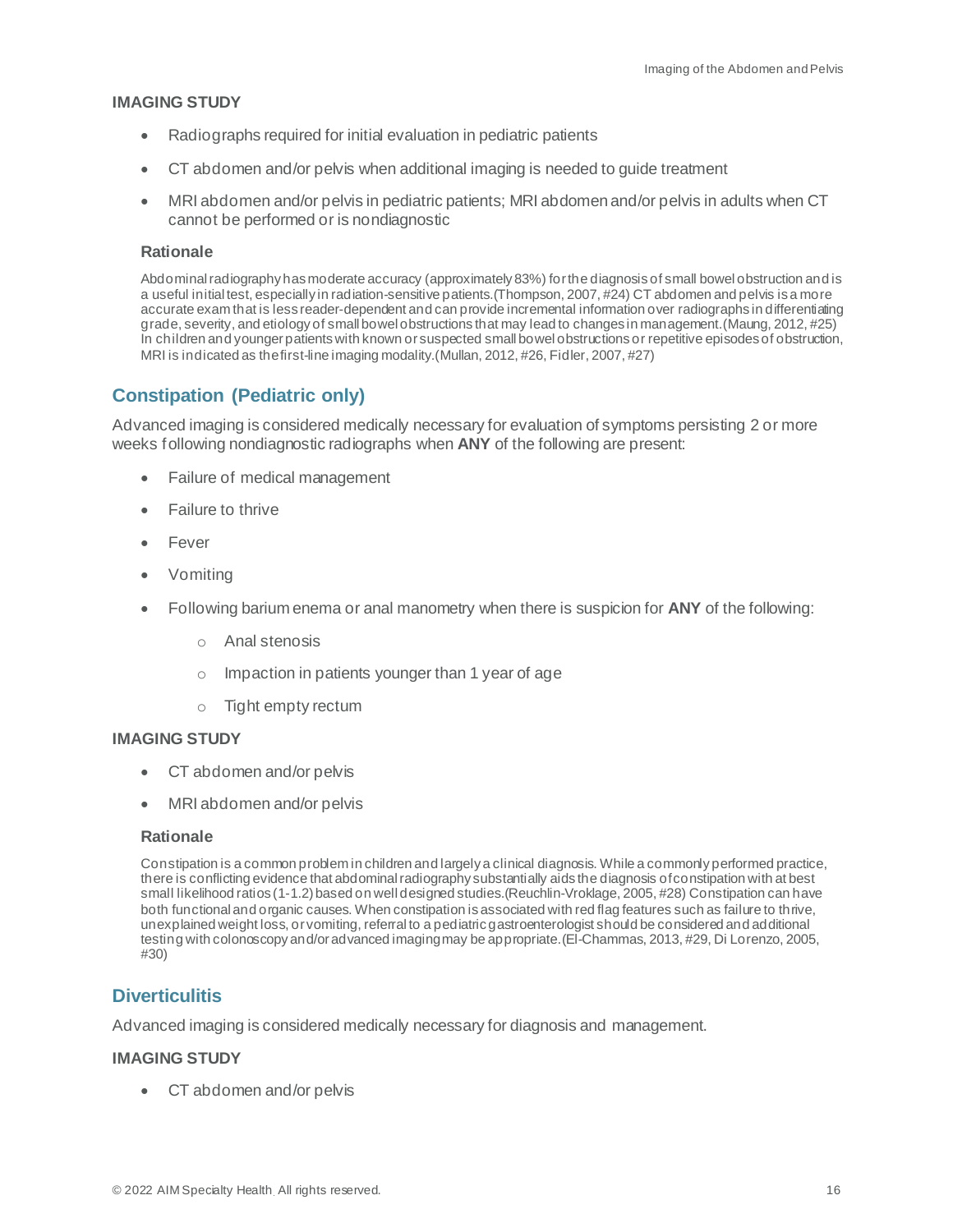CT abdomen and pelvis with intravenous contrast should be used to assess for diverticulitis based on recommendations from multiple high quality clinical guidelines. There is a lack of clinical data to support the use of MRI as a first-line modality in the diagnosis of diverticulitis.(Sartelli, 2016, #31)

# <span id="page-16-0"></span>**Enteritis or colitis, not otherwise specified**

*Includes ischemic, infectious colitis, neutropenic colitis, Henoch-Schonlein purpura, and radiation enteritis, and excludes inflammatory bowel disease.*

Advanced imaging is considered medically necessary for diagnosis and management.

#### **IMAGING STUDY**

• CT abdomen and/or pelvis

#### **Rationale**

CT with intravenous and oral contrast is indicated for suspected colonic ischemia to assess the distribution and phase of colitis. The diagnosis of colon ischemia can be suggested based on CT findings, such as bowel wall thickening, edema, or thumbprinting.(Brandt, 2015, #32)

# <span id="page-16-1"></span>**Gastrointestinal bleeding**

#### *Also see Vascular Imaging guidelines.*

Advanced imaging is considered medically necessary for suspected small bowel source(s) of gastrointestinal bleeding following nondiagnostic endoscopy and colonoscopy.

#### **IMAGING STUDY**

- CT abdomen and/or pelvis
- MRI abdomen and/or pelvis when CT cannot be performed or is nondiagnostic

# <span id="page-16-2"></span>**Inflammatory bowel disease (including Crohn's disease and ulcerative colitis)**

Advanced imaging is considered medically necessary in **EITHER** of the following scenarios:

- Diagnosis of suspected Crohn's disease following nondiagnostic colonoscopy in **ANY** of the following clinical scenarios when a patient:
	- $\circ$  Meets criteria for irritable bowel syndrome with a normal colonoscopy and an elevated fecal calprotectin OR C-reactive protein (CRP) level
	- $\circ$  Has concurrent upper gastrointestinal signs or symptoms with a nondiagnostic upper endoscopy
	- $\circ$  Does not meet criteria for irritable bowel syndrome and does not have concurrent upper gastrointestinal signs or symptoms
- Management of new or worsening symptoms to confirm exacerbation or evaluate for complications, including stricture, abscess, toxic megacolon, or fistula

#### **IMAGING STUDY**

- CT abdomen and/or pelvis
- MRI abdomen and/or pelvis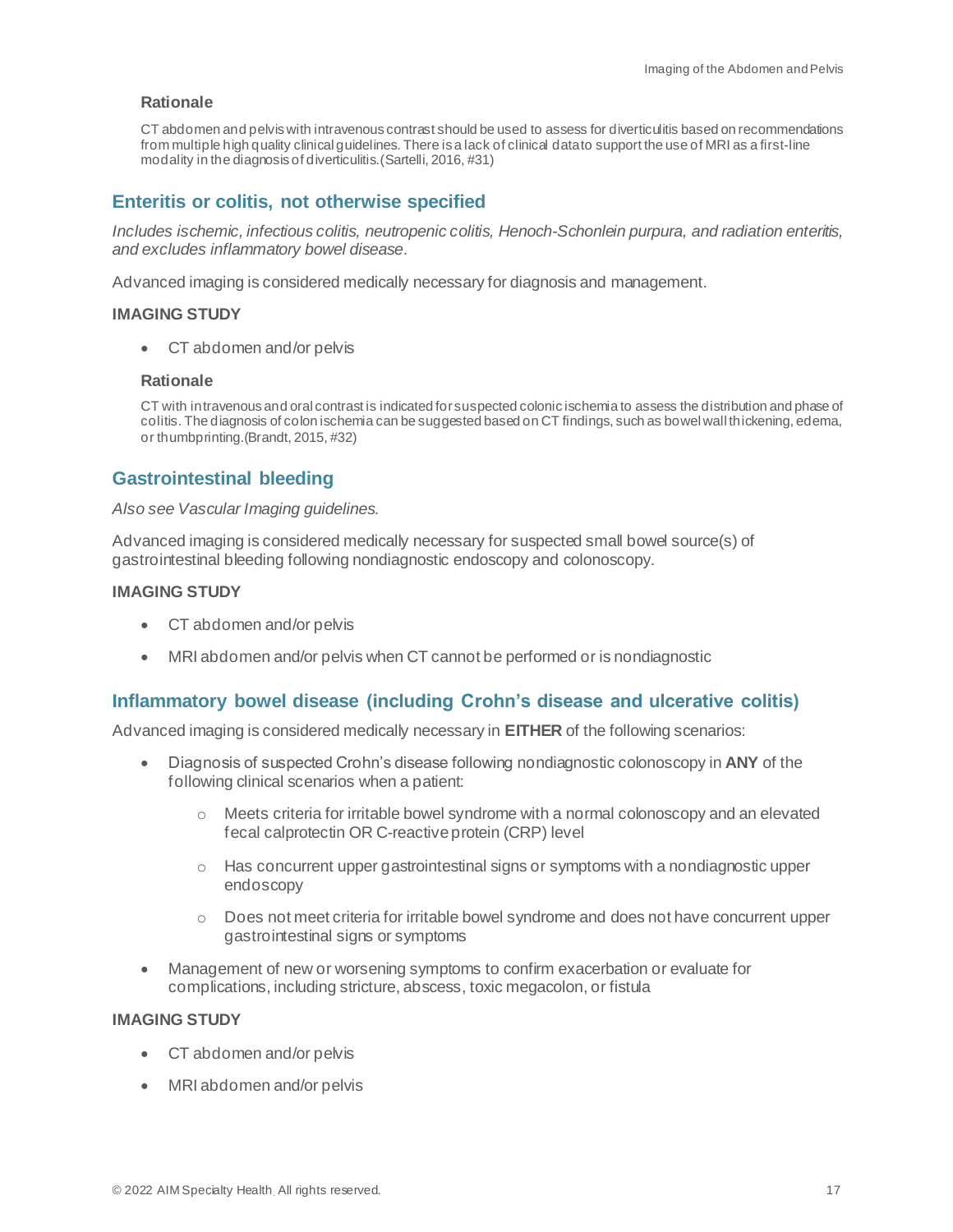MRI, CT, and ultrasound may be indicated as an adjunct to endoscopy for diagnosis of colonic inflammatory bowel disease (IBD), which remains the gold standard for diagnosis. MRI and CT have higher sensitivity for examining locations difficult to access by ultrasound.(Panes, 2013, #11)

Small bowel followthrough and enteroclysis have high accuracy for mucosal abnormality and are widely available. They are less able to detect extramural complications and are contraindicated in high-grade obstruction and perforation. Radiation exposure is a major limitation. Ultrasound, CT, and MRI have high and comparable diagnostic accuracy at the initial presentation of terminal ileal Crohn's disease. Small bowel followthrough and enteroclysis have acceptable accuracy for mucosal disease, but are less accurate for mural disease and extramural complications.(Panes, 2013, #11)

Leukocyte scintigraphy also has the advantage of full gastrointestinal visualization and can detect sites of IBD within the small and large bowel.(Society of Nuclear Medicine, 2004, #10), (Panes, 2013, #11) Relative to CT/MRI, leukocyte scintigraphy has lower spatial resolution, higher radiation doses, and is less widely available, hence it is typically reserved as an add-on test when CT or MR entergraphy is nondiagnostic.

Calprotectin is a protein released by activated neutrophils, and elevated fecal levels are associated with inflammatory or malignant disease within the colon.(Erbayrak, 2009, #33) Serum C-reactive protein (CRP) is a marker of systemic inflammation. Fecal calprotectin is a sensitive marker for colonic inflammation and is recommended as an option to distinguish between IBD and irritable bowel syndrome (IBS).(National Institute for Health and Care Excellence, 2013, #34) A recent meta-analysis of 4 (CRP) and 8 (fecal calprotectin) studies found that a CRP level of ≤0.5 or calprotectin level of ≤40 μg/g confers a ≤1% probability of having IBD. (Menees, 2015, #35)

Upper endoscopy is usually not needed to establish the diagnosis of IBD in the majority of patients, but may be helpful when colonoscopy is nondiagnostic, especially in cases of IBD unspecified or when symptomatic.(Danelius, 2009, #36)

## <span id="page-17-0"></span>**Irritable bowel syndrome (IBS) – see abdominal pain**

## <span id="page-17-1"></span>**Perianal fistula/abscess (fistula in ano)**

Advanced imaging is considered medically necessary for diagnosis and management when incompletely characterized by physical exam.

#### **IMAGING STUDY**

- CT pelvis
- MRI pelvis (preferred)

#### **Rationale**

Because the management of perianal fistula is generally surgical, anatomic delineation is important in the management of this condition. Multiple high-quality evidence-based guidelines recommend the use of MRI.<sup>25,</sup> (Vogel, 2016, #37)<sup>,</sup> (Ong, 2015, #38) Examination under anesthesia (EUA) also plays an important role, and anorectal ultrasound may be a useful initial imaging study where available. CT can identify perianal abscess, but is ionizing and has lower soft tissue contast and diagnostic accuracy when compared to the preferred advanced imaging study, MRI.<sup>25,</sup> (Ong, 2015, #38)

# <span id="page-17-2"></span>**Hepatobiliary Indications**

#### <span id="page-17-3"></span>**Biliary tract dilatation or obstruction**

Advanced imaging is considered medically necessary for diagnosis and management in **EITHER** of the following scenarios:

- Unexplained biliary tract dilation
- Biochemical evidence of biliary obstruction following nondiagnostic ultrasound

#### **IMAGING STUDY**

• MRI/MRCP abdomen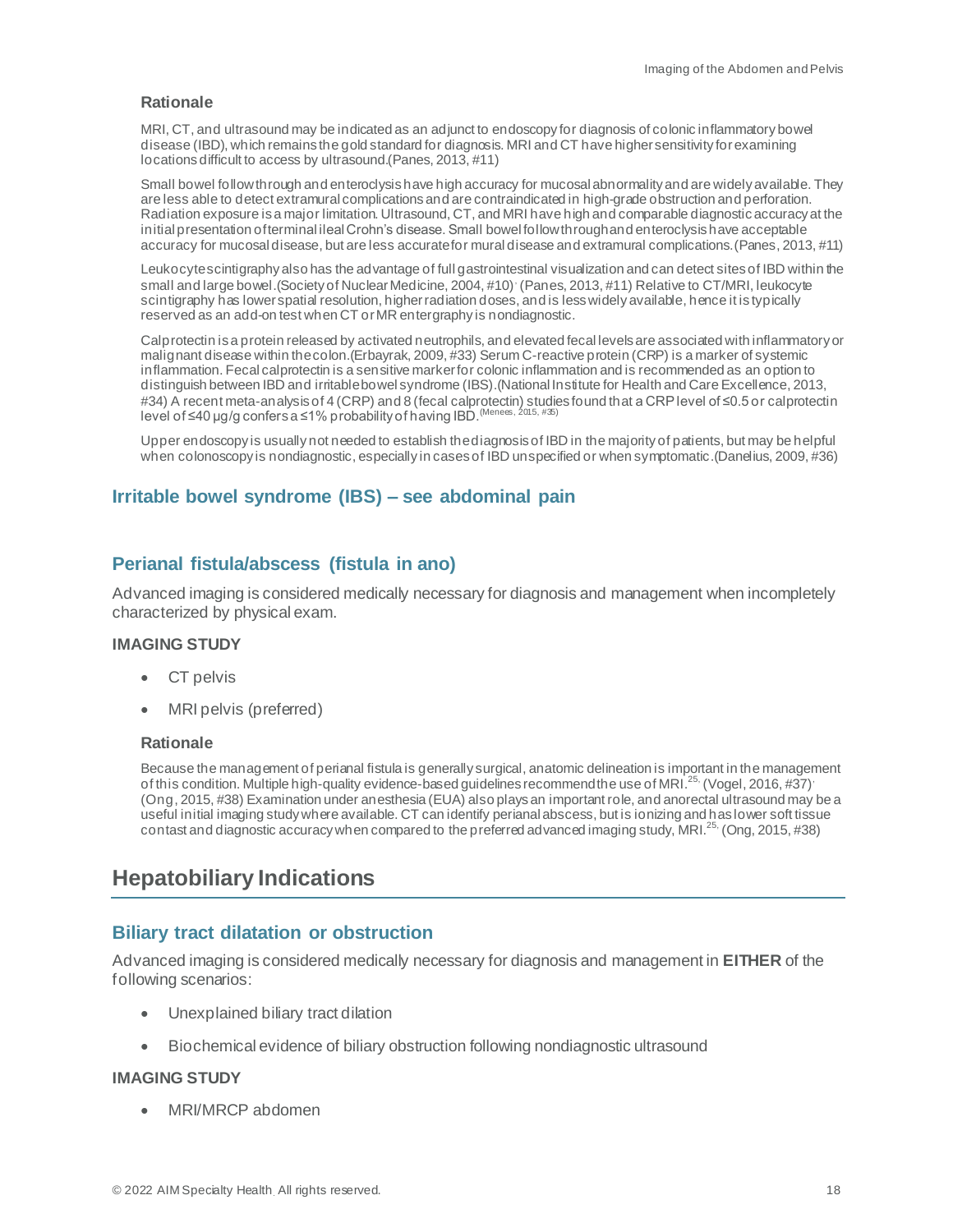Dilation of the biliary tract includes a variety of etiologies ranging from benign (such as prior cholecystectomy, choledocholithiasis, inflammatory stricture) to malignant (such as cholangiocarcinoma). Ultrasound offers a non-ionizing, noninvasive view of the intra- and extrahepatic ducts, making it a good initial imaging exam. While ultrasound may be completely diagnostic, MRI/MRCP is a helpful add-on test for biliary duct dilation unexplained by ultrasound, to completely evaluate the biliary ducts when ultrasound is technically insufficient, and in select patients with high pretest likelihood of disease when ultrasound is normal. (Lalani, 2013, #39) (Greenberg, 2016, #40) (National Institute for Health and Care Excellence, 2014, #41, Williams, 2017, #42)

# <span id="page-18-0"></span>**Cholecystitis**

Advanced imaging is considered medically necessary for diagnosis and management in **EITHER** of the following scenarios:

- Acute cholecystitis following nondiagnostic ultrasound
- Complications of acute cholecystitis or cholecystectomy including perforation, abscess, gangrenous or hemorrhagic cholecystitis, gallstone ileus, Mirizzi's syndrome, and bile leak

#### **IMAGING STUDY**

- CT abdomen for complications of acute cholecystitis
- MRI abdomen for complications of acute cholecystitis in pediatric patients; MRI abdomen in adults when CT cannot be performed or is nondiagnostic

*Note: Advanced imaging not recommended for evaluation of acute uncomplicated cholecystitis.*

#### **Rationale**

Cholecystitis is a common cause of right upper quadrant pain. Ultrasound has a high diagnostic accuracy for acute cholecystitis and is non-ionizing, widely available, quickly performed and noninvasive, making it an ideal first-line imaging test in suspected cases, an approach endorsed by multiple evidence-based and clinical practice guidelines. (Dillehay, 2017, #5)<sup>,</sup> (Yarmish, 2014, #6)<sup>,</sup> (University of Michigan Health System, 2014, #43) Diagnostic testing strategies for suspected acute cholecystitis that start with CT ("initial CT") are also more likely to lead to downstream overutilization, with a recent study finding that initial CT cohorts were 11 times more likely to undergo a second examination than initial ultrasound cohorts.(Ginsburg, 2016, #44)

While ultrasound is usually sufficient for the diagnosis and management of acute uncomplicated cholecystitis, CT h as comparable diagnostic accuracy for complicated cholecystitis and can accurately visualize gallbladder distention and wall thickening and identify complications of acute cholecystitis such as gallbladder wall emphysema, abscess formation, and perforation.(European Association for the Study of the Liver (EASL), 2016, #45)

Hepatobiliary scintigraphy is a functional study that may be indicated when a bile leak is suspected post cholecystectomy or as an add-on test following nondiagnostic ultrasound.(Dillehay, 2017, #5) In a recent large (57 studies and 5859 patients) systematic review on the comparative diagnostic accuracy of imaging for acute cholecystitis, hepatobiliary scintigraphy was found to have higher sensitivity (96%; 95% CI, 94%-97%) than ultrasound (81%; 95% CI, 75%-87%) and similar specificity, equating to higher positive and similar negative likelihood ratios and greater overall diagnostic accuracy.(Kiewiet, 2012, #46) However, hepatobiliary scintigraphy is ionizing, less widely available, and takes longer to perform, hence best used as an add-on test following nondiagnostic ultrasound.

#### <span id="page-18-1"></span>**Choledocholithiasis**

Advanced imaging is considered medically necessary for diagnosis and management following nondiagnostic ultrasound.

#### **IMAGING STUDY**

• MRI/MRCP abdomen

#### **Rationale**

Choledocholithiasis is a common cause of biliary obstruction. Ultrasound has high diagnostic accuracy for acute cholecystitis and is non-ionizing, widely available, quickly performed and noninvasive, making it an ideal first line imaging test in suspected cases, an approach endorsed by multiple evidence-based and clinical practice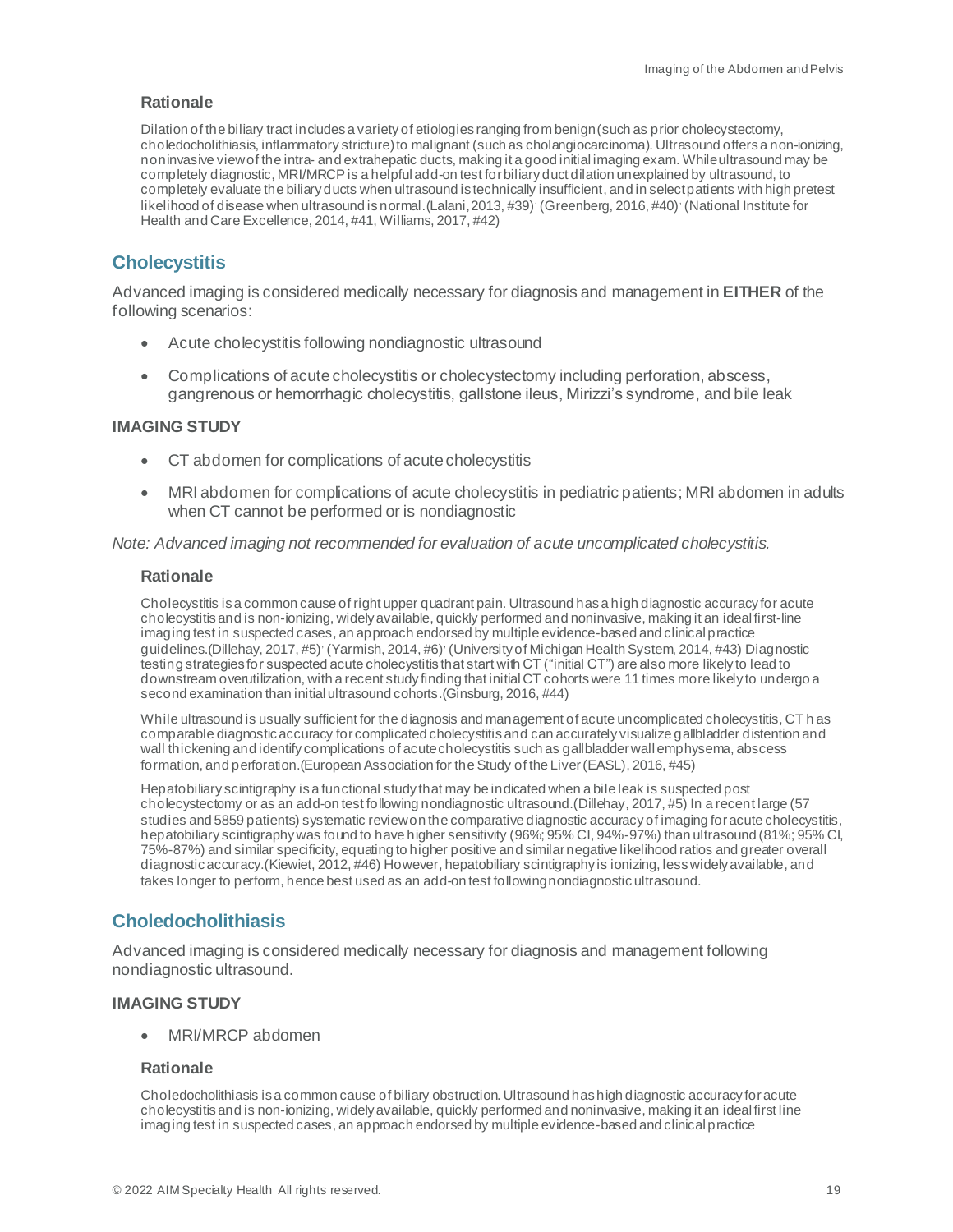guidelines. (National Institute for Health and Care Excellence, 2014, #41) (Williams, 2017, #42) (European Association for the Study of the Liver (EASL), 2016, #45)

When ultrasound is nondiagnostic, further diagnostic testing with either MRCP or endoscopic ultrasound (EUS) is recommended by multiple high quality evidence-based guidelines, especially in patients with intermediate pretest probability(National Institute for Health and Care Excellence, 2014, #41) (Williams, 2017, #42) (European Association for the Study of the Liver (EASL), 2016, #45) Endoscopic ultrasound (EUS) is the gold standard, but MRCP has comparable diagnostic accuracy and is noninvasive. For intermediate pretest probability for choledocholithiasis (10%- 50%), the summary sensitivity of EUS is 0.95 compared with 0.93 for MRCP, while summary specificity is 0.97 for EUS compared with 0.96 for MRCP.(Greenberg, 2016, #40) (Williams, 2017, #42) Diagnostic ERCP has largely been replaced by EUS or MRCP, as the risk of post-ERCP pancreatitis is greater in a patient with normal caliber bile duct and normal bilirubin (odds ratio 3.4 for post-ERCP pancreatitis).(Tenner, 2013, #47)

## <span id="page-19-0"></span>**Diffuse liver disease**

*For hepatocellular cancer screening in high-risk patients, see the Oncologic Imaging guidelines.*

*Includes chronic hepatitis, cirrhosis, glycogen storage diseases, hemochromatosis, and Wilson's disease.*

Advanced imaging is considered medically necessary in **ANY** of the following scenarios:

- Evaluation of suspected liver disease based on clinical findings or abnormal liver function tests when ultrasound is nondiagnostic and further evaluation is required
- Evaluation for iron overload in hemochromatosis when chelation therapy or phlebotomy is being considered
- Diagnosis and management of advanced hepatic fibrosis/cirrhosis in patients with established chronic liver disease in **EITHER** of the following scenarios:
	- Nonalcoholic fatty liver disease (NAFLD) in patients with high risk for cirrhosis due to advanced age, obesity, diabetes, or alanine aminotransferase (ALT) level more than twice the upper limit of normal
	- $\circ$  In other established chronic liver diseases when ultrasound elastography cannot be performed or is nondiagnostic

#### **IMAGING STUDY**

- CT abdomen for **EITHER** of the following:
	- o Suspected liver disease
	- $\circ$  Iron overload in hemochromatosis when MRI cannot be performed or is nondiagnostic
- MRI abdomen for evaluation of hemochromatosis
- MR elastography for diagnosis and management of advanced hepatic fibrosis/cirrhosis
- Multiparametric MRI (LiverMultiScan) in **EITHER** of the following scenarios:
	- $\circ$  As an alternative to MR elastography for diagnosis and management of advanced hepatic fibrosis/cirrhosis
	- o As an alternative to MRI abdomen for evaluation of hemochromatosis

#### **Rationale**

There are many potential causes of diffuse liver damage, including autoimmune disease, infection, hereditary conditions, and toxic or metabolic factors. A common presentation is asymptomatic transaminase elevation detected on routine laboratory testing. Advanced liver disease may manifest as jaundice or aberrations in the synthetic function of the liver.

When imaging is required, ultrasound is the initial study of choice for evaluation of both the liver parenchyma and biliary tree. In a study comparing ultrasonography of alcoholic liver disease to histological correlation, ultrasound had a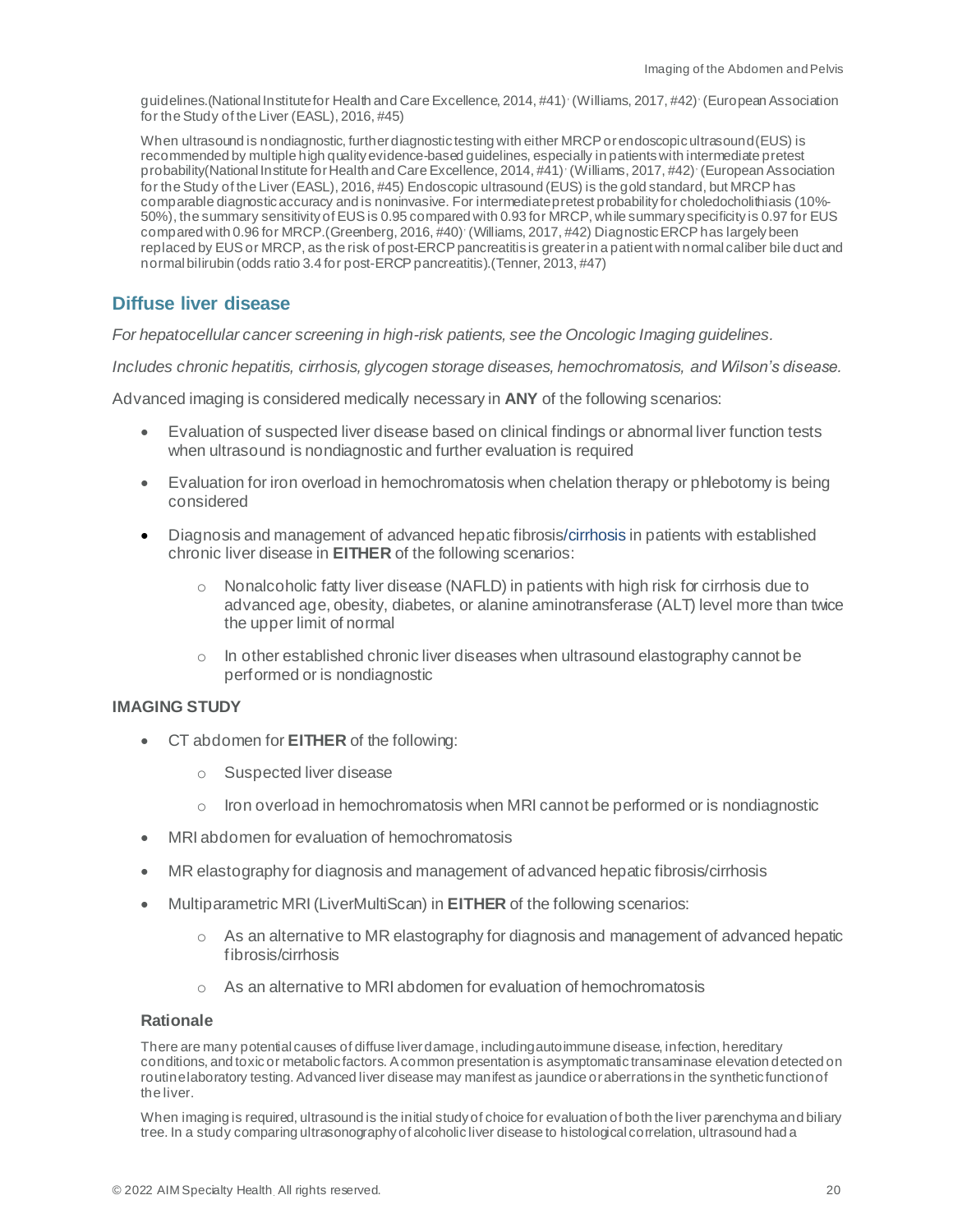sensitivity of 95% and specificity of 94%. (Taylor, 1981, #48) Another study comparing histologic findings with ultrasonography for assessment of diffuse parenchymal disease found a sensitivity and specificity of 89% and 93%, respectively.(Joseph, 1991, #49)

Limited data is available comparing accuracy of available cross-sectional imaging modalities. A small trial comparing the ability of ultrasound, CT, and MRI to determine diffuse liver steatosis demonstrated that opposed-phase MRI had the highest correlation with histopathology, compared to T2-weighted MRI with and without fat saturation, CT, and ultrasound for quantification of diffuse liver fat.(Qayyum, 2009, #50) In a multicenter collaborative study evaluating the accuracy, sensitivity, and specificity of these imaging modalities for detecting liver cirrhosis, CT and MRI were not statistically better than ultrasound in receiver operating characteristic analysis.(Kudo, 2008, #51)

Hepatosplenic scintigraphy, typically performed with sulfur colloid, can be used to assess the function of the reticuloendothelial system and may be appropriate when results will determine whether a liver biopsy is performed or whether a potentially hepatotoxic medication is continued.(Royal, 1998, #52)

#### ELASTOGRAPHY

Liver biopsy is the gold standard for the diagnosis and staging of hepatic fibrosis. However, biopsy has limitations including the potential for sampling error as well as the potential for complications that accompanies any invasive procedure. Biopsy is alsoof limited utility in screening as well as evaluating for response to treatment. Several noninvasive techniques are being explored, including biochemical markers as well as imaging studies. Among the imaging studies being investigated are specific forms of ultrasound-based elastography, magnetic resonance elastography, and MRI with diffusion weighting. Elastography is a method of measuring the stiffness of a given tissue and may be done using ultrasound or magnetic resonance imaging, and may be used to diagnose and stage hepatic fibrosis in patients with chronic liver disease. Elastography is appropriate in patients with non-alcoholic fatty liver disease (NAFLD), alcoholic liver disease, hepatitis B, or hepatitis C. High quality evidence based guidelines from the American Gastroenterological Association Institute recommend MR elastography over vibration-controlled transient elastography to evaluate for cirrhosis in high-risk patients with NAFLD (Lim, 2017, #53) and guidelines from the American College of Radiology characterize MR elastography as generally appropriate for diagnosis of hepatic fibrosis.(Horowitz, 2017, #54) Multiple recent systematic reviews have shown high diagnostic accuracy for MR elastography comparable(Xiao, 2017, #55) to marginally greater(Guo, 2015, #56) than ultrasound based elastography depending on technique. One advantage of MR over ultrasound elastography is that the diagnostic accuracy of MR elastography is not compromised by obesity. (Singh, 2016, #57) (Singh, 2015, #58) (Su, 2014, #59) In addition, the diagnostic accuracy of MR elastography is similar regardless of the underlying etiology of chronic liver disease.

#### **LiverMultiScan**

LiverMultiScan (LMS) is a multiparametric MRI protocol consisting of proton density fat fraction (PDFF), T1, and T2\* mapping sequences. A 2018 prospective validation study of 161 patients who had liver biopsies, transient elastography, Enhanced Liver Fibrosis (ELF) test, and contemporaneous LMS found sensitivity of 83% and negative predictive value of 96% for LMS, when evaluating for iron accumulation. In addition, though transient elastography was superior for identification and stratification of liver fibrosis, all three tests were comparable in detecting the presence of clinically significant (moderate or severe) liver fibrosis.(McDonald, 2018, #60) A 2020 prospective study of 145 patients compared quantitative mpMRI, vibration-controlled transient elastography (VCTE), magnetic resonance elastography (MRE), and 2D Shear-Wave elastography (SWE). For nonalcoholic fatty liver disease and nonalcoholic steatohepatitis (NASH), the MR liver fat measurement and controlled-attenuation parameter (CAP) included in LMS had good discriminatory performance while the elastography studies were not as effective.(Imajo, 2021, #61)

# <span id="page-20-0"></span>**Focal liver lesion**

*For patients with a known primary malignancy, see the Oncologic imaging guidelines.*

Advanced imaging is considered medically necessary in **EITHER** of the following scenarios:

- Indeterminate lesions (not biopsied and not fully characterized by prior imaging)
	- o Initial evaluation of an indeterminate lesion identified on prior imaging when **ANY** of the following high-risk features are present:
		- Size larger than 1 cm in diameter
		- Known malignancy
		- Known cirrhosis
		- Hepatitis B or C
		- **Alcoholism**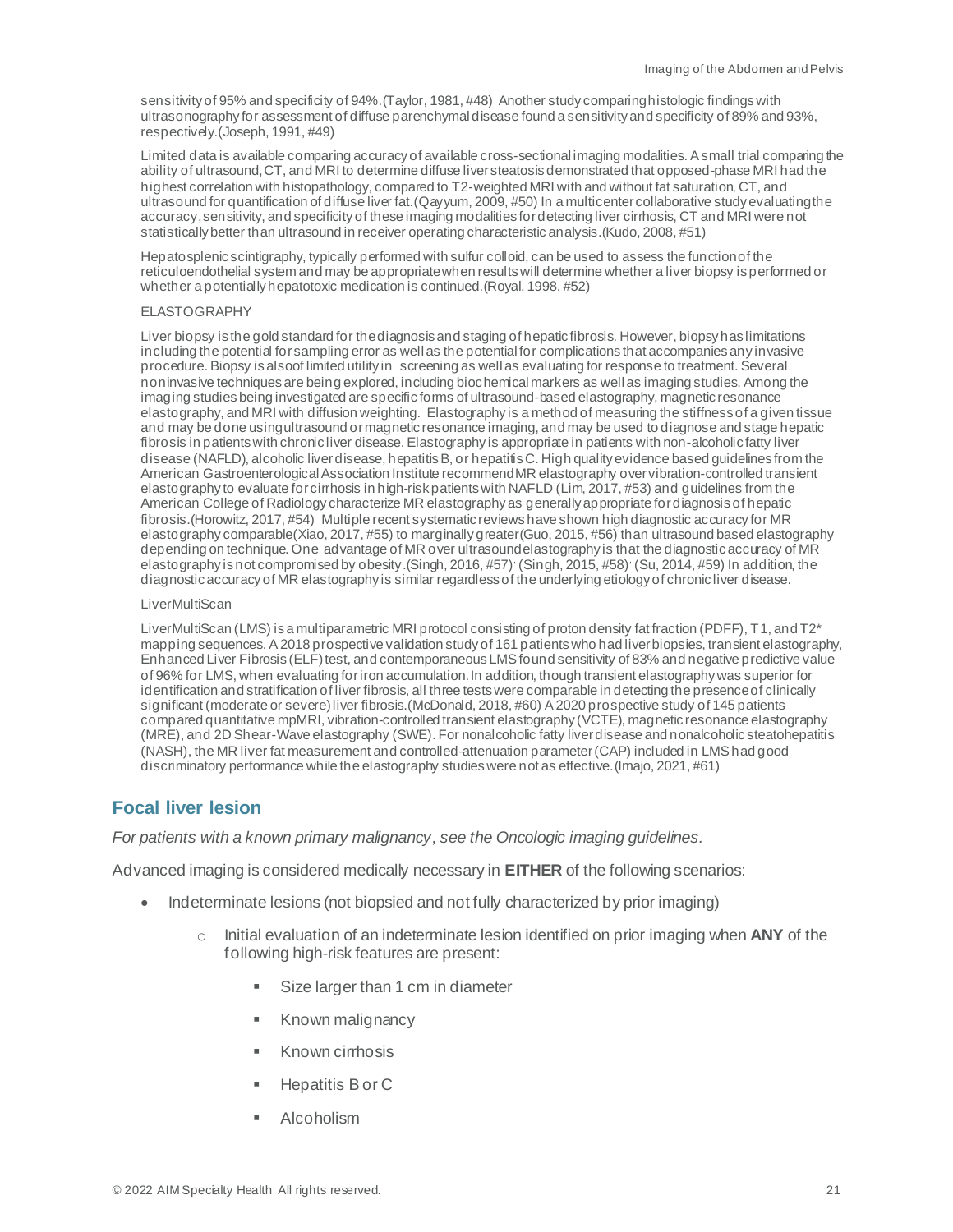- Sclerosing cholangitis
- Primary biliary cirrhosis
- Choledochal cysts
- Genetic or hereditary disease that predisposes to cirrhosis, including hemochromatosis
- Anabolic steroid use
- $\circ$  Follow up or surveillance at 3 to 6 months when any of the above risk factors are present, or when the lesion is enhancing, poorly defined, or increasing in size
- Benign lesions (biopsy-proven or fully characterized by imaging)
	- o Evaluation of symptoms suggesting a change in size or character
	- o Periodic surveillance of known hepatic adenoma

#### **IMAGING STUDY**

- CT abdomen
- MRI abdomen

*Note: A simple liver cyst with benign characteristics on ultrasound may not require advanced imaging or surveillance. When multiple lesions are present, the largest and/or most suspicious lesion should be used to determine the appropriateness of advanced imaging and follow up.*

#### **Rationale**

Common benign liver lesions, such as cysts and hemangiomas, usually have a characteristic appearance on ultrasound; this often eliminates the need for additional evaluation.(Marin, 2009, #62) In the setting of classic imaging findings and low risk for hepatic malignancy, ultrasonography is often sufficient.(Marin, 2009, #62) Otherwise, further evaluation with MRI should be considered.(Lamba, 2014, #63, Belghiti, 2014, #64)

Cavernous hemangiomas are common; autopsy studies have shown that they occur in up to 7% of the population.(Venkatesh, 2014, #65, Garrett, 2013, #66) Hemangiomas appear as a homogenous hyperechoic mass, usually smaller than 3 cm in diameter with acoustic enhancement and sharp margins and are important to identify because they are benign lesions with a characteristic imaging appearance. Confident diagnosis of hemangioma can therefore avoid further biopsy and intervention. Triphasic  $\rm \tilde{C}T$  and MRI are usually sufficient to establish the diagnosis.<sup>42</sup> Hemangiomas usually show radiotracer uptake on RBC scintigraphy with high positive likelihood ratios and good interobserver agreement. (Farlow, 1990, #67) (Bradley, 1991, #68) However, this is a historical technique that offers less information about alternative diagnoses and is typically reserved in situations where ultrasound is nondiagnostic and neither triphasic MRI nor CT can be performed. Similarly, sulfur colloid scintigraphy has been used to further characterize suspected focal nodular hyperplasia(Bhoil, 2013, #69), but is rarely performed as both MRI and CT are usually diagnostic.

Simple cysts are also very common in the liver, occurring in about 5% of individuals. Cysts typically show through transmission with no internal echoes and a sharp distant border with edge shadowing on liver ultrasound.(Venkatesh, 2014, #65) Ultrasound is also usually sufficient to characterize small hepatic hemangiomas with typical characteristics in average risk individuals.(European Association for the Study of the Liver (EASL), 2016, #70)

Small hepatic lesions (less than 1 cm) are difficult to characterize and biopsy, but have a high probability of being benign (higher than 80% even in patients with known malignancy), (Marin, 2009, #62)<sup>,</sup> (American Association for the Study of Liver Diseases, 2014, #71) thus close clinical follow up and monitoring for progression may be the most appropriate next step.(Pang, 2016, #72) In an otherwise healthy patient, an incidentally discovered focal liver lesion has an estimated probability of greater than 95% of being benign.(Dietrich, 2013, #73)

Liver lesions are commonly encountered and are commonly identified as incidental findings (incidentalomas) when imaging is performed for other indications. Evidence guiding appropriate use of advanced imaging for diagnosis and surveillance of incidental liver lesions is very limited.AIM follows the primarily consensus-based approach of the American College of Radiology (ACR) incidental findings committee for hepatic lesions. The committeerecommends full characterization of indeterminate lesions measuring more than 1 cm in diameter and in high-risk individuals, including those with a known primary malignancy with a propensity to metastasize to the liver,cirrhosis, chronic hepatitis,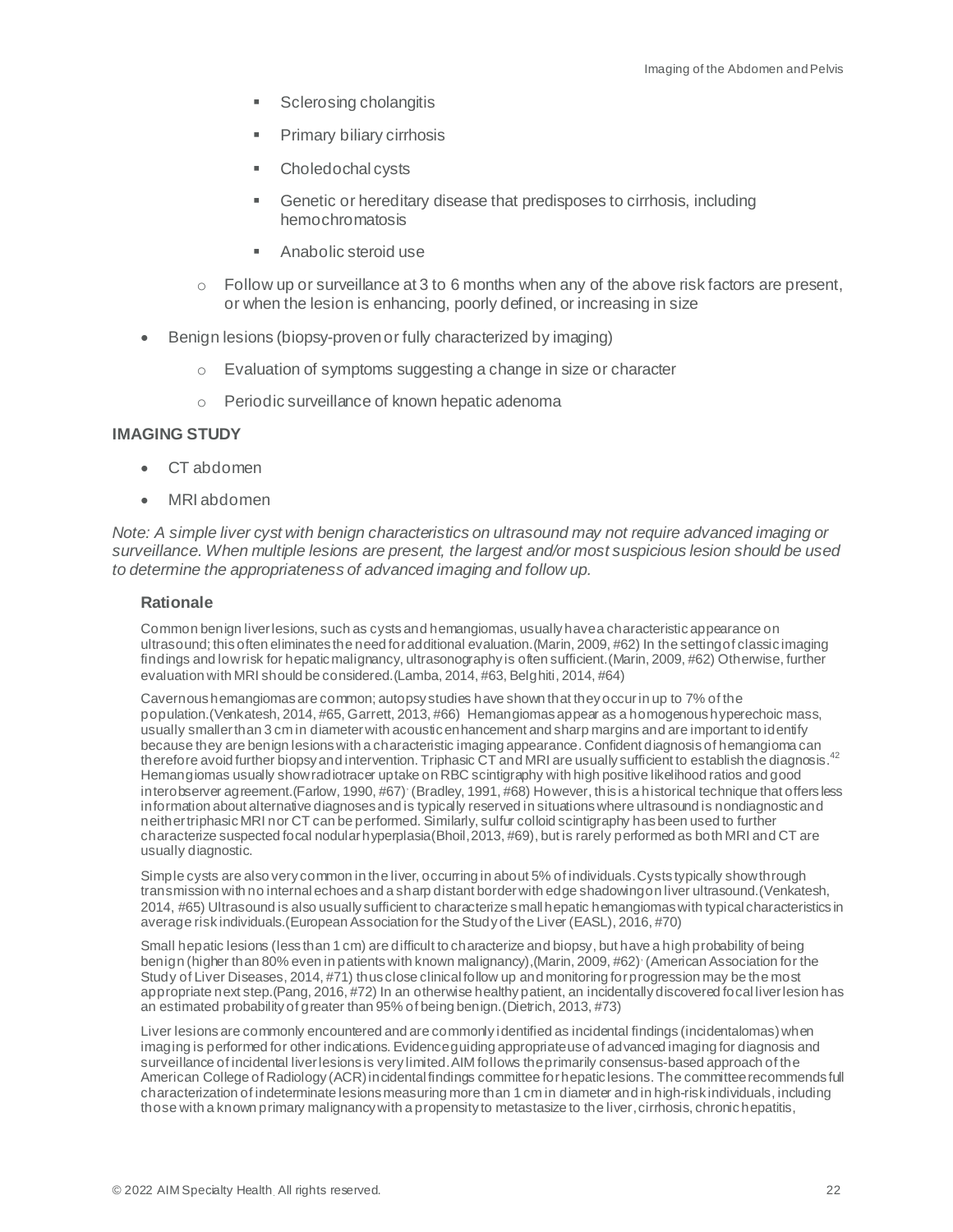sclerosing cholangitis, hemochromatosis, alcoholism, and genetic or hereditary dispositions to cirrhosis.(Pang, 2016, #72)

In terms of appropriate follow up, the American Association for the Study of Liver Diseases, as part of the The American Board of Internal Medicine initiative, recommends that clinicians not perform CT or MRI routinely to monitor benign focal liver lesions unless there is a major change in clinical findings or symptoms.(American Association for the Study of Liver Diseases, 2014, #71) Benign hepatic neoplasms are usually managed conservatively—with the exception of hepatic adenomas due to their risk of rupture, especially when larger than 5 cm. Surveillance of hepatic adenomas in surgical candidates may therefore be appropriate with consensus-based intervals suggested by the European Association for the Study of the Liver (EASL).(European Association for the Study of the Liver (EASL), 2016, #70)

# <span id="page-22-0"></span>**Hepatomegaly**

Advanced imaging is considered medically necessary for the diagnosis of clinically suspected or worsening hepatic enlargement when ultrasound is nondiagnostic.

#### **IMAGING STUDY**

- CT abdomen
- MRI abdomen in pediatric patients; MRI abdomen in adults when CT cannot be performed or is nondiagnostic

#### <span id="page-22-1"></span>**Jaundice**

#### *ADULT*

Advanced imaging is considered medically necessary for the diagnosis of jaundice when unexplained by liver and biliary function tests.

#### *PEDIATRIC*

Advanced imaging is considered medically necessary following nondiagnostic ultrasound, for the diagnosis of jaundice when unexplained by liver and biliary function tests.

#### **IMAGING STUDY**

- CT abdomen
- MRI/MRCP abdomen

#### **Rationale**

Right upper quadrant ultrasound is the preferred first-line modality in patients with jaundice to evaluate for common bile duct dilation, presence of stones, and to direct any additional testing. If patient has jaundice with a suspected mechanical cause, right upper quadrant pain, or a history of stones, MRI abdomen with and without intravenous contrast and MRCP is second line.(Lalani, 2013, #39)

# <span id="page-22-2"></span>**Primary sclerosing cholangitis**

Advanced imaging is considered medically necessary for diagnosis and management.

#### **IMAGING STUDY**

• MRI/MRCP abdomen

# <span id="page-22-3"></span>**Osseous Indications**

#### <span id="page-22-4"></span>**Avascular necrosis, bilateral hip**

Advanced imaging is considered medically necessary in **EITHER** of the following scenarios: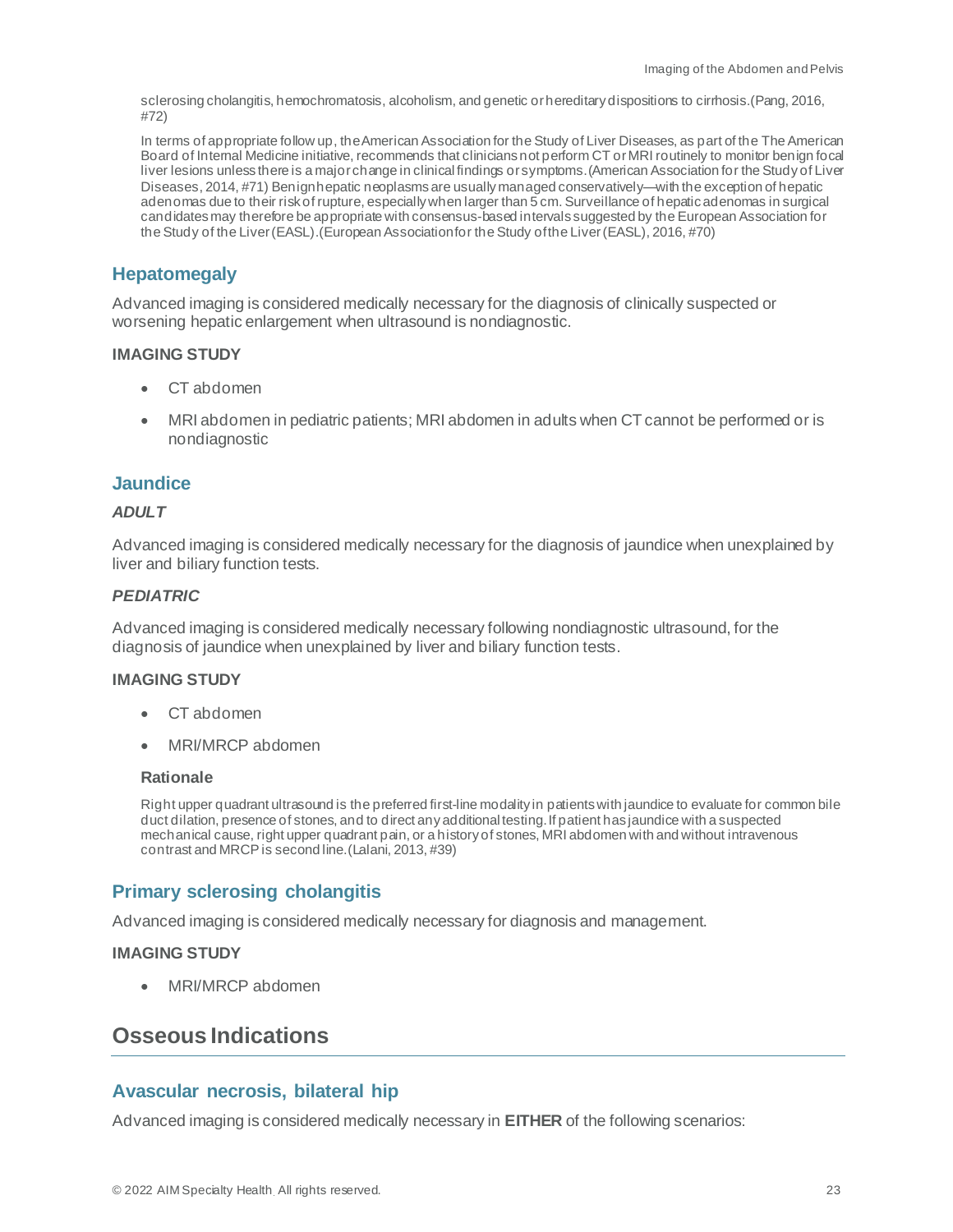- Diagnosis following negative or inconclusive radiographs
- Preoperative planning for osteonecrosis with femoral head collapse

#### **IMAGING STUDY**

- **MRI** pelvis
- CT pelvis when MRI or bone scan not available or contraindicated

#### **Rationale**

Avascular necrosis or osteonecrosis is a form of ischemic bone necrosis due to vascular insufficiency. In 60%-75% of cases, avascular necrosis is associated with sickle cell disease, steroid use, alcoholism, chemoradiation, or metabolic bone disease.(Bussieres, 2007, #74) Accurate grading is important for treatment as more advanced stages tend to require surgical intervention whereas medical treatments are favored in earlier stages. When initial radiographs demonstrate avascular necrosis and additional information is needed to guide treatment, MRI without IV contrast is usually appropriate.(Tuite, 2015, #75) Consensus among high-quality evidence-based guidelines also suggests that additional MRI imaging for avascular necrosis is also indicated in high-risk patients when radiographs are normal or inconclusive. Bone scan or CT may be substituted when MRI is not available. (Bussieres, 2007, #74)

Few studies have directly compared the accuracy of MRI and CT in the diagnosis of avascular necrosis, and most of these studies focus on the hip. Those findings are likely applicable to other joints as the disease process is similar. While consensus favors MRI, and MRI has the added benefit of not using ionizing radiation, CT may be more sensitive in detecting subchondral fractures than MRI (MRI had a relative sensitivity of 38% compared to CT for subchondral fracture detection).(Stevens, 2003, #76)

Bone scintigraphy can also identify avascular necrosis that is occult on radiography but is usually recommended when MRI cannot be performed or is nondiagnostic.(Bussieres, 2007, #74)<sup>,</sup> (Murphey, 2016, #77)

## <span id="page-23-0"></span>**Axial spondyloarthropathy**

Advanced imaging is considered medically necessary in **ANY** of the following scenarios:

- Diagnosis of nonradiographic spondyloarthropathy (nrSpA) when **BOTH** of the following are present:
	- o Radiographs which are negative or equivocal for sacroiliitis (Grade 0-2)
	- $\circ$  Inflammatory back pain which has been present for at least 3 months. Inflammatory back pain is defined as back pain with at least **FOUR (4)** of the following features:
		- Patient is younger than age 40
		- Insidious (gradual) onset
		- **■** Improvement with exercise
		- No improvement with rest
		- Pain at night that improves on getting up
- Baseline imaging prior to therapy when the diagnosis is based on radiographic findings
- Reevaluation in patients who have received at least 3 months of tumor necrosis factor inhibitors without clinical improvement

#### **IMAGING STUDY**

• MRI pelvis

#### **Rationale**

Axial spondyloarthritis includes a group of rare (estimated 0.25% to 1% prevalence) disorders that may be HLA-B27 positive and that manifest with inflammatory changes around the enthesis. Spondyloarthritis includes ankylosing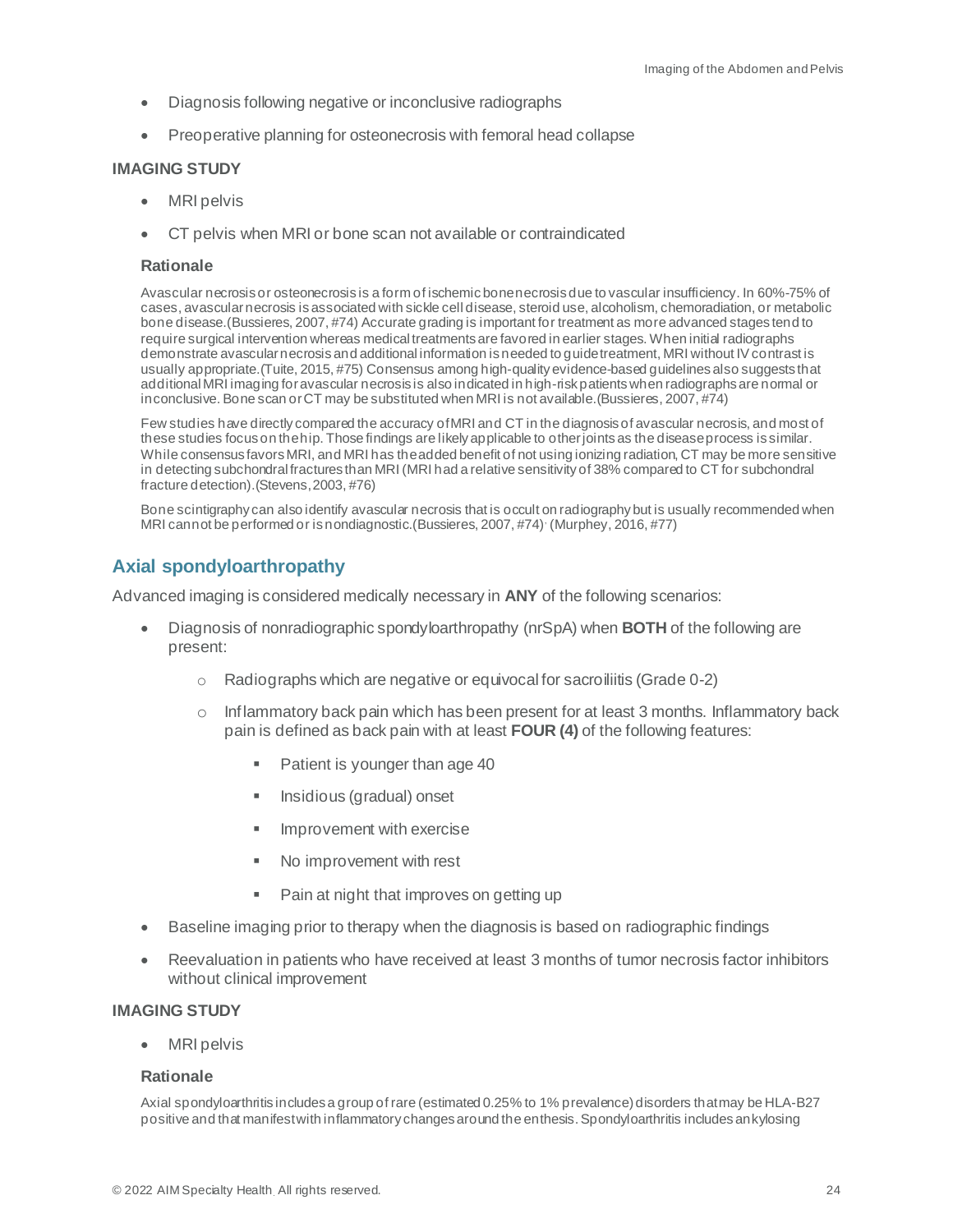spondylitis, reactive arthritis, psoriatic arthritis, arthropathy associated with inflammatory bowel disease, and undifferentiated spondyloarthritis.

The Assessment of SpondyloArthritis International Society (ASAS) has developed and validated criteria for spondyloarthritis, as well as for their subsets: axial spondyloarthritis and peripheral spondyloarthritis.(Sepriano, 2017, #78) While sacroiliitis is the most common MRI manifestation of axial spondyloarthropathy, bone marrow edema can be seen in the vertebrae as well and characteristic patterns have been described.(Baraliakos, 2016, #79)

There is consensus among guidelines that radiography of the pelvis and/or spine is the preferred imaging modality for initial evaluation of spondyloarthritis. Radiographs of the whole spine are recommended as the first-line imaging modality.(Schueller-Weidekamm, 2014, #80) Plain film X-ray of the sacroiliac joints should be considered for suspected axial spondyloarthritis, unless the person is likely to have an immature skeleton.(National Institute for Health Care Excellence, 2017, #81) In patients with ankylosing spondylitis (not nonradiographic axial spondyloarthritis), initial conventional radiography of the lumbar and cervical spine is recommended to detect syndesmophytes, which are predictive of development of new syndesmophytes.(Mandl, 2015, #82)

The ASAS criteria for axial spondyloarthritis have a high diagnostic accuracy, sensitivity 82% and specificity 88% based on a systematic review of 9 papers and 5739 patients.(Sepriano, 2017, #78) Patients that do not meet the ASAS criteria are a low pretest probability group unlikely to have axial spondyloarthropathy. TheASAS criteria for axial spondyloarthritis include age < 45 years, back pain of at least 3 months duration, sacroiliitis on imaging (either definitive changes on radiography or evidence from MRI) and one characteristic feature, and HLA-B27 positive; or at least 2 characteristic clinical features, which include arthritis, uveitis, dactylitis, psoriasis, Crohn's disease, positive nonsteroidal anti-inflammatory drug response, family history, and positive HLA-B27.

Diagnostic criteria for ASASare based on MRI of the sacroiliac joints, not the spine. MRI of the spine has a low yield in patients with a negative sacroiliac joint MRI and should not be routinely performed. A retrospective study of 1191 patients under age 45 with chronic lower back pain found sacroiliitis in approximately 7% of patients. Less than 2% of patients with a negative sacroiliac joint MRI had a positive spine MRI, and spine MRI changed management in only 0.16% of cases.(Ez-Zaitouni, 2017, #83) MRI can demonstrate edema of the vertebral body corners (also known as corner inflammatory lesions) and bone marrow edema. A positive MRI spine is defined as 3 or more lesions present on 2 or more slices, but this definition is used primarily for research purposes.(Ez-Zaitouni, 2017, #83)

Consensus among guidelines is that MRI should be obtained in patients with persistent clinical suspicion when radiography is negative or indeterminate. When a diagnosis of axial spondyloarthritis cannot be confirmed and clinical suspicion remains high, a follow up MRI should be considered.(Mandl, 2015, #82) When radiographs are negative and there is suspicion of spondyloarthritis, MRI is mandatory to look for early inflammatory lesions.(Schueller-Weidekamm, 2014, #80) Plain film X-rays, ultrasound, and/or MRI should be considered for other peripheral and axial symptomatic sites.(National Institute for Health Care Excellence, 2017, #81)

A negative/indeterminate radiograph does not satisfy the New York Criteria for Ankylosing Spondylitis (bilateral grade 2–4 or unilateral grade 3–4 sacroiliitis [evidence of erosions, sclerosis, joint space widening, narrowing or ankyloses]) and does not otherwise explain the back pain.

MRI of the sacroiliac joints and/or spine may be used to assess and monitor disease activity in axial spondyloarthritis, providing additional information on top of clinical and biochemical assessments. The decision on when to repeat MRI depends on the clinical circumstances. In general, short tau inversion recovery sequences are sufficient to detect inflammation and the use of contrast medium is not needed. (Mandl, 2015, #82)

# <span id="page-24-0"></span>**Developmental hip dysplasia (Pediatric only)**

Advanced imaging is considered medically necessary for preoperative planning.

#### **IMAGING STUDY**

• CT pelvis

# <span id="page-24-1"></span>**Osseous tumor**

Advanced imaging is considered medically necessary for diagnosis and management.

#### **IMAGING STUDY**

- CT pelvis
- MRI pelvis for pediatric patients; MRI pelvis in adults when CT cannot be performed or is nondiagnostic

*Note: MRI or radionuclide bone scintigraphy (bone scan) may be more appropriate for detection of skeletal metastases and primary bone tumors.*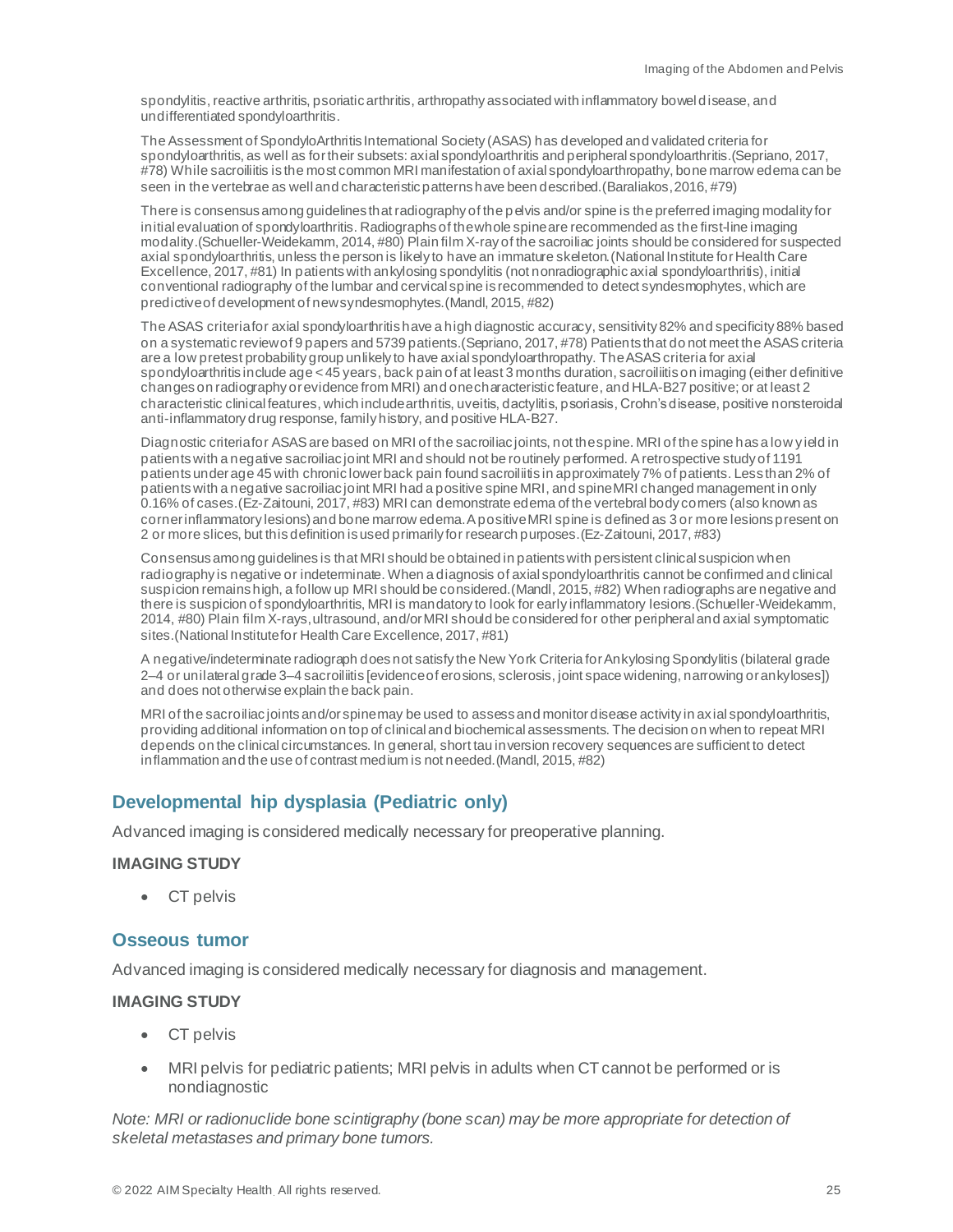# <span id="page-25-0"></span>**Osteoid osteoma**

Advanced imaging is considered medically necessary following negative or inconclusive hip radiographs.

#### **IMAGING STUDY**

• CT pelvis

# <span id="page-25-1"></span>**Osteomyelitis**

Advanced imaging is considered medically necessary for diagnosis and management.

#### **IMAGING STUDY**

- MRI pelvis
- CT pelvis when MRI or bone scan not available or contraindicated

#### **Rationale**

Though radiographs often do not show abnormalities associated with osteomyelitis in the first 2 weeks of the infection, they can detect other pathology that may contribute to the patient's symptoms. The information provided by radiographs generally complements that provided by other modalities, so radiographs should be performed even when other imaging is planned.

Radiographs are the appropriate initial imaging study in osteomyelitis because they can demonstrate findings suggestive of the diagnosis, but can also exclude or provide information to suggest other diagnoses. The sensitivity of radiography is reportedly 43%-75% and the specificity is 75%-83%. Abnormal radiographs are helpful, but diagnosis cannot be excluded solely on the basis of negative radiographs. Although sensitivity and specificity of CT are not well established, sensitivity of CT is known to be lower than sensitivity of MRI. For this reason, the utility of CT is limited to specific situations. For example, CT can be used to detect bony sequestra, and has an important role in determining operative therapy.(Pineda, 2006, #84)

Overall, CT has a limited role in the diagnosis of osteomyelitis, and should be used only when imaging is being done to assess the extent of bone destruction, to direct a biopsy, or when MRI is contraindicated. For early detection of osteomyelitis, MRI is superior to other imaging modalities. The sensitivity and specificity for MRI are 78%-90% and 60%-90%, respectively. This compares to sensitivity and specificity of 67% and 50% for CT, and 14%-54% and 68%- 70% for radiography.(Hatzenbuehler, 2011, #85)

The American College of Radiology Appropriateness Criteria indicates that for initial imaging evaluation of suspected osteomyelitis, radiographs are rated as "usually appropriate." CT, MRI, and ultrasound are all rated as "usually not appropriate," regardless of whether the studies are to be performed with intravenous contrast. For evaluation of suspected osteomyelitis following radiographs, MRI without and with intravenous contrast is preferred, although radiographs and MRI are both indicated and complementary. MRI without contrast is generally appropriate if contrast is contraindicated, and CT with intravenous contrast is generally appropriate if MRI is contraindicated.

Functional imaging with bone scintigraphy has historically been used to evaluate for osteomyelitis when radiographs are nondiagnostic. Greater accuracy and the lack of ionizing radiation for MRI have largely made scintigraphy an add-on test when MRI cannot be performed or is nondiagnostic (Bussieres, 2007, #74)<sup>,</sup> (Hatzenbuehler, 2011, #85)<sup>,</sup> (Beaman, 2017, #86) although bone scintigraphy offers a wider field of view and hence can localize multifocal disease. Similarly, leukocyte scintigraphy is usually not appropriate in the initial evaluation of osteomyelitis(Beaman, 2017, #86), but may play a complementary role to bone scintigraphy in specific scenarios such as multifocal disease.

# <span id="page-25-2"></span>**Pelvic fracture**

*Includes sacral insufficiency fracture, stress fracture, and traumatic fracture.*

Advanced imaging is considered medically necessary in **EITHER** of the following scenarios:

- Diagnosis or management of sacral insufficiency fracture
- Diagnosis or management of stress fracture or traumatic fracture following nondiagnostic pelvic or sacral radiographs

#### **IMAGING STUDY**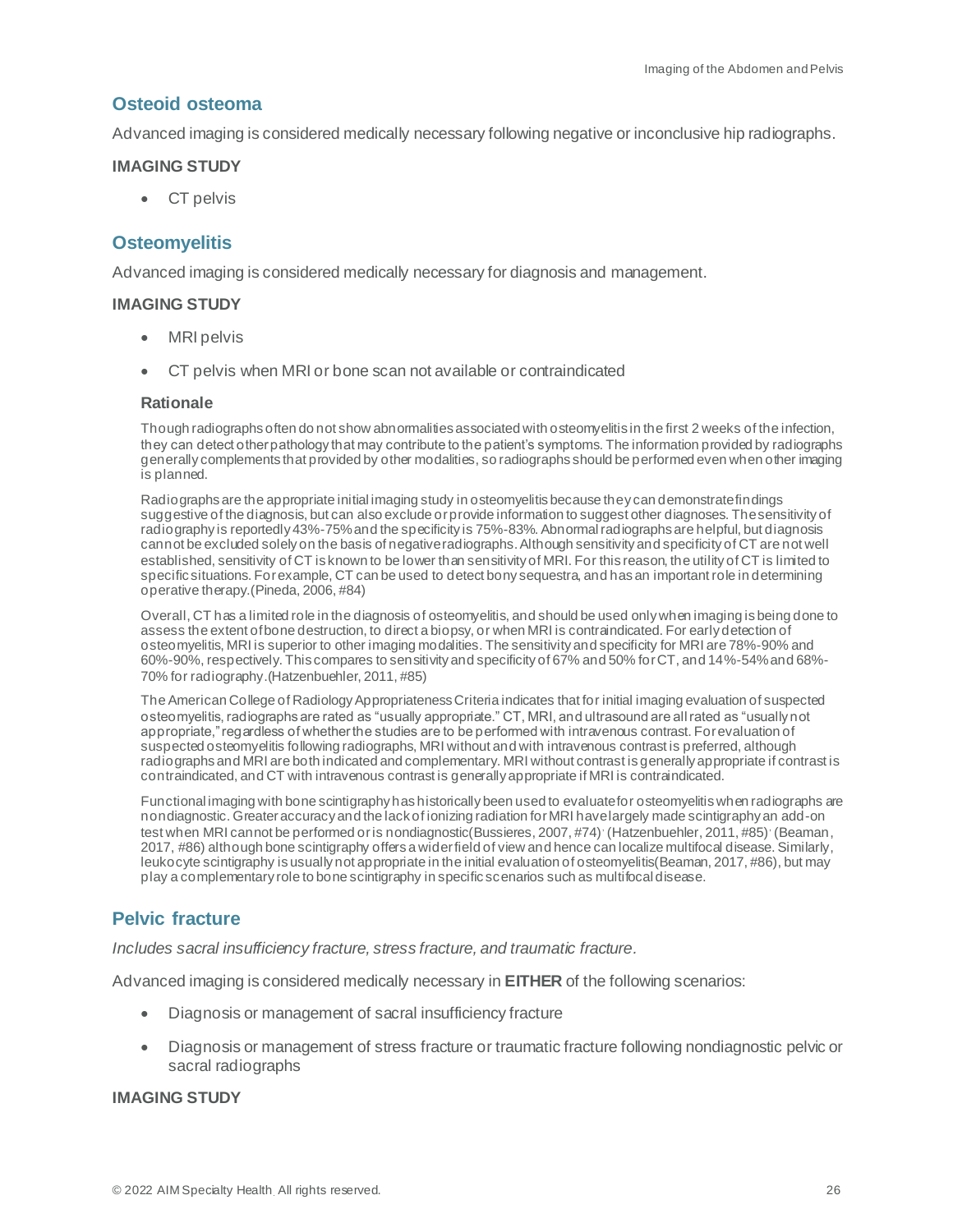- Radiographs required prior to advanced imaging for fracture indications other than sacral insufficiency fracture
- CT or MRI pelvis following inconclusive radiographs or initial evaluation of sacral insufficiency fracture

# <span id="page-26-0"></span>**Sacroiliitis, not otherwise specified**

Advanced imaging is considered medically necessary for diagnosis and management following pelvic or sacral radiographs in **EITHER** of the following scenarios:

- Condition predisposing to sacroiliitis, such as inflammatory bowel disease, psoriasis, or infection, when radiographs are negative or equivocal for sacroiliitis
- Radiographs equivocal for sacroiliitis

#### **IMAGING STUDY**

- CT pelvis
- MRI pelvis

## <span id="page-26-1"></span>**Septic arthritis**

Advanced imaging is considered medically necessary for diagnosis and management.

#### **IMAGING STUDY**

- MRI pelvis
- CT pelvis when MRI or bone scan not available or contraindicated

# <span id="page-26-2"></span>**Pancreatic Indications**

#### <span id="page-26-3"></span>**Pancreatic mass, indeterminate solid**

Advanced imaging is considered medically necessary for diagnosis, management, and surveillance.

#### **IMAGING STUDY**

- CT abdomen or CT abdomen and pelvis, with pancreatic protocol
- MRI abdomen

#### <span id="page-26-4"></span>**Pancreatic mass, indeterminate cystic (IPMN/IPMT)**

*Note: Common differential considerations for an indeterminate cystic pancreatic mass include intraductal papillary mucinous neoplasm/tumor (IPMN/IPMT), serous/mucinous cystadenoma (SCA/MCA), and pseudocyst.*

*Note: Indications apply only to asymptomatic cystic pancreatic masses. For symptomatic masses, see relevant symptom-based indication. Unless otherwise specified, enlarging cysts often require endoscopic ultrasound (EUS)/fine needle aspiration (FNA).*

### *ADULT*

Advanced imaging is considered medically necessary for diagnosis, management, and surveillance in surgical candidates when EUS/FNA has not been performed or is nondiagnostic in **ANY** of the following scenarios: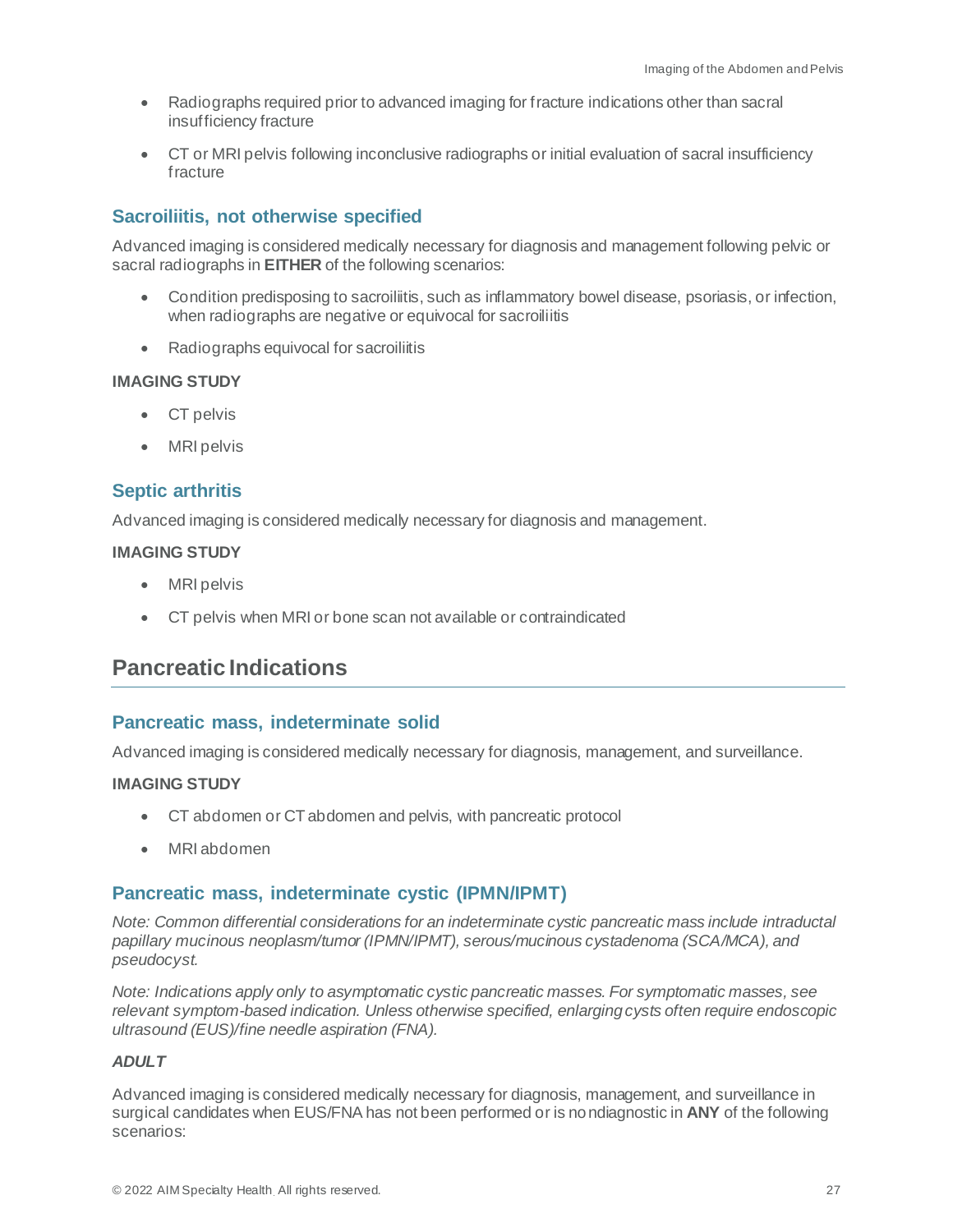- Initial evaluation of an indeterminate mass identified on ultrasound
- Age 80 or greater at the time of diagnosis: every other year for up to 4 years or every other year if enlarging
- Cysts less than 1.5 cm
	- $\circ$  Age less than 65 at diagnosis: every 12 months for up to 9 years from the time of initial diagnosis
	- $\circ$  Age 65 to 79 at diagnosis: every 24 months for up to 10 years from the time of initial diagnosis
- Cysts 1.5 cm or greater
	- o Every 6-12 months for 2 years then yearly for up to 10 years

#### *PEDIATRIC*

Advanced imaging is considered medically necessary for diagnosis, management, and surveillance.

#### **IMAGING STUDY**

- CT abdomen or CT abdomen and pelvis
- MRI/MRCP abdomen

#### **Rationale**

Cystic pancreatic lesions are commonly encountered incidental findings (incidentalomas). Evidence guiding appropriate use of advanced imaging for diagnosis, management, and surveillance of incidental liver lesions is very limited, However, a primarily consensus-based approach suggested by the American College of Radiology (ACR) incidental findings committee for pancreatic cysts is commonly used in practice.(Megibow, 2017, #87) The common differential for an incidentally discovered cystic pancreatic mass in adults includes intraductal papillary mucinous neoplasm (IPMN), serous cystadenoma (SCA), mucinous cystic neoplasm, and pseudocyst. These lesions have variable malignant potential and are difficult to differentiate, especially when small, making surveillance a common alternative to more invasive management. Frequency of surveillance depends on age, cyst size, interval growth, and the presence of highrisk imaging features such as enhancing nodules, peripheral calcification, or dilation of the main pancreatic duct. Either multiphasic contrast enhanced CT or MRI can be used in the diagnosis, management, and surveillance of cystic pancreatic lesions. While availability and local practice experience impact the modality decision, MRI is non-ionizing and offers greater softer tissue contrast. MRCP may also be helpful in the initial characterization of the cystic pancreatic lesion to define relationship to the main pancreatic duct.(Megibow, 2017, #87) While uncommon, pediatric cystic pancreatic masses are outside the scope of the ACR incidental findings committee recommendations and evidence guiding diagnosis, management, and/or surveillance is very limited.

# <span id="page-27-0"></span>**Pancreatitis**

Advanced imaging is considered medically necessary in **EITHER** of the following scenarios:

- Evaluation of suspected complications due to acute pancreatitis (see pancreatic pseudocyst)
- Recurrent acute pancreatitis of uncertain etiology, defined as more than 2 attacks of acute pancreatitis without established end-stage chronic pancreatitis

*Note: Patients with mild acute or uncomplicated pancreatitis usually do not require cross-sectional imaging, aside from ultrasound for identification of gallstones and/or biliary ductal calculi.*

#### **IMAGING STUDY**

- CT abdomen or CT abdomen and pelvis
- MRI abdomen in pediatric patients; MRI abdomen in adults when CT cannot be performed or is nondiagnostic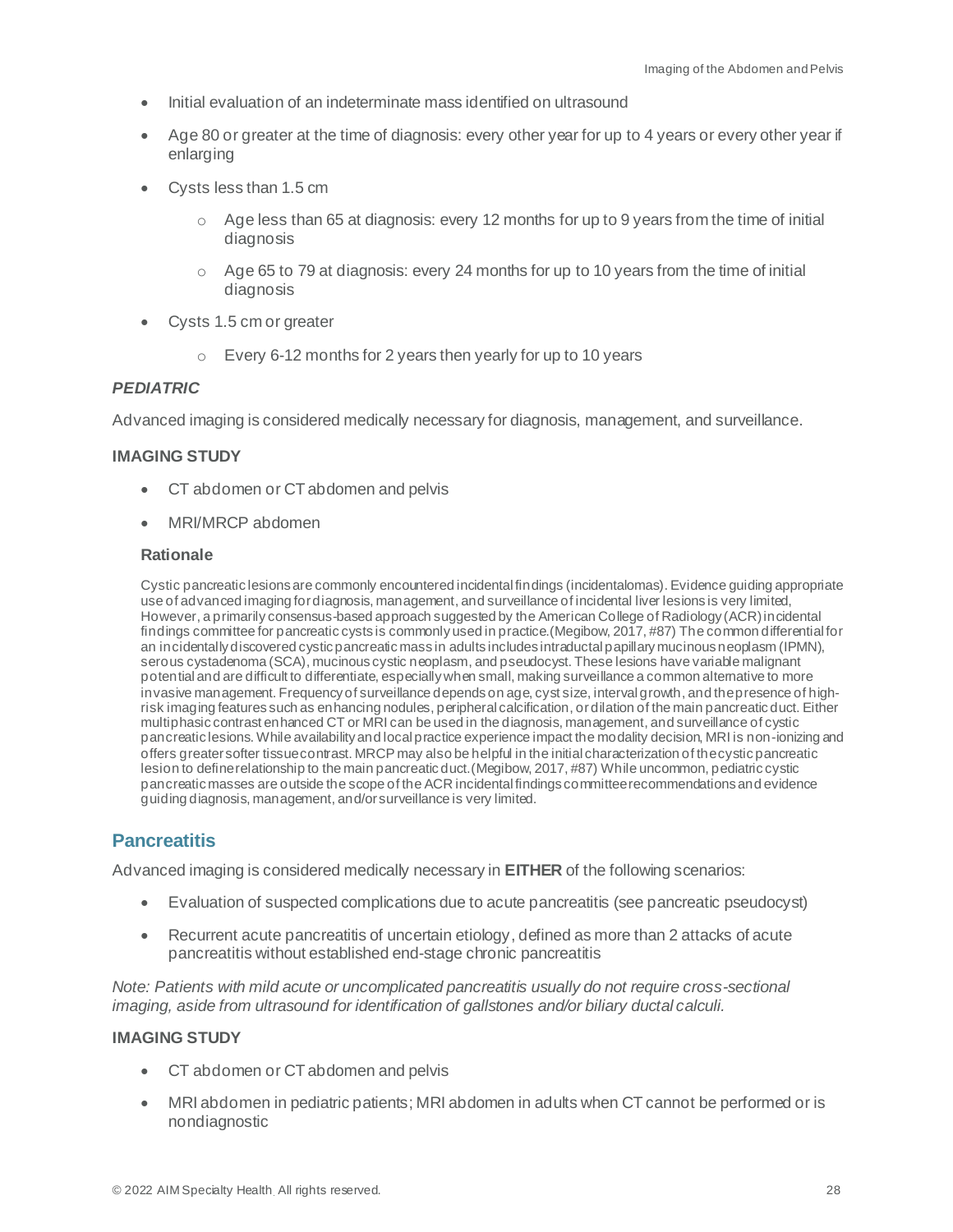• MRCP for recurrent acute pancreatitis to evaluate suspected pancreatic duct anomalies

#### **Rationale**

Biochemical testing is more sensitive than CT and often sufficient to make the diagnosis of acute uncomplicated pancreatitis in both children and adults.(Coffey, 2014, #88, Treacy, 2001, #89) Therefore, CT is not indicated and should not be ordered routinely for patients with mild acute pancreatitis.(Quinlan, 2014, #90)

CT should be performed selectively when a broad differential diagnosis that includes acute pancreatitis must be narrowed, especially when biochemical testing is negative or in patients with acute pancreatitis and a suspected local complication (e.g., peritonitis, signs of shock, suggestive ultrasound findings).(Greenberg, 2016, #40) Triphasic CT is accurate for the detection of complications in acute pancreatitis including pseudocysts, pancreatic necrosis, portal vein thrombosis, and visceral artery pseudoaneurysms. MRI or MRCP may be indicated when a biliary cause for pancreatitis is suspected, especially for recurrent attacks.(Surlin, 2014, #91)

# <span id="page-28-0"></span>**Renal, Adrenal, and Urinary Tract Indications**

# <span id="page-28-1"></span>**Adrenal mass, indeterminate**

*For patients with a known primary malignancy, see the Oncologic imaging guidelines.*

#### *ADULT*

Advanced imaging is considered medically necessary in **EITHER** of the following scenarios:

- Diagnosis and management of an indeterminate adrenal mass in **ANY** of the following scenarios:
	- o Greater than 2 cm
	- $\circ$  New or growing within the past 12 months (when prior imaging is available)
	- o Biochemical evidence of an adrenal mass
	- o Initial evaluation of an indeterminate mass identified on ultrasound
- **Surveillance** 
	- $\circ$  1 2 cm: Single 12-month follow up
	- o Greater than 2 cm unless **ANY** of the following benign imaging features are present:
		- Absolute wash out greater than 60% or relative wash out greater than 40%
		- Lesion attenuation less than 10 Hounsfield units (HU)
		- Stable over a 12-month interval and less than 4 cm

#### *PEDIATRIC*

Advanced imaging is considered medically necessary for diagnosis, management, and surveillance **EITHER** of the following scenarios:

- In neonates, when ultrasound cannot be performed or is nondiagnostic
- In non neonates

#### **IMAGING STUDY**

- CT abdomen
- MRI abdomen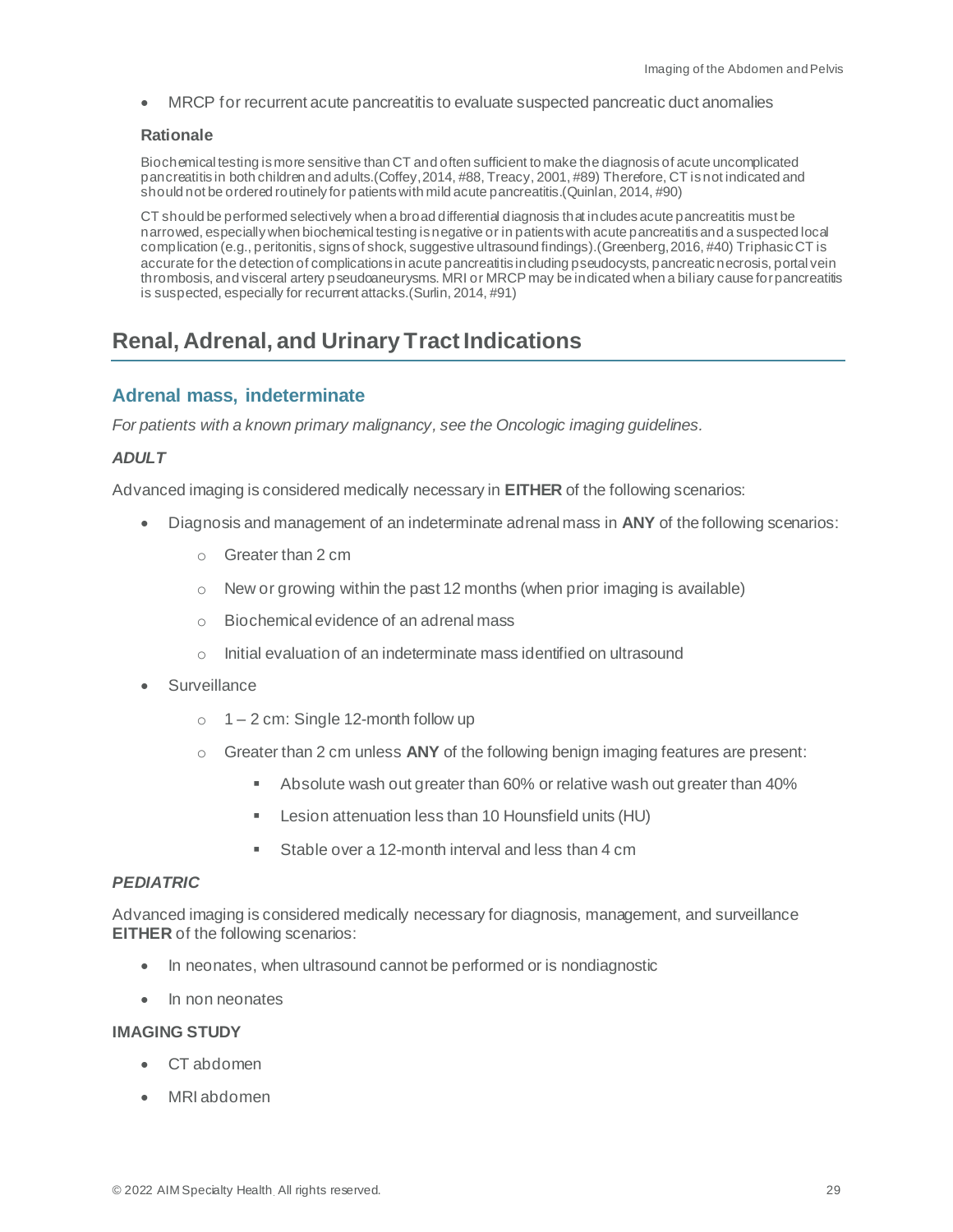Incidental adrenal masses, or adrenal incidentalomas, are frequently encountered and represent a diagnostic challenge. Evidence for appropriate surveillance intervals is limited. However, a primarily consensus based approach suggested by the American College of Radiology (ACR) incidental findings committee for adrenal masses is commonly used in practice.(Mayo-Smith, 2017, #92) For indeterminate lesions 2 cm or less without prior imaging or known primary malignacy, 12-month surveillance is suggested. For indeterminate lesions that are enlarging, greater than 2 cm, or present in patients with a known malignancy, further characterization with contrast enhanced CT or MRI or resection is recommended depending on lesion size.

Markers suggestive of malignancy include size greater than 4 cm, irregular margins, nonhomogeneous content, nonuniform enhancement, surrounding tissue invasion or metastasis, attenuation coefficient of 10 Hounsfield units (HU) or greater on noncontrast CT scan, low washout rate on delayed view of contrast CT, and growth over a year.(Mayo-Smith, 2017, #92) (Song, 2013, #93) No follow up is recommended for lesions with benign features (Fassnacht, 2016, #94, Lee, 2017, #95), specifically lesions with an attenuation of less than 10 HU on non contrast CT. A recent systematic review of 3 studies and 153 patients found the CT less than 10 HU criterion to be 100% sensitive (95% CI, 91%-100%) and 72% specific (95% CI, 60%-82%).(Fassnacht, 2016, #94) Among more than 2300 patients included in published follow-up studies, there is no report of adrenal malignancy in adrenal incidentalomas displaying typical features of adrenocortical adenomas on initial imaging studies.(Fassnacht, 2016, #94)

Pediatric adrenal masses are outside the scope of the ACR incidental findings committee recommendations and evidence guiding diagnosis, management,and/or surveillance is very limited. Ultrasound is used in the initial evaluation of neonatal adrenal masses because it is non-ionizing and does not require sedation.

### <span id="page-29-0"></span>**Bladder or urethral diverticula**

Advanced imaging is considered medically necessary for diagnosis and management.

#### **IMAGING STUDY**

• MRI pelvis

## <span id="page-29-1"></span>**Hematuria**

#### *ADULT*

Advanced imaging is considered medically necessary for diagnosis and management in **ANY** of the following scenarios:

- Traumatic hematuria
- Macroscopic hematuria
- Microscopic hematuria in **EITHER** of the following scenarios:
	- o Symptomatic
	- o Asymptomatic in **EITHER** of the following scenarios:
		- High-risk patients (defined as **ANY** of the following):
			- Age greater than 59 years
			- More than 30 pack year smoking history
			- More than 25 red blood cells per high powered field (RBC/HPF)
			- History of gross hematuria
		- Low or intermediate risk patients (those not meeting the high risk criteria above) when **ALL** of the following criteria are met:
			- Persistent and unexplained following repeat urinalysis
			- Negative renal ultrasound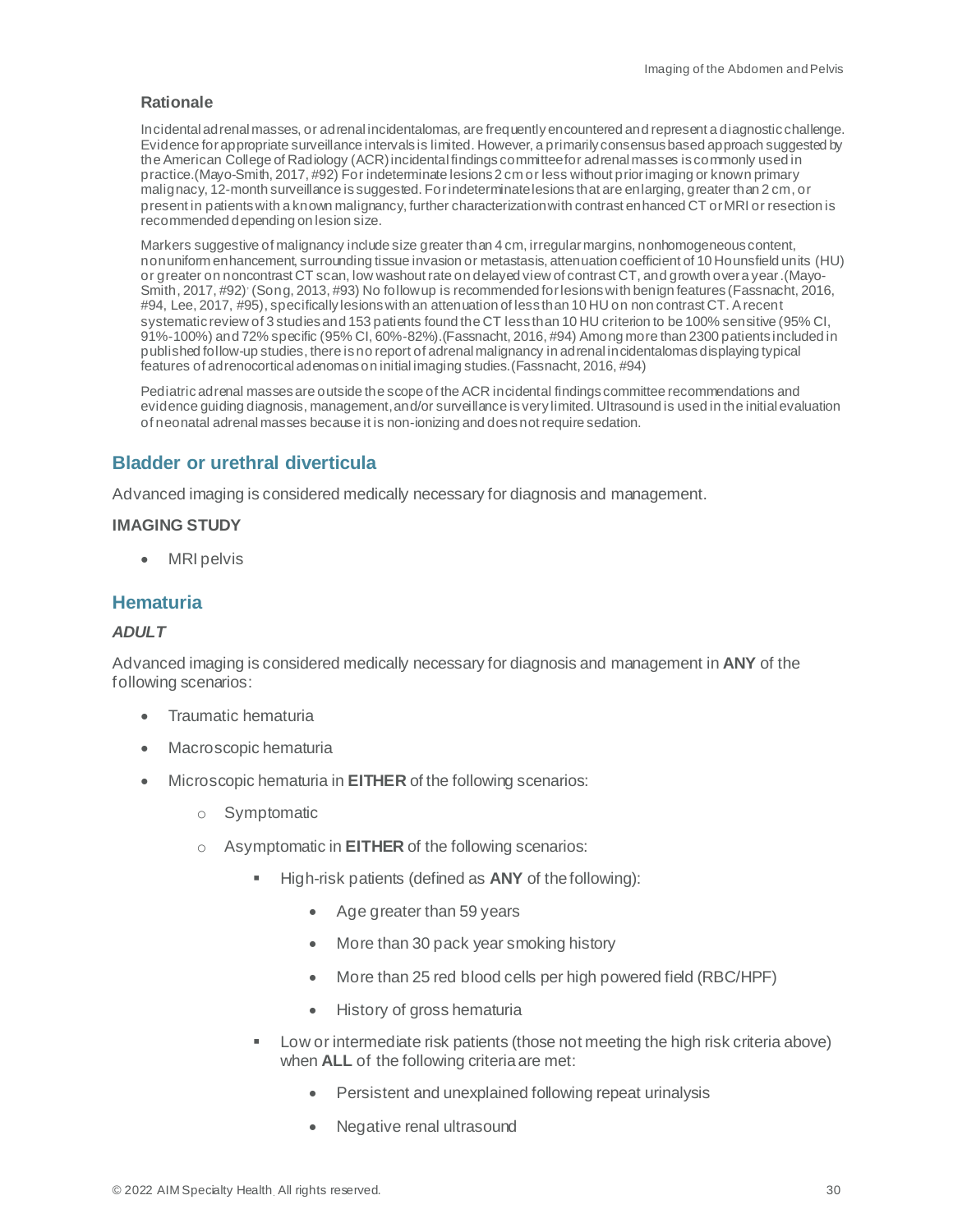• Nondiagnostic cystoscopy

#### *PEDIATRIC*

Advanced imaging is considered medically necessary for diagnosis and management in **EITHER** of the following scenarios:

- Traumatic hematuria
- Atraumatic hematuria when ultrasound is nondiagnostic

#### **IMAGING STUDY**

- CT abdomen and/or pelvis
- MRI abdomen and pelvis (MR urogram) in pediatric patients; MRI abdomen and pelvis (MR urogram) in adults when CT cannot be performed or is nondiagnostic

#### **Rationale**

In patientspresenting with macroscopic hematuria, the incidence of urological malignancy is 0%-9.3% depending on patient population, with higher rates in male smokers over age 60 and lower rates in patients less than 35.(Lokken, 2012, #96) Advanced imaging is helpful to exclude malignancy in select scenarios and changes management in up 53% of patients.(Pandharipande, 2016, #97)

Incidence of malignacy is lower in patients presenting with asymptomatic atraumatic microscopic hematuria, typically defined as fewer than 3 red blood cells per high powered field (RBC/HPF) on urinalysis. However, once benign causes have been ruled out based on history, physical and laboratory evaluation, the presence of asymptomatic microhematuria should prompta urologic evaluation which may include advanced imaging. (American College of Radiology, 2014, #98) Examples of benign causes include vigorous exercise, UTI, recent menstruation, known medical renal disease, and recent urological procedures. Advanced imaging is helpful to further characterize macroscopic hematuria. A recent update to a high quality evidence based guideline by the American Urological Association (AUA) recommends that all high risk patients with asymptomatic microhematuria undergo prompt evaluation with CT urography and cystoscopy (strong recommendation based on low quality evidence). Low or intermediate risk patients have a significantly lower pre test likelihood for upper tract malignancy and should first undergo repeat urinalysis and/or cystoscopy and renal ultrasound (moderate (for low risk) and strong (for intermediate risk) recommendation based on low quality evidence). CT urography could be considered in these lower risk patients on a case by case basis if microhematuria remains persistent and unexplained.(Barocas, 2020, #99)

Advanced imaging is helpful to further characterize macroscopic hematuria.Incidence of malignancy is much lower in pediatric patients with hematuria and ultrasound is usually recommended as an initial imaging test because it is nonionizing and has good diagnostic accuracy for renal stones. (Expert Panel on Pediatric Imaging, 2018, #100)

When advanced imaging is indicated, multiphasic CT urography (without and with intravenous contrast), including sufficient phases to evaluate the renal parenchyma to rule out a renal mass and an excretory phase to evaluate the urothelium of the upper tracts, is the modality of choice because it has the highest sensitivity and specificity for imaging the upper tracts. (American College of Radiology, 2014, #98) MR urography is an option that may be considered as an add on test when contrast enhanced CT is contraindicated. <sup>(Barocas, 2020, #99)</sup>

# <span id="page-30-0"></span>**Hydronephrosis**

Advanced imaging is considered medically necessary to evaluate for obstruction following nondiagnostic ultrasound.

#### **IMAGING STUDY**

- CT abdomen and/or pelvis
- MRI abdomen and pelvis (MR urogram) in pediatric patients; MRI abdomen and pelvis (MR urogram) in adult patients when CT cannot be performed or is nondiagnostic

#### **Rationale**

Ultrasound, CT, and MRI are all able to detect the presence or absence of hydronephrosis. Ultrasound has moderate diagnostic accuracy, is widely available, and is nonionizing, making it a good initial imaging study when hydronephrosis is suspected.(Wong, 2018, #101) CT and MRI are able to visualize the full course of the ureter and are useful when ultrasound is nondiagnostic. CT is more established, quicker, less motion sensitive, and more commonly performed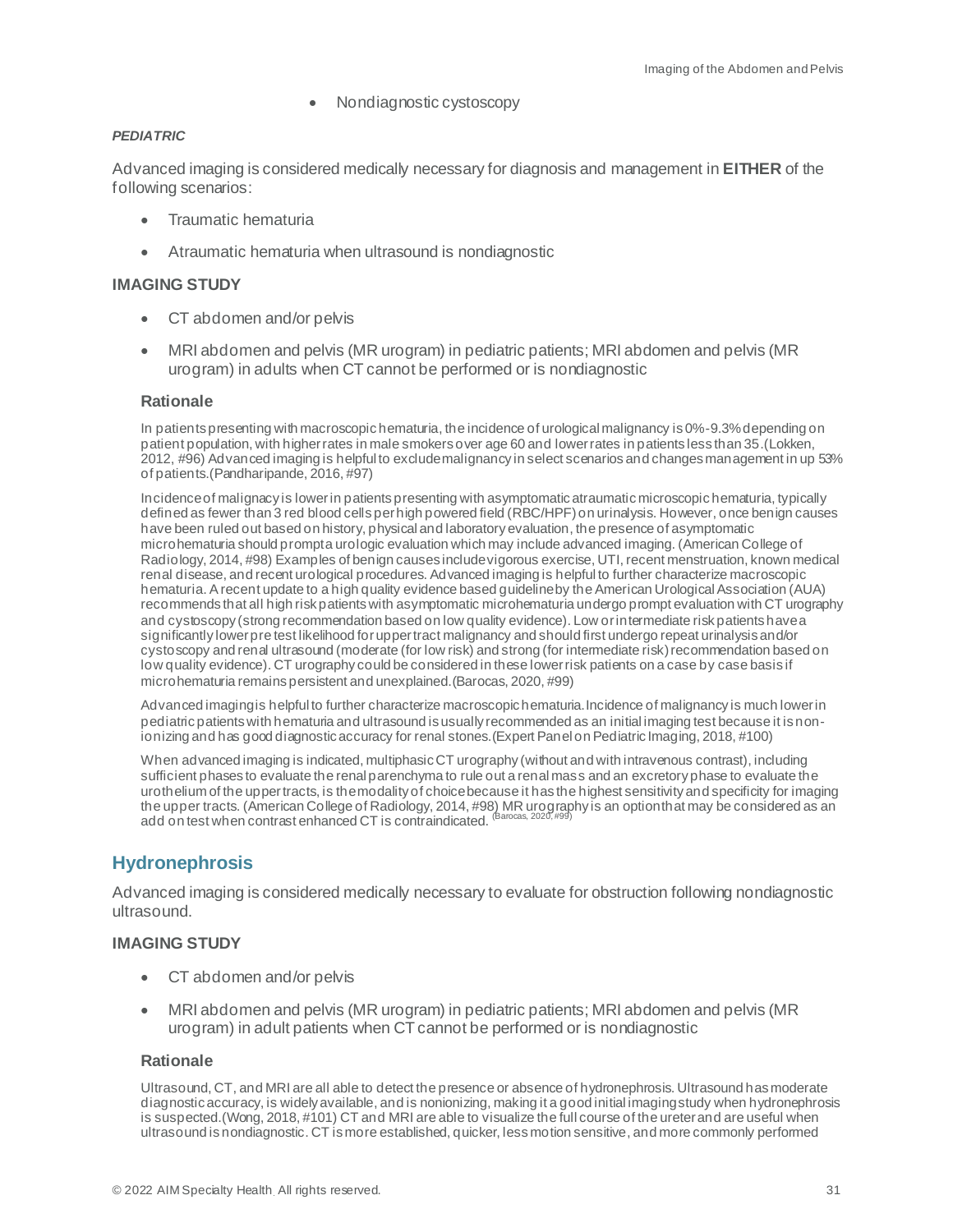than MRI (Fritzsche, 2000, #102), although MRI may be useful in pediatric or radiation-sensitive populations. Renal scintigraphy is a functional study that can help differentiate obstructive from nonobstructive hydronephrosis and so determine the clinical significance of suspected hydronephosis,including the impact on renal function and the presence or absence of obstructive uropathy.(American College of Radiology, 2017, #8), (British Nuclear Medicine Society, 2011, #9), (Blaufox, 2018, #103), (Taylor, 2018, #104)

## <span id="page-31-0"></span>**Nephrocalcinosis**

Advanced imaging is considered medically necessary for diagnosis and management following nondiagnostic ultrasound.

#### **IMAGING STUDY**

• CT abdomen

## <span id="page-31-1"></span>**Polycystic kidney disease**

Advanced imaging is considered medically necessary for diagnosis and management following nondiagnostic ultrasound, to evaluate total kidney volume AND to assist in decisions on medical therapy.

#### **IMAGING STUDY**

- CT abdomen
- MRI abdomen

# <span id="page-31-2"></span>**Pyelonephritis**

Advanced imaging is considered medically necessary in **EITHER** of the following scenarios:

- Acute pyelonephritis in persons with diabetes, history of renal calculi or renal surgery
- Lack of clinical improvement following 72 hours of antibiotic therapy to evaluate for complications such as abscess or another surgical condition
- Diagnosis or management of xanthogranulomatous pyelonephritis

#### **IMAGING STUDY**

- CT abdomen
- MRI abdomen when CT cannot be performed or is nondiagnostic

# <span id="page-31-3"></span>**Renal artery stenosis/Renovascular hypertension**

*See Vascular Imaging guidelines.*

# <span id="page-31-4"></span>**Renal masses (includes renal cysts)**

*For patients with a known primary malignancy, or for renal cancer screening in patients with a genetic predisposition, see the Oncologic imaging guidelines.*

*See separate indication for Polycystic kidney disease.*

#### *ADULT*

Advanced imaging is considered medically necessary in patients with a known renal mass and a genetic or medical predisposition to renal cancer or in **ANY** of the following scenarios:

• Diagnosis and management of an indeterminate renal mass in **ANY** of the following scenarios: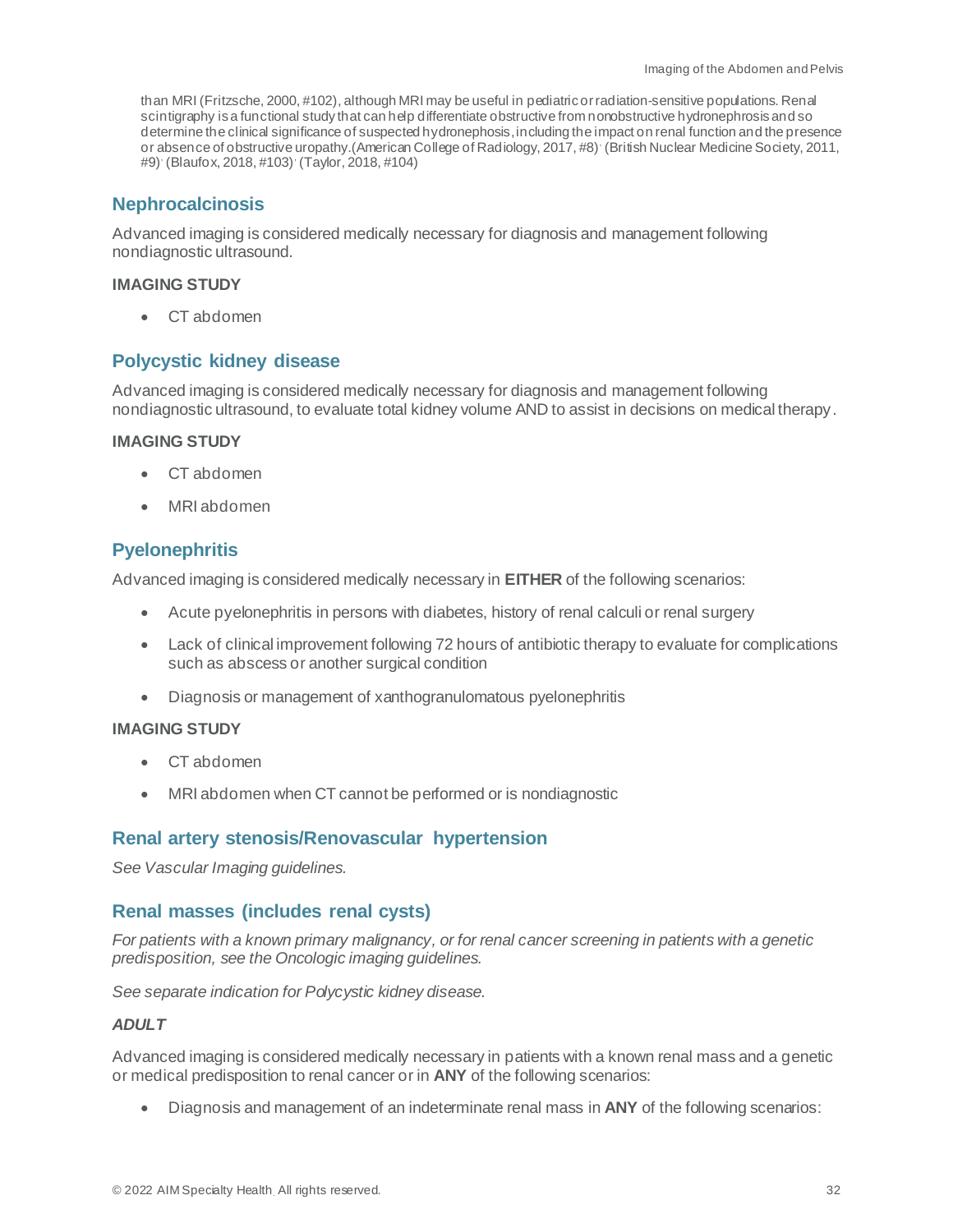- o Initial evaluation of an indeterminate mass identified on ultrasound
- o Growth (more than 3 mm per year) over a 5-year period
- o Mass with at least one suspicious feature (**ANY** of the following):
	- **E** Thick or irregular cyst wall
	- Mural nodule
	- Calcification
	- Greater than 20 HU on a contrast enhanced CT or between 21 and 69 HU on a noncontrast CT
	- Infiltrative or ill defined
- Management of a solid benign renal mass with new or worsening symptoms
- Surveillance
	- $\circ$  Bosniak IIF: 6 months and 12 months after initial diagnosis, then annually until 5 years from the time of initial diagnosis
	- $\circ$  Solid renal mass suspicious for renal cancer or Bosniak III or IV complex cyst: initial at 6-12 months after initial diagnosis, then annually when part of an active surveillance management strategy

*Note: Classification is based on the Bosniak criteria prior to the 2019 update.*

#### *PEDIATRIC*

Advanced imaging is considered medically necessary for diagnosis, management, and surveillance of an indeterminate renal mass or for management of a solid benign renal mass with active surveillance or with new or worsening symptoms.

*Note: Surveillance assumes a dedicated renal protocol CT or MRI has previously been performed for the lesion in question. Renal lesions with benign features do not require further diagnostic imaging.* 

#### **IMAGING STUDY**

- CT abdomen
- MRI abdomen

*Note: Simple cysts with benign characteristics on ultrasound do not require advanced imaging or surveillance.*

#### **Rationale**

When evaluating an incidental renal lesion, previous imaging results should be obtained if available to assess lesion stability. Simple cysts and non calcified renal masses containing macroscopic fat (suggesting angiomyolipomas) are usually fully characterized with ultrasound and/or a noncontrast CT. Benign masses established by imaging or biopsy may require advanced imaging if symptomatic (for instance, due to rupture of microaneurysms within an AML) or as part of active surveillance when growth of the mass will determine whether it is resected.

For an indeterminate cystic renal mass, the Bosniak classification based on results from a CT or MRI with and without contrast is a well-validated tool for management, although evidence for appropriate surveillance intervals is limited. A primarily consensus-based approach has been suggested by the American College of Radiology (ACR) incidental findings committee for adult renal masses and is commonly used in practice.(Herts, 2018, #105) Renal cysts classified Bosniak category I or II require no follow up and include simple cysts, cysts with thin septa and hemorrhagic cysts. Bosniak subcategory IIF cysts are minimally complex and include cysts with nodular calcifications, multiple thickened or thin enhancing septa orhyperdense cysts greater than 3 cm. IIF cysts have a real but low probability of malignancy and may be followed with CT or MRI at 6 months, 12 months, and then yearly for 5 years in patients without limited life expectancy. Cysts categorized Bosniak III or IV are usually treated surgically, but may be followed as part of active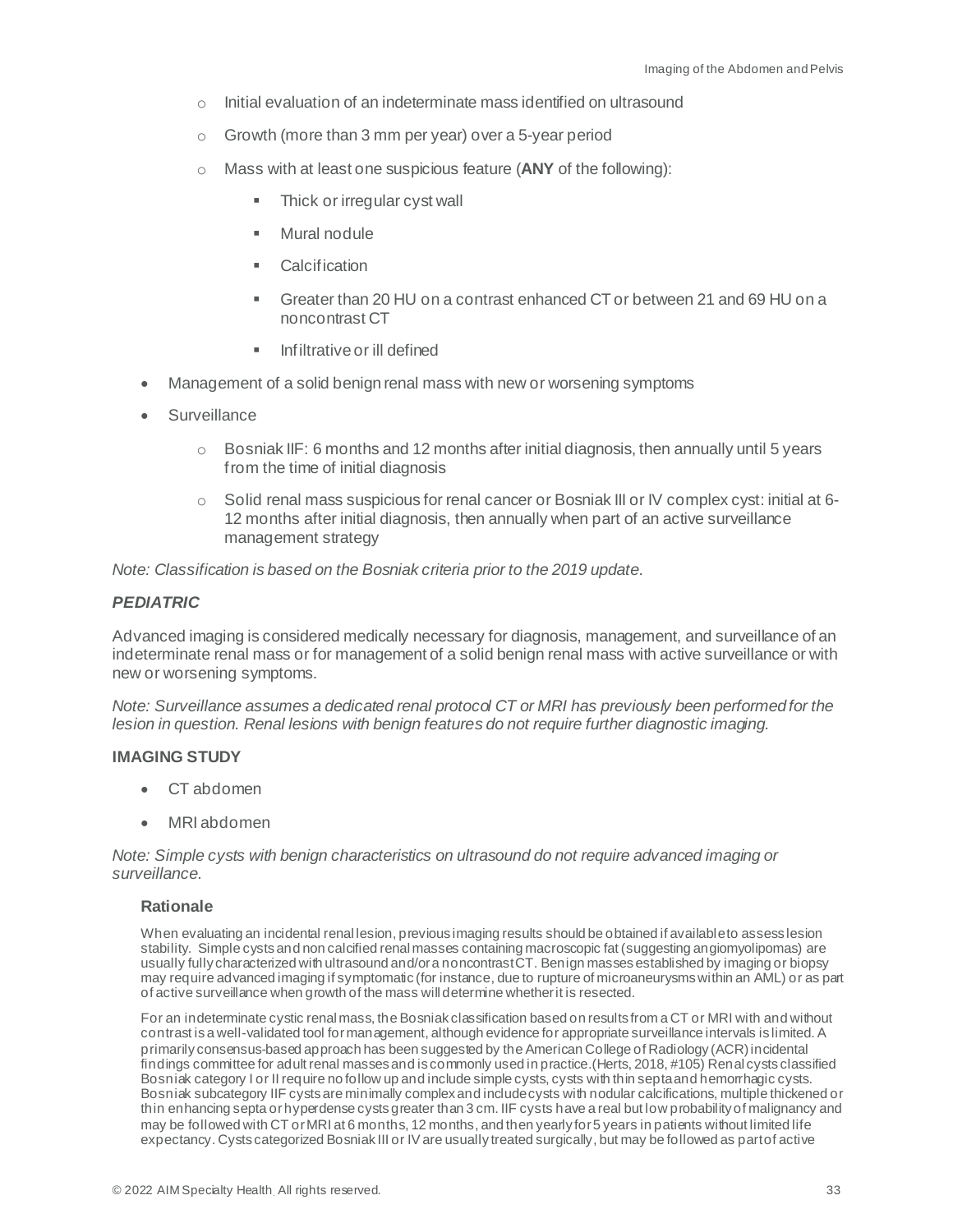surveillance at 6 to 12 months, then yearly for 5 years, especially in patients who are poor surgical candidates or who have limited life expectancy.(Herts, 2018, #105) (Campbell, 2017, #106)

The Bosniak classification requires a CT or MRI with and without contrast to determine the presence orabsence of enhancement within the mass. Masses that are indeterminate on ultrasound or that have suspicious features on noncontrast CT should undergo a with and without contrast exam for Bosniak characterization.

Pediatric renal masses vary widely in the malignant potential(Malkan, 2015, #107) and are outside the scope of the ACR incidental findings committee as are patients with established malignancy or a genetic predisposition.

## <span id="page-33-0"></span>**Urinary tract calculi**

#### *ADULT*

Advanced imaging is considered medically necessary in **ANY** of the following scenarios:

- Initial evaluation of suspected calculus in patients with no history of nephrolithiasis
- Suspected recurrence\* when **ANY** of the following apply:
	- o History of radiolucent calculus
	- o History of radiopaque calculus and atypical presentation
	- o History of recent radiopaque calculus and typical presentation in **EITHER** of the following scenarios:
		- In patients less than age 50, following nondiagnostic ultrasound
		- In patients 50 years of age or greater
- Management and follow up of known calculi when **ANY** of the following apply:
	- o Planned percutaneous nephrolithotomy, ureteroscopy, or shock wave lithotripsy, when CT has not been performed within the preceding 30 days
	- o Symptomatic patients with known radiolucent calculi
	- o Symptomatic patients with radiopaque calculi, following nondiagnostic KUB or ultrasound
	- $\circ$  Asymptomatic patients with persistent hydronephrosis on ultrasound following shock wave lithotripsy or ureteroscopic stone extraction
- Pregnancy
	- o Diagnosis or management following nondiagnostic ultrasound or KUB

*\*Recurrence applies when the patient has a prior history of stones but the prior episode has resolved (either the stone is known to have passed based on clinical follow-up, or prior imaging has shown resolution).*

#### *PEDIATRIC*

Advanced imaging is considered medically necessary following nondiagnostic ultrasound or kidney, ureter, and bladder radiograph.

#### **IMAGING STUDY**

- Radiograph or ultrasound required in pregnant women and pediatric patients
- CT abdomen and/or pelvis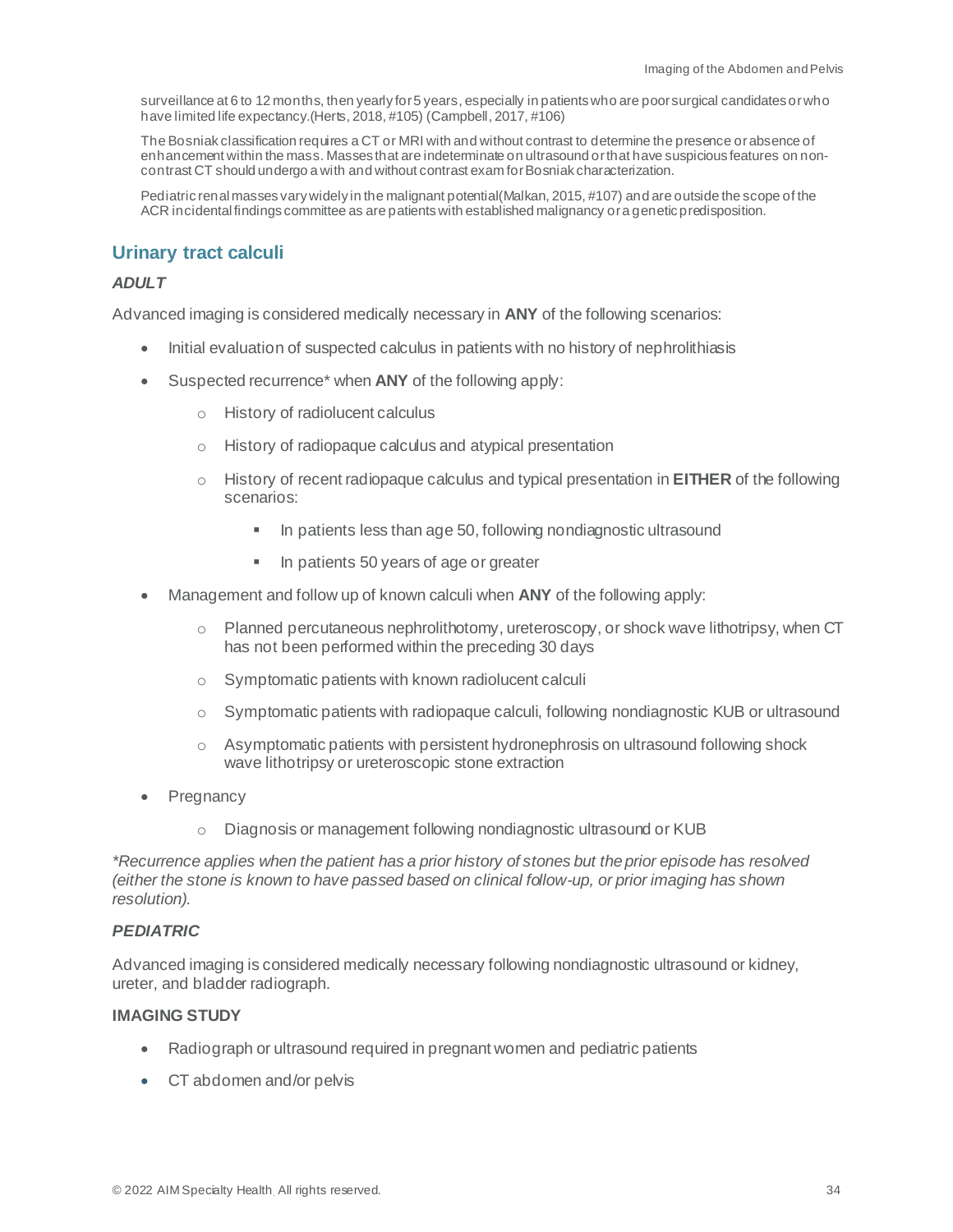#### INITIAL EVALUATION

CT is preferred by the majority of the evidence based guidelines although initial ultrasound evaluation is also appropriate. Ultrasound has been shown to have lower sensitivity but comparable specificity to CT in detecting ureteral stones. It is safe, reproducible, and inexpensive, and can detect upper urinary tract dilatation.(American Urological Association, 2012, #108, European Association of Urology, 2017, #109, Bredemeyer, 2016, #110) CT detects important incidental findings in patients over 80 years of age in 28.9% of cases.(Samim, 2015, #111) CT should be avoided for patients presenting to the emergency department with symptoms consistent with uncomplicated renal colic who are younger than 50 years of age, otherwise healthy, and with known histories of kidney stones or ureterolithiasis.(Abrahamian, 2013, #112)

#### MANAGEMENT

In a randomized controlled trial, 2500 nonobese adult patients with suspected nephrolithiasis (without a solitary kidney or dialysis dependence) presenting in the emergency department were randomized to initial ultrasound vs CT. No difference was found between the 2 groups in the rates of clinically significant alternative diagnoses, hospitalizations, return emergency department visits, or diagnostic accuracy. (Smith-Bindman, 2014, #113) Use of CT prior to percutaneous nephrolithotomy (PCNL) is a strong recommendation based on low quality evidence from the American Urological Association (AUA).(American Urological Association, 2016, #114) The AUA also makes a conditional recommendation based on low quality evidence for the use of CT to optimize patient selection for shock wave lithotripsy (SWL) instead of ureteroscopy (American Urological Association, 2016, #57) and both approaches are supported by the European Association of Urology (EAU) in their recommendation to "consider the stone composition before deciding on the method of removal".(European Association of Urology, 2015, #115) Post-procedure, the presence of residual known radiopaque calculi in symptomatic patients can often be initially evaluated with radiography and/or ultrasound as suggested by AUA algorithms.(European Association of Urology, 2015, #115)

As ultrasound has moderate-to-high diagnostic accuracy for nephrolithiasis and is non-ionizing, it is the initial modality of choice in radiation-sensitive populations including in pediatrics and pregnancy.(European Association of Urology, 2015, #115)

# <span id="page-34-0"></span>**Splenic Indications**

# <span id="page-34-1"></span>**Splenic mass, benign**

Advanced imaging is considered medically necessary for management following nondiagnostic ultrasound or rapid growth.

#### **IMAGING STUDY**

- CT abdomen
- MRI abdomen

#### <span id="page-34-2"></span>**Splenic mass, indeterminate**

*For patients with a known primary malignancy, see the Oncologic imaging guidelines.*

Advanced imaging is considered medically necessary in **ANY** of the following scenarios:

- Initial evaluation of an indeterminate mass identified on ultrasound
- Enlarging over time
- Features suspicious for malignancy (**ANY** of the following):
	- o Heterogenous enhancement
	- o Irregular margins
	- o Necrosis
	- o Multiple lesions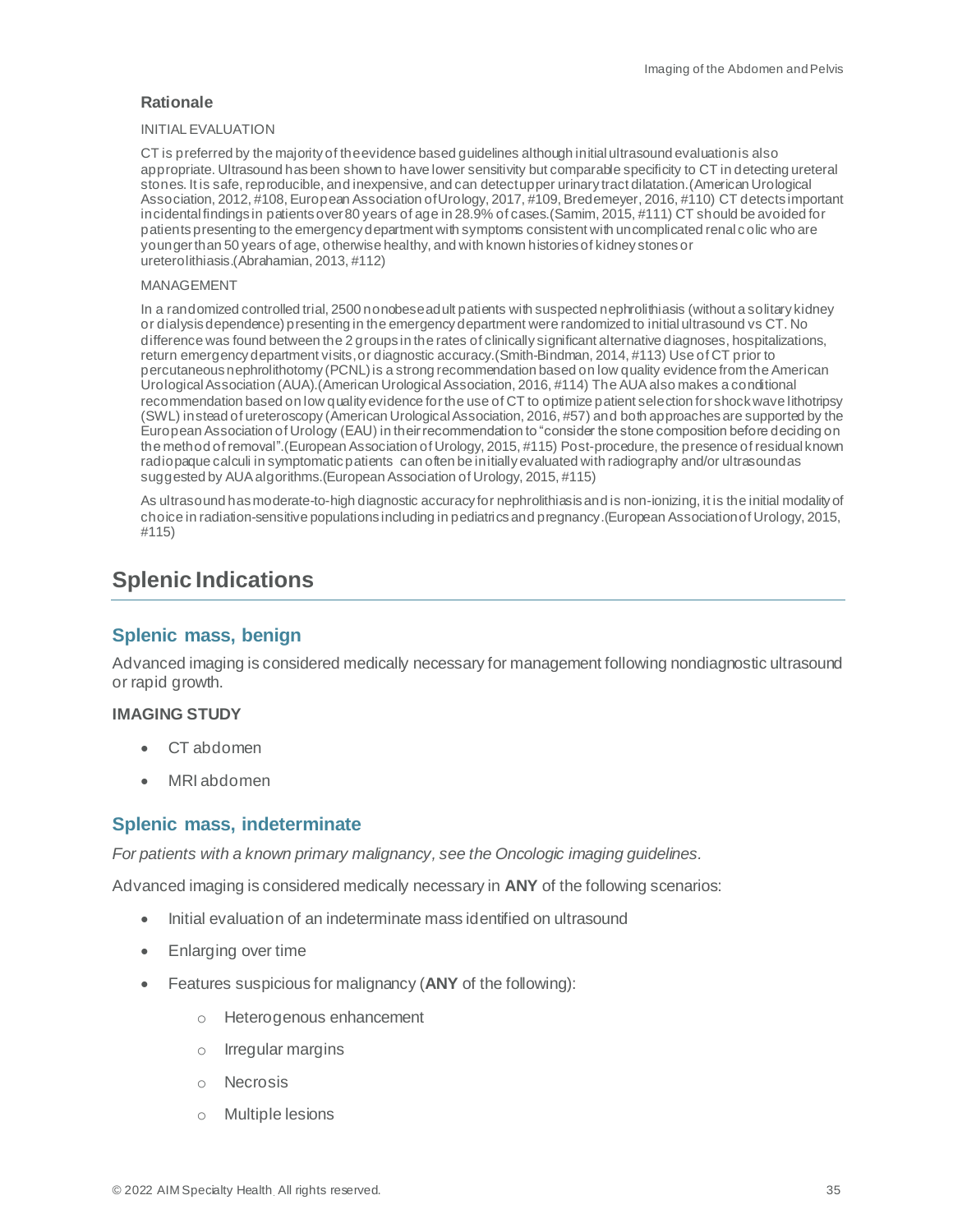- o Extension beyond the margin of the spleen
- Surveillance: every 6 months for up to 1 year

#### **IMAGING STUDY**

- CT abdomen
- MRI abdomen

#### **Rationale**

Guidelines from the American College of Radiology incidental findings committee on splenic and nodal findings recommend further evaluation with advanced imaging or biopsy when splenic masses with suspicious features are identified in patients with a known malignancy or in patients without a known primary but with suspicious features. For patients with an incidentally discovered splenic mass without a known primary and indeterminate features, follow up imaging at 6 and 12 months is recommended. Indeterminate splenic masses that have been stable for at least a year do not typically require imaging follow up.(Heller, 2013, #116)

## <span id="page-35-0"></span>**Splenomegaly**

Advanced imaging is considered medically necessary for clinically suspected or worsening splenic enlargement following nondiagnostic ultrasound.

#### **IMAGING STUDY**

- CT abdomen
- MRI abdomen in pediatric patients; MRI abdomen in adults when CT cannot be performed or is nondiagnostic

# <span id="page-35-1"></span>**Miscellaneous Conditions**

#### <span id="page-35-2"></span>**Hemoperitoneum**

Advanced imaging is considered medically necessary for diagnosis and management.

#### **IMAGING STUDY**

• CT abdomen and/or pelvis

#### <span id="page-35-3"></span>**Hernia**

*Includes femoral, internal, inguinal, Spigelian, ventral, and incisional hernia.*

Advanced imaging is considered medically necessary in **EITHER** of the following scenarios:

- Suspected complications
- Presurgical planning

#### **IMAGING STUDY**

- Ultrasound required for initial evaluation in pediatric patients
- CT abdomen and/or pelvis
- MRI abdomen and/or pelvis for pediatric patients; MRI abdomen and/or pelvis in adults when CT cannot be performed or is nondiagnostic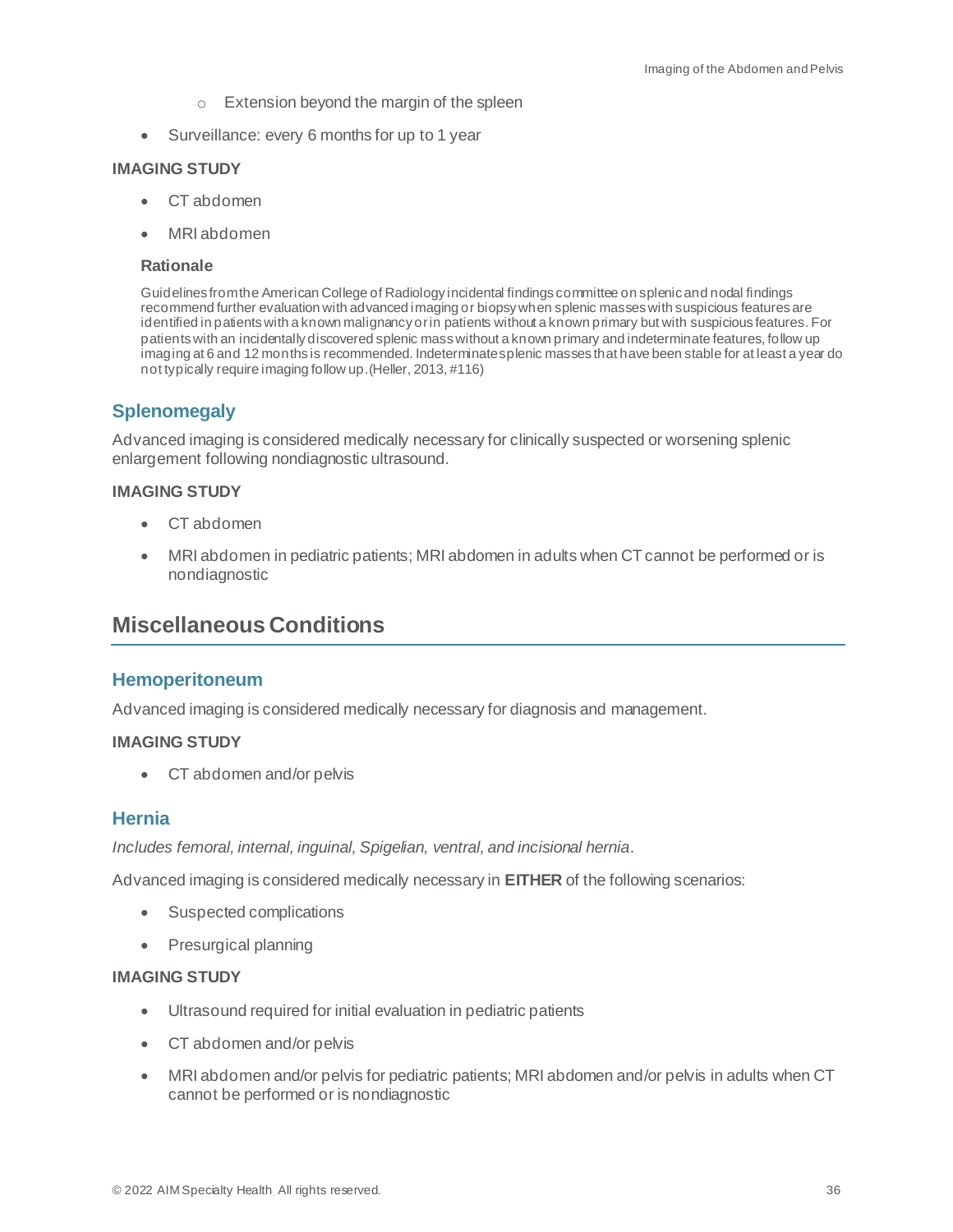CT detects occult hernias in approximately 11% of cases and assists in the differential diagnosis of hernia vs other abdominal wall mass. It is useful in surgical planning to define the abdominal wall anatomy in nonmidline hernias such as those on the flanks, suprapubic or subxiphoid regions, and to identify posterior abdominal wall defects.(Earle, 2016, #117)

MRI is favored for groin hernias when ultrasound is nondiagnostic. Sensitivity and specificity for MRI are 94.5% and 96.3%, respectively, vs 83% and 67%-83%, respectively, for CT.(Simons, 2009, #118)

# <span id="page-36-0"></span>**Lymphadenopathy**

*For patients with a known primary malignancy, see the Oncologic imaging guidelines.*

Advanced imaging is considered medically necessary in **ANY** of the following scenarios:

- Diagnosis
	- $\circ$  In patients with clinical or laboratory findings suggestive of a lymphoproliferative disorder
- Management of lymphadenopathy with suspicious features\* when **EITHER** of the following apply:
	- o Enlarging over time
	- o Clinical or laboratory findings suggestive of a lymphoproliferative disorder
- Surveillance of lymphadenopathy with suspicious features:
	- o 3 months and 12 months after initial diagnosis

#### **IMAGING STUDY**

- CT abdomen and/or pelvis
- MRI abdomen and/or pelvis when CT is cannot be performed or is nondiagnostic

*Note: MRI may be useful to differentiate enlarged lymph nodes from vascular structures following unenhanced CT scan.* 

*\*Note: Suspicious features are defined as ANY of the following:* 

- *Greater than 1 cm in short axis diameter*
- *Necrosis*
- *Hypervascularity*
- *Abnormal morphology including loss of the fatty hilum and thickened cortex*
- *Cluster of lymph nodes*

#### **Rationale**

Lymphadenopathy can be due to reactive, infectious, inflammatory or lymphoproliferative etiologies. Guidelines from the American College of Radiology incidental findings committee on splenic and nodal findings recommend further evaluation with advanced imaging or biopsy when lymph nodes with suspicious features are identified in patients with a history of malignancy or when lymphoproliferative disorder is suspected. When clinical evaluation suggests a benign cause for lymphadenopathy,3-month follow-up CT or MRI is recommended and no follow up is recommended if the nodes have been stable over a 12-month duration.(Heller, 2013, #116)

# <span id="page-36-1"></span>**Pelvic floor disorders associated with urinary or bowel incontinence**

Advanced imaging is considered medically necessary for diagnosis and management.

#### **IMAGING STUDY**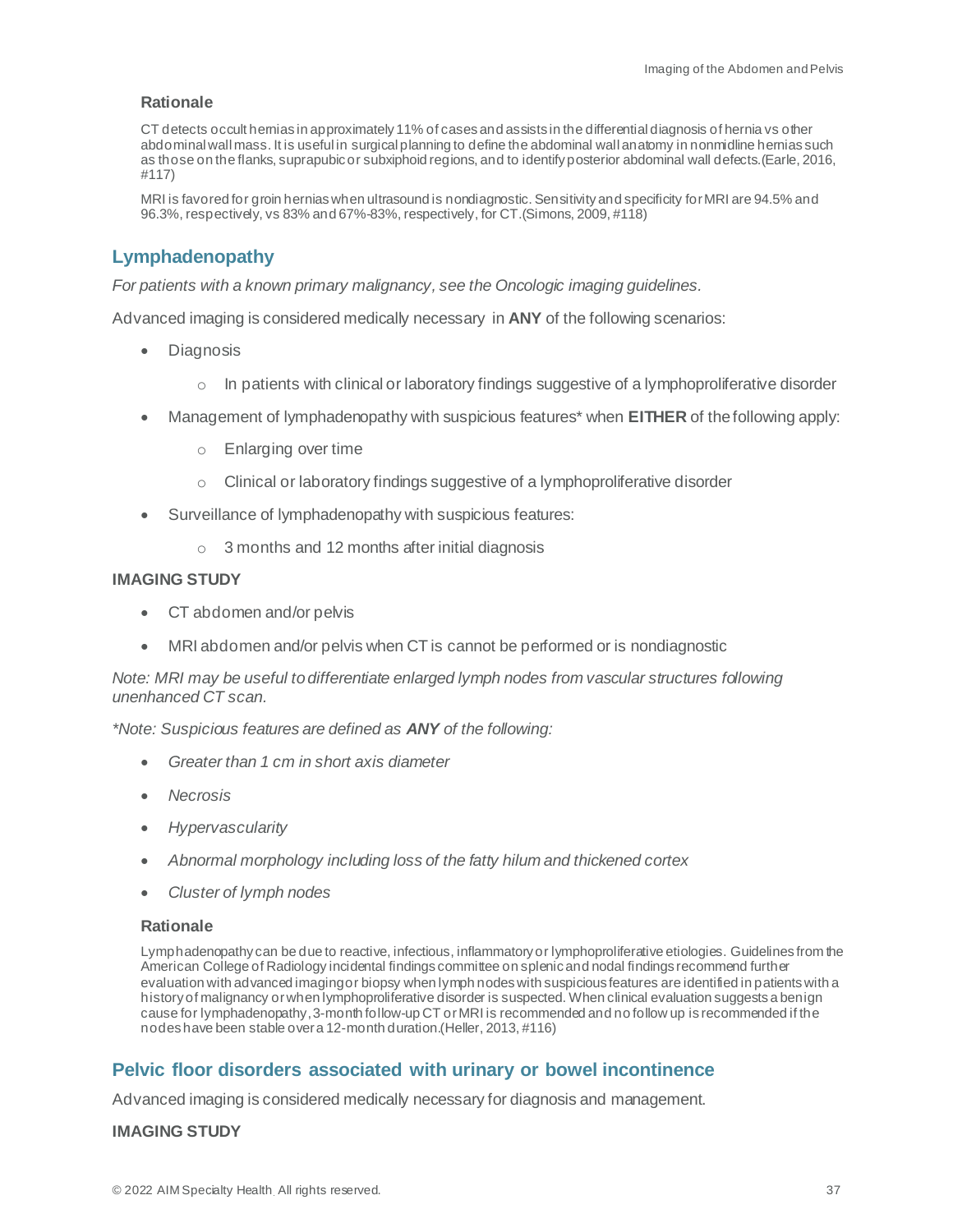- **MRI** pelvis
- Dynamic MRI may be of benefit in some clinical scenarios

# <span id="page-37-0"></span>**Retroperitoneal conditions**

Advanced imaging is considered medically necessary for diagnosis and management of **ANY** of the following retroperitoneal conditions:

- Fibrosis
- Inflammation
- Bleeding
- Mass

#### **IMAGING STUDY**

- CT abdomen and/or pelvis
- MRI abdomen and/or pelvis for pediatric patients; MRI abdomen and/or pelvis in adults when CT cannot be performed or is nondiagnostic

# <span id="page-37-1"></span>**Sports hernia (athletic pubalgia)**

Advanced imaging is considered medically necessary when **ALL** of the following criteria are met:

- Pain is insidious, progressive, and worsens with Valsalva or movement
- No detectable inguinal or ventral hernia on exam
- Pain has persisted for least 6 weeks
- Radiographs are nondiagnostic
- Symptoms have not improved following at least 6 weeks of conservative therapy
- Patient is a surgical candidate

#### **IMAGING STUDY**

• MRI pelvis

#### **Rationale**

Athletic pubalgia is a term used to describe chronic groin pain which is of insidious onset and occurs with exertion. Though its incidence in female patients is increasing, the diagnosis predominantly occurs in males. It is uncertain whether this is due to differences in the intensity of exercise in the affected patients, or differences in the anatomy which may reduce the susceptibility of female patients to this condition.(Robinson, 2011, #119)

Conventional radiographs are generally the initial imaging modality in the evaluation of groin pain. Radiographs can identify or exclude conditions such as tumor, fracture, osteoarthritis, or advanced avascular necrosis, that may account for the patient's symptoms. Though no single modality has demonstrated adequate sensitivity and specificity for making the diagnosis, specific findings associated with the diagnosis have been described on both MRI and dynamic ultrasonography.(Suarez, 2013, #120)

Initial treatment is nonsurgical and may include anti-inflammatory medication, rest, heat or ice, and deep massage. Physical therapy may also be helpful. Surgical management should be considered in patients who do not respond to a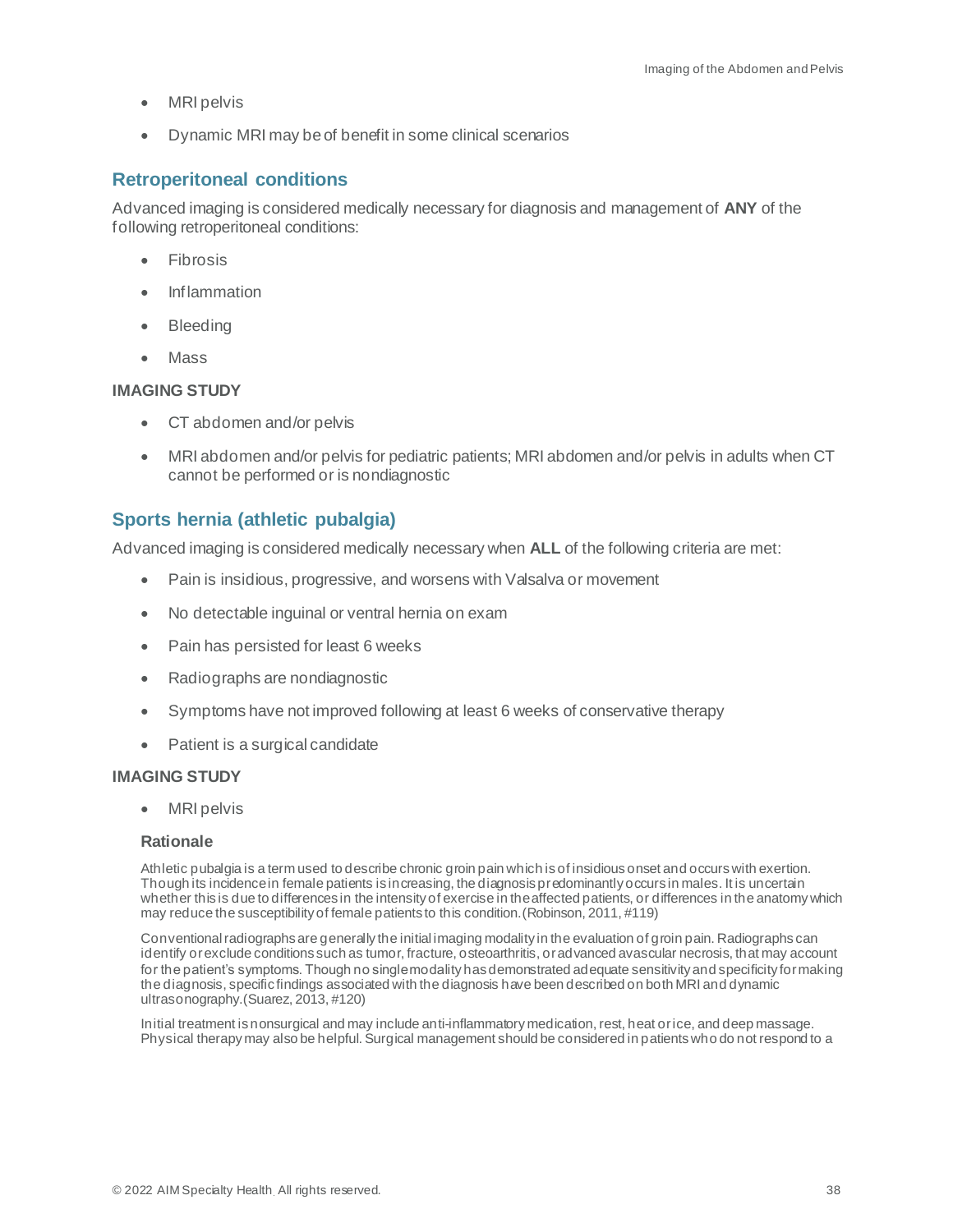6- to 8-week course of nonsurgical management and after other causes for the pain have been excluded via history and physical examination as well as imaging studies.(Farber, 2007, #121)

# <span id="page-38-0"></span>**Perioperative evaluation, not otherwise specified**

# <span id="page-38-1"></span>**Transplant-related imaging**

Advanced imaging is considered medically necessary in the following scenarios:

- For living donors, a single pre-transplant evaluation
- For patients on the transplant waiting list for liver transplantation, annual surveillance
- Evaluation of suspected post-transplant complications

*Note: For patients on the transplant list but who have not undergone transplantation and who have a change in clinical condition, please refer to the applicable sign- or symptom-based indication.*

#### **IMAGING STUDY**

- CT abdomen or CT abdomen/pelvis
- MRI abdomen as an alternative to CT abdomen for surveillance in patients on the waiting list for liver transplantation

# <span id="page-38-2"></span>**Nonspecific Signs and Symptoms**

# <span id="page-38-3"></span>**Abdominal and/or pelvic pain, undifferentiated**

*Note: Nonacute abdominal pain is defined as pain that has occurred at least 1 day per week for at least 90 days. Abdominal pain should be evaluated in the context of a differential diagnosis based on findings from history, physical exam, and relevant lab results. Usually, the appropriateness of imaging for abdominal pain should be evaluated based on the most likely diagnosis. This guideline applies to patients with atraumatic abdominal pain without a clear source when a most likely diagnosis cannot be established or is uncertain (undifferentiated).*

#### *ADULT*

Advanced imaging is considered medically necessary in **EITHER** of the following scenarios:

- Acute abdominal pain associated with clinical findings of a surgical abdomen, including severe undifferentiated abdominal pain or guarding or that remains unexplained after **ALL** of the following:
	- o History
	- o Physical exam
	- o Lab results where relevant
	- o Prior imaging where available
	- $\circ$  Ultrasound if the pain localizes to the right upper quadrant (abdominal ultrasound) or female pelvis (pelvic ultrasound)
- Nonacute abdominal pain that remains unexplained after **ALL** of the following:
	- o History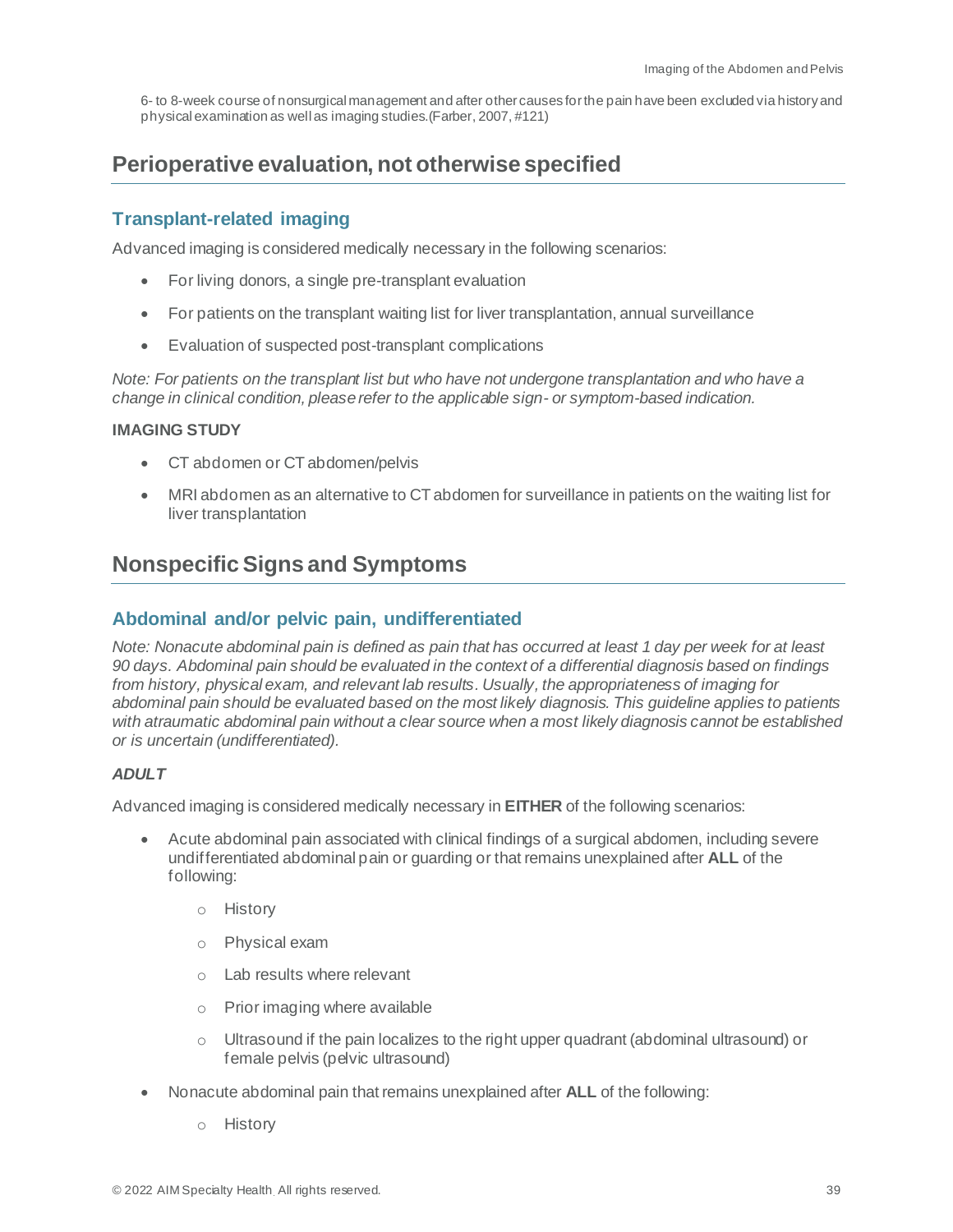- o Physical exam
- o Lab results where relevant
- o Prior imaging where available
- $\circ$  Ultrasound if the pain is localized to the right upper quadrant (abdominal ultrasound) or female pelvis (pelvic ultrasound)
- $\circ$  Upper endoscopy if the pain is epigastric unless associated with elevated inflammatory markers (leukocytosis, C-reactive protein [CRP])
- $\circ$  Colonoscopy if the pain is associated with defecation and a change in the form and frequency of stools (i.e., irritable bowel syndrome)

## *PEDIATRIC*

Advanced imaging is considered medically necessary for diagnosis in **ANY** of the following scenarios:

- Acute abdominal pain associated with clinical findings of a surgical abdomen, including severe undifferentiated abdominal pain or guarding or that remains unexplained after **ALL** of the following:
	- o History
	- o Physical exam
	- o Lab results where relevant
	- o Prior imaging where available
	- o Abdominal or pelvic ultrasound
- Chronic or recurrent pelvic pain following nondiagnostic ultrasound
- Chronic or recurrent abdominal pain following nondiagnostic ultrasound when **ANY** of the following red flag signs are present:
	- $\circ$  Chronic severe diarrhea (at least 3 watery stools per day for more than 2 weeks)
	- o Deceleration of linear growth
	- o Fever of unknown origin
	- o Gastrointestinal bleeding
	- o History of a genetic or congenital syndrome
	- o Immunocompromised
	- o Involuntary weight loss
	- o Persistent focal abdominal pain, especially right upper or right lower quadrant
	- o Persistent vomiting
	- o Elevated inflammatory markers (leukocytosis, C-reactive protein [CRP])

#### **IMAGING STUDY**

- CT abdomen for upper quadrant (right or left) and epigastric pain
- CT abdomen and/or pelvis for lower quadrant (right or left) and generalized abdominal pain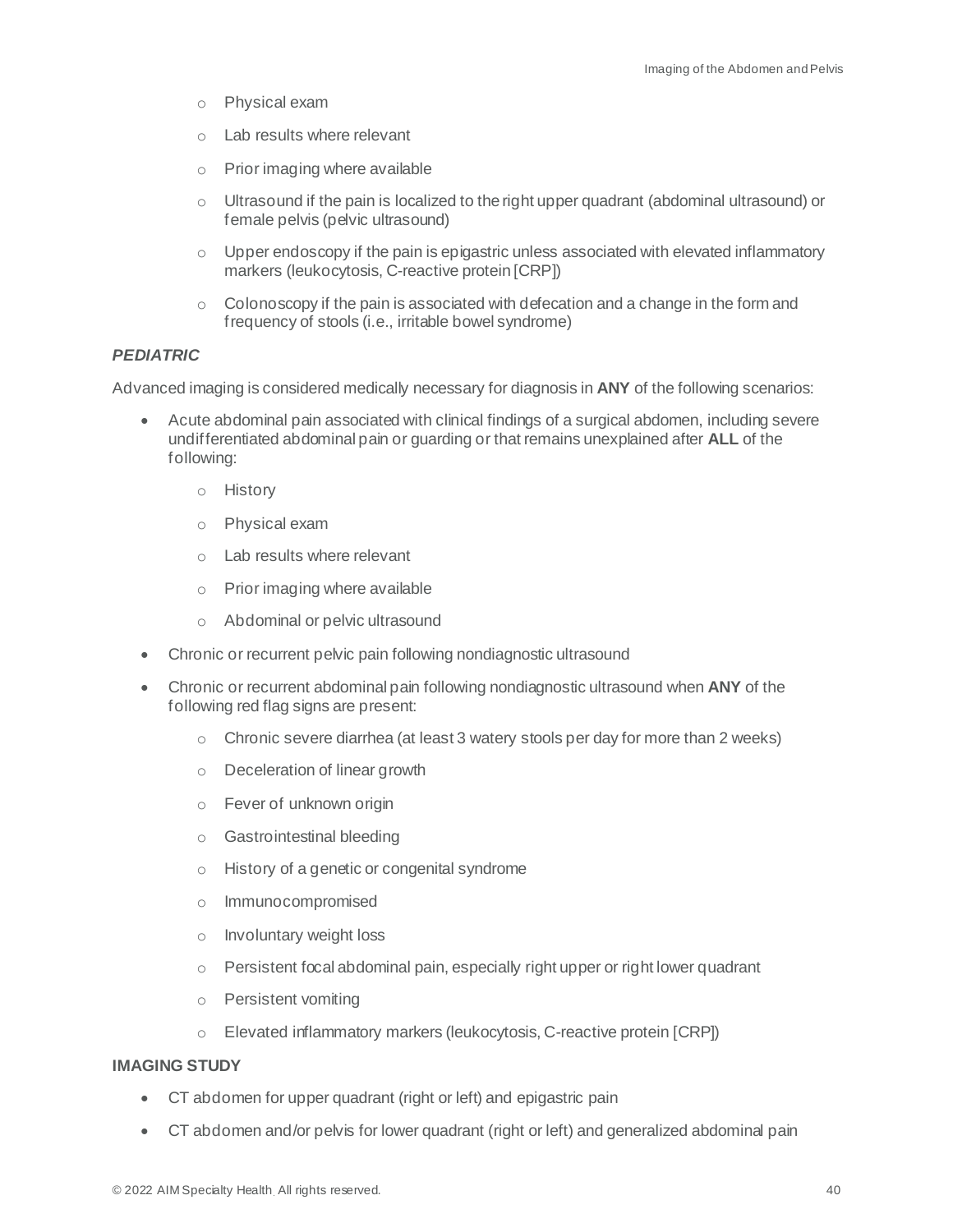- CT pelvis for pelvic pain
- MRI pelvis for pelvic pain
- MRI abdomen in pediatric patients; MRI abdomen in adults when CT cannot be performed or is nondiagnostic

#### ACUTE ABDOMINAL PAIN

In adult patients with unexplained, nonspecific atraumatic abdominal pain, CT has high diagnostic accuracy in the evaluation of acute abdominal pain and is recommended by multiple guidelines when the pain is unexplained by clinical and, where relevant, laboratory evaluation.(Sartelli, 2013, #122) (Gans, 2015, #123) CT is the also the single best diagnostic adjunct to augment the clinical exam. While combinations of clinical and laboratory findings offer modest positive (3.2) and negative (.69) likelihood ratios for the diagnosis of acute abdominal pain, the addition of CT improves these ratios to 9.2 and 0.09, effectively ruling in and out acute disease where positive and negative.(Gerhardt, 2005, #124) Two exceptions to the initial use of CT are for pain localizing to the right upper quadrant and female pelvis given the high diagnostic accuracy of ultrasound for hepatobiliary and uterine/adnexal disease.(Bhosale, 2016, #13)

In pediatric patients with unexplained, nonspecific atraumatic abdominal pain, CT is not always necessary.(American Academy of Pediatrics, June 20 2018, #125) Ultrasoundis suggested as an initial imaging modality(Reust, 2016, #126), as it is non-ionizing and can establish the diagnosis for several causes of pain including appendicitis, cholecystitis, hernia, hemorrhagic cysts, and testicular orovarian torsion. CT is useful when ultrasound is nondiagnostic or unavailable and in emergent situations where the use of ultrasound may delay the diagnosis (such as peritonitis).

#### CHRONIC ABDOMINAL PAIN

CT is often used in adults with chronic atraumatic abdominal pain, but the utility of CT and its position in the diagnostic testing strategy vary by location of the pain. Ultrasound is recommended in the initial evaluation of right upper quadrant pain, since the pain is often hepatobiliary in origin(Lalani, 2013, #39) (see also hepatobiliary indications). For right/left lower quadrant pain, ultrasound has lower diagnostic accuracy and is more operator dependent, thus CT is commonly recommended as a first line imaging test. (Dahabreh, 2015, #18) (Howell, 2010, #127) (Smith MP, 2015, #128) Patients with organic epigastric pain not better accounted for by pancreatitis, diverticulitis, hepatobiliary or other more specific indications are more likely to have a gastrointestinal than a hepatobiliary etiology for their symptoms(Yamamoto, 1997, #129), typically dyspepsia and an ulcer. Endoscopy, not CT, is usually the initial imaging test in patients with dyspepsia who have failed empiric therapy or who have red flag features.(de Jong, 2019, #130) Advanced imaging may be helpful in patients with significantly elevated WBC or ESR, as the positive predictive value for intra-abdominal pathology is high.(Gans, 2015, #131) Advanced imaging is not typically needed in patients who meet the Rome 3 or 4 criteria for irritable bowel syndrome (IBS). While the pretest probability for structural disease in patients with IBS is comparable to the population average(O'Connor, 2012, #132), additional investigations may be required in the presence of red flags, such as age over 50, unintended weight loss, or persistent diarrhea. Colonoscopy, not routine CT or MRI, is the imaging test of choice.(Moayyedi, 2017, #133)

The American Academy of Pediatrics notes that functional abdominal pain generally can be diagnosed correctly without the need for additional diagnostic tests if the patient is 4 to 18 years of age with chronic abdominal pain when there are no alarm symptoms or signs, the physical examination is normal, and the stool sample tests are negative for occult blood.(2005, #134) However, the American Academy of Pediatricsalso recommends further evaluation in a subgroup of patients with alarm or red flag features which include involuntary weight loss, deceleration of linear growth, gastrointestinal blood loss, significant vomiting, chronic severe diarrhea, persistent right upper or right lower quadrant pain, unexplained fever, family history of inflammatory bowel disease, or abnormal or unexplained physical findings . These features indicate a need to perform diagnostic testing for specific anatomic, infectious, inflammatory, or metabolic etiologies on the basis of specific symptoms.(2005, #134) Significant focal tenderness is also an alarm feature. Advanced imaging may be indicated in the presence of red flag features associated with chronic or recurrent pediatric abdominal pain.

# <span id="page-40-0"></span>**Fever of unknown origin**

Advanced imaging is considered medically necessary in **EITHER** of the following scenarios:

- Fever of duration greater than 3 weeks which is unexplained following a standard diagnostic evaluation to identify the source
- Unexplained fever in immunocompromised patient

#### **IMAGING STUDY**

• CT abdomen and/or pelvis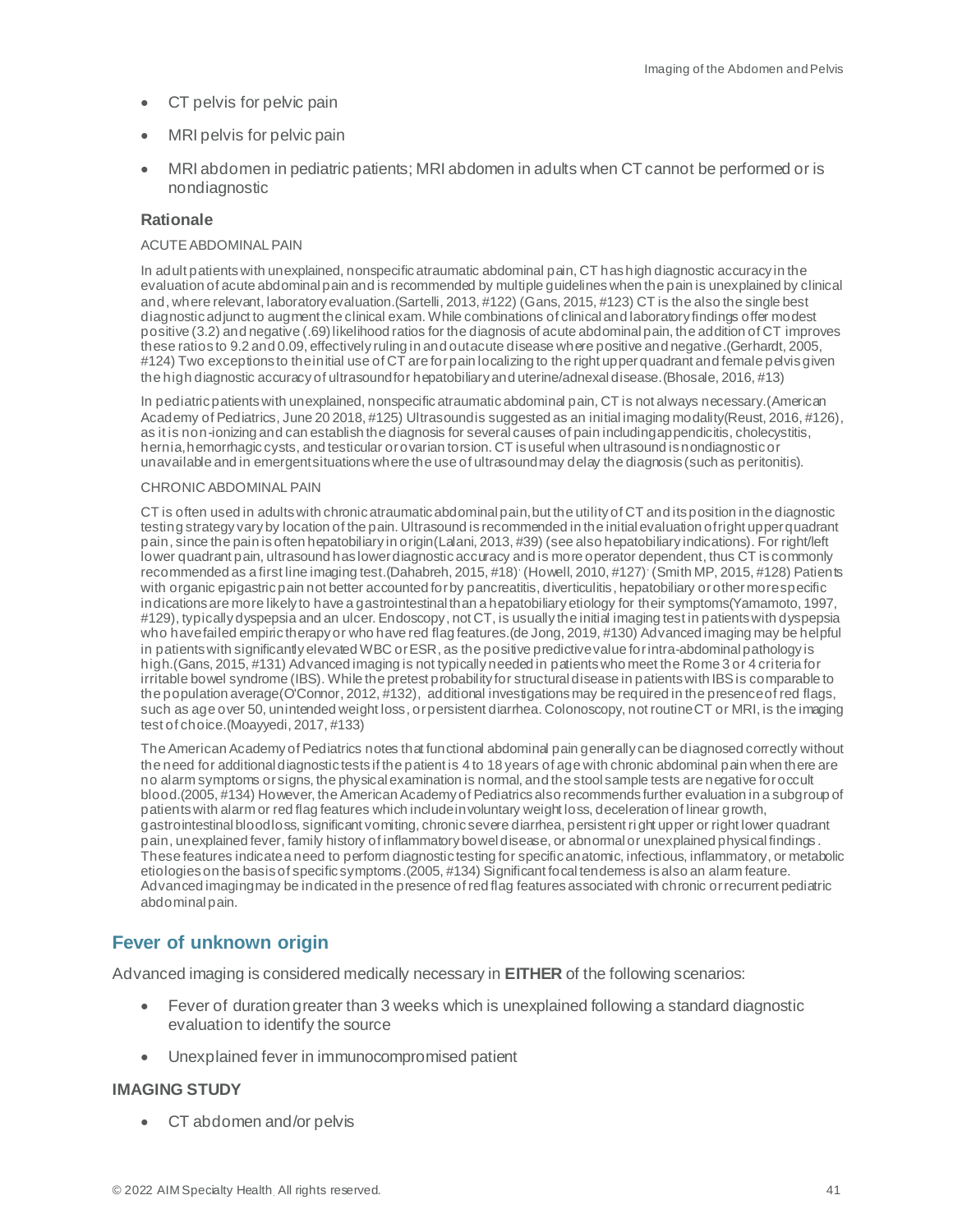#### <span id="page-41-0"></span>**Lower extremity edema**

Advanced imaging is considered medically necessary for evaluation when diffuse and unexplained by venous ultrasound.

#### **IMAGING STUDY**

- CT abdomen and/or pelvis
- MRI abdomen and/or pelvis in pediatric patients; MRI abdomen and/or pelvis in adults when CT cannot be performed or is nondiagnostic

#### **Rationale**

Diffuse swelling of the lower extremities has a variety of causes, including lymphedema due to chronic lymphatic insufficiency.(Szuba, 2003, #135) Lymphoscintigraphy can help to determine whether obstruction to lymphatic flow is responsible for diffuse swelling and help to direct both medical and surgical interventions.(Szuba, 2003, #135, Kalawat, 2012, #136)

# <span id="page-41-1"></span>**Weight loss**

#### *Also see Chest Imaging guidelines.*

Advanced imaging is considered medically necessary for evaluation of unintentional weight loss exceeding 5% of body weight within a 12-month interval in **EITHER** of the following scenarios:

- Persistence following a negative comprehensive clinical evaluation (including a history and physical examination, age-appropriate cancer screening, chest radiography, and initial laboratory evaluation) after a period of observation
- Abnormal findings suggestive of malignancy on history, physical exam, imaging, or laboratory evaluation

#### **IMAGING STUDY**

• CT abdomen and/or pelvis

#### **Rationale**

Persistent unintentional weight loss is defined as a substantive weight loss over a period of 6 to 12 months.(Gaddey, 2014, #137) Weight loss is not uncommonin elderly patients and is typically related to one of the 7 Ds: dementia, dentition, depression, diarrhea, drugs, functional dysfunction,or dysphagia. When unintentional weight loss remains unexplained, it may be due to the  $8<sup>th</sup>$  D: acute or chronic disease. (Gaddey, 2014, #137)

The primary purpose of advanced imaging in the evaluation of unexplained unintentional weight loss is to exclude an occult malignancy not detected by initial clinical evaluation and testing, usually in patients with abnormalities on baseline testing. CT screening is of limited value. Instead, diagnostic testing should be directed toward areas of concern based on the history and physical examination.(Stajkovic, 2011, #138) Age-appropriate screening for malignancy (mammogram, pap smear) should also be encouraged.(Wong, 2014, #139)

The most common cause of malignancy among patients with unintentional weight loss is of gastrointestinal primary (47%), and gastrointestinal causes account for 45% of nonmalignant organic etiologies.(Bosch, 2017, #140) Therefore, endoscopy and/or colonoscopy should be considered for initial evaluation when there is evidence for a gastrointestinal source.

CT with contrast is sensitive for the detection of lymphoma, lung and genitourinary cancers, which are the next most common causes of malignancy in patients with unintentional weight loss.

# <span id="page-41-2"></span>**References**

- 1. American College of Radiology, Society of Pediatric Radiology, ACR–SPR practice parameter for the performance of gastrointestinal scintigraphy, (2015) Reston, VA, American College of Radiology, 13 pgs.
- 2. Spottswood SE, Pfluger T, Bartold SP, et al. SNMMI and EANM practice guideline for meckel diverticulum scintigraphy 2.0. J Nucl Med Technol. 2014;42(3):163-9.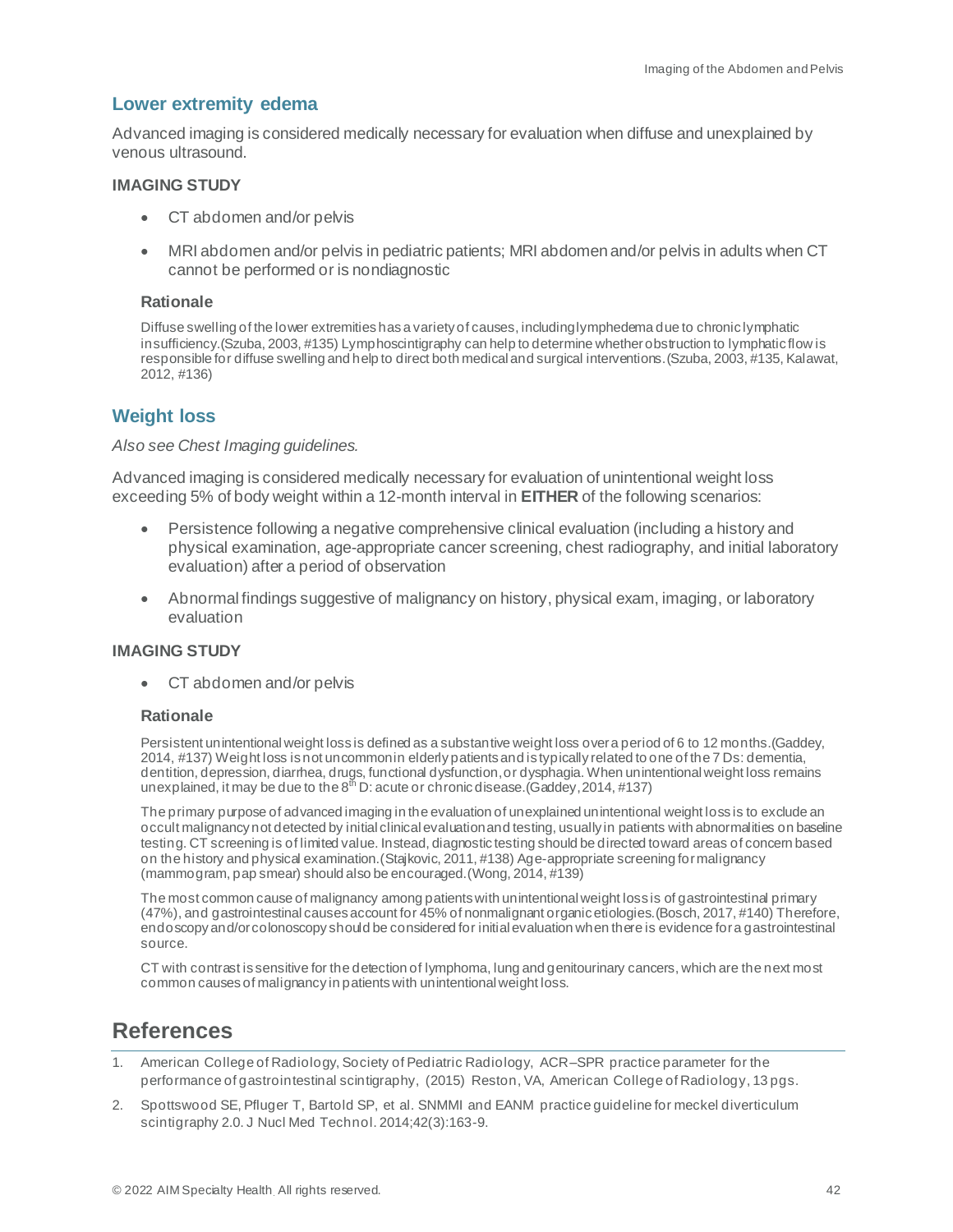- 3. Irvine I, Doherty A, Hayes R. Bleeding meckel's diverticulum: A study of the accuracy of pertechnetate scintigraphy as a diagnostic tool. European Journal of Radiology. 2017;96:27-30.
- 4. Suh M, Lee HY, Jung K, et al. Diagnostic accuracy of meckel scan with initial hemoglobin level to detect symptomatic meckel diverticulum. Eur J Pediatr Surg. 2015;25(5):449-53.
- 5. Dillehay G, Bar-Sever Z, Brown M, et al., Appropriate use criteria for hepatobiliary scintigraphy in abdominal pain, (2017) Reston, VA, Society of Nuclear Medicine and Molecular Imaging, 11 pgs.
- 6. Yarmish GM, Smith MP, Rosen MP, et al. ACR appropriateness criteria right upper quadrant pain. Journal of the American College of Radiology. 2014;11(3):316-22.
- 7. Kianifar HR, Tehranian S, Shojaei P, et al. Accuracy of hepatobiliary scintigraphy for differentiation of neonatal hepatitis from biliary atresia: systematic review and meta-analysis of the literature. Pediatric Radiology. 2013;43(8):905-19.
- 8. American College of Radiology, Society of Pediatric Radiology, ACR-SPR practice parameter for the performance of renal scintigraphy, (2017) Reston, VA, American College of Radiology, 11 pgs.
- 9. British Nuclear Medicine Society, Renal cortical scintigraphy (DMSA scan) clinical guidelines, (2011) Nottingham, UK, British Nuclear Medicine Society, 7 pgs.
- 10. Society of Nuclear Medicine, Society of Nuclear Medicine procedure guideline for 111In -leukocyte scintigraphy for suspected infection/inflammation, (2004) Reston, VA, Society of Nuclear Medicine, 6 pgs.
- 11. Panes J, Bouhnik Y, Reinisch W, et al. Imaging techniques for assessment of inflammatory bowel disease: joint ECCO and ESGAR evidence-based consensus guidelines. J Crohns Colitis. 2013;7(7):556-85.
- 12. Benacerraf BR, Abuhamad AZ, Bromley B, et al. Consider ultrasound first for imaging the female pelvis. Am J Obstet Gynecol. 2015;212(4):450-5.
- 13. Bhosale PR, Javitt MC, Atri M, et al. ACR Appropriateness Criteria acute pelvic pain in the reproductive age group. Ultrasound Q. 2016;32(2):108-15.
- 14. Harris RD, Javitt MC, Glanc P, et al. ACR Appropriateness Criteria clinically suspected adnexal mass. Ultrasound Q. 2013;29(1):79-86.
- 15. American Institute of Ultrasound in Medicine. AIUM practice guideline for the performance of pelvic ultrasound examinations. J Ultrasound Med. 2010;29(1):166-72.
- 16. Brandao AC, Silva AO. Diseases of the female pelvis: advances in imaging evaluation. Magn Reson Imaging Clin N Am. 2013;21(2):447-69.
- 17. Nisenblat V, Bossuyt PM, Farquhar C, et al. Imaging modalities for the non-invasive diagnosis of endometriosis. Cochrane Database Syst Rev. 2016;2:Cd009591.
- 18. Dahabreh IJ, Adam GP, Halladay CW, et al. Diagnosis of right lower quadrant and suspected acute appendicitis Diagnosis of Right Lower Quadrant Pain and Suspected Acute Appendicitis. Vol. AHRQ Comparative Effectiveness Reviews, Number 157. Rockville (MD): Agency for Healthcare Research and Quality (US); 2015.
- 19. Zhang H, Liao M, Chen J, et al. Ultrasound, computed tomography or magnetic resonance imaging which is preferred for acute appendicitis in children? A Meta-analysis. Pediatr Radiol. 2017;47(2):186-96.
- 20. Matthew Fields J, Davis J, Alsup C, et al. Accuracy of point-of-care ultrasonography for diagnosing acute appendicitis: a systematic review and meta-analysis. Acad Emerg Med. 2017;24(9):1124-36.
- 21. Keller C, Wang NE, Imler DL, et al. Predictors of nondiagnostic ultrasound for appendicitis. J Emerg Med. 2017;52(3):318-23.
- 22. Martin JF, Mathison DJ, Mullan PC, et al. Secondary imaging for suspected appendicitis after equivocal ultrasound: time to disposition of MRI compared to CT. Emerg Radiol. 2018;25(2):161-8.
- 23. Smith MP, Katz DS, Lalani T, et al. ACR Appropriateness Criteria right lower quadrant pain--suspected appendicitis. Ultrasound Q. 2015;31(2):85-91.
- 24. Thompson WM, Kilani RK, Smith BB, et al. Accuracy of abdominal radiography in acute small-bowel obstruction: does reviewer experience matter? AJR Am J Roentgenol. 2007;188(3):W233-8.
- 25. Maung AA, Johnson DC, Piper GL, et al. Evaluation and management of small-bowel obstruction: an Eastern Association for the Surgery of Trauma practice management guideline. J Trauma Acute Care Surg. 2012;73(5 Suppl 4):S362-9.
- 26. Mullan CP, Siewert B, Eisenberg RL. Small bowel obstruction. AJR Am J Roentgenol. 2012;198(2):W105-17.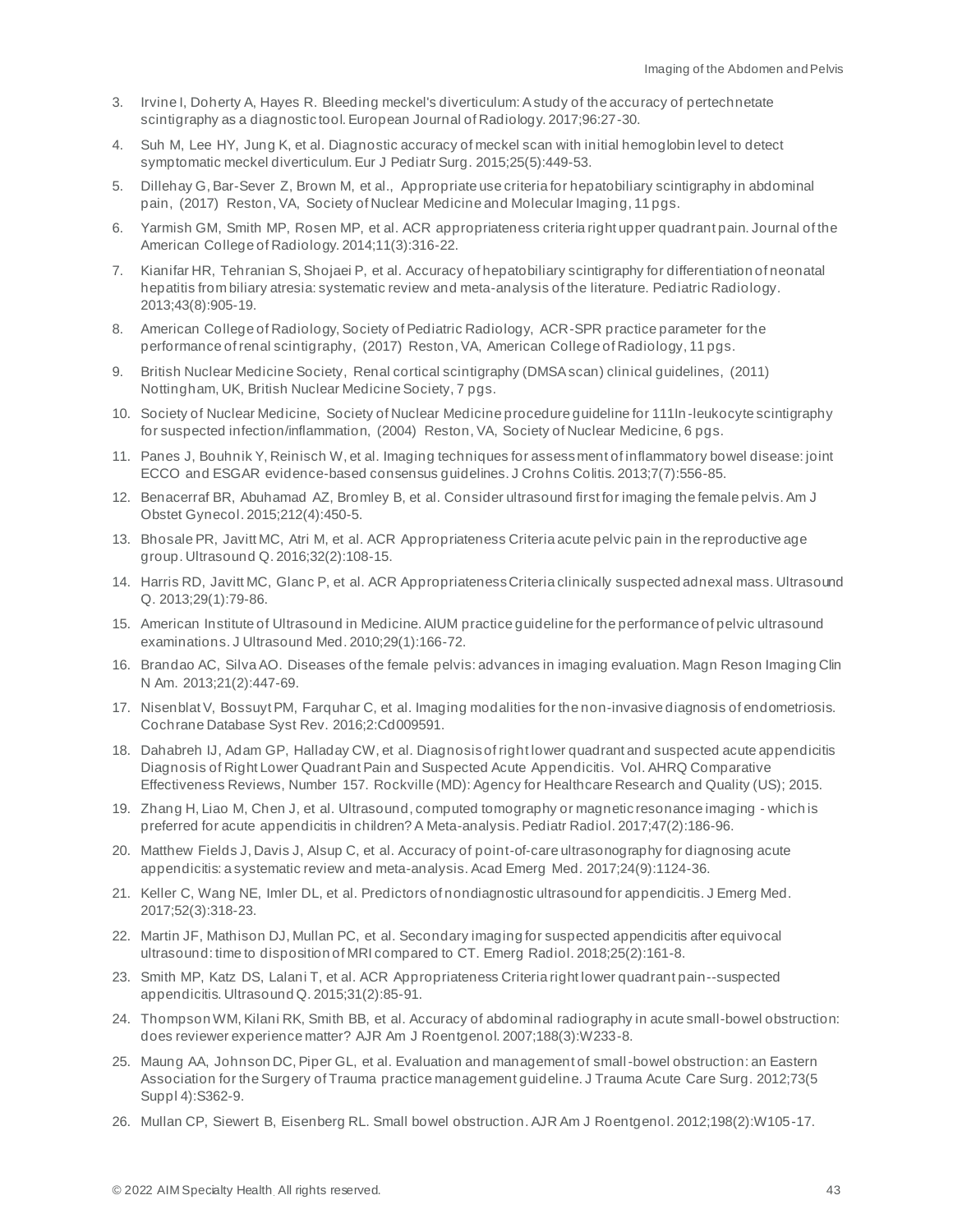- 27. Fidler J. MR imaging of the small bowel. Radiol Clin North Am. 2007;45(2):317-31.
- 28. Reuchlin-Vroklage LM, Bierma-Zeinstra S, Benninga MA, et al. Diagnostic value of abdominal radiography in constipated children: a systematic review. Arch Pediatr Adolesc Med. 2005;159(7):671-8.
- 29. El-Chammas K, Majeskie A, Simpson P, et al. Red flags in children with chronic abdominal pain and Crohn's disease-a single center experience. J Pediatr. 2013;162(4):783-7.
- 30. Di Lorenzo C, Colletti RB, Lehmann HP, et al. Chronic abdominal pain in children: a technical report of the American Academy of Pediatrics and the North American Society for Pediatric Gastroenterology, Hepatology and Nutrition. J Pediatr Gastroenterol Nutr. 2005;40(3):249-61.
- 31. Sartelli M, Catena F, Ansaloni L, et al. WSES Guidelines for the management of acute left sided colonic diverticulitis in the emergency setting. World J Emerg Surg. 2016;11:37.
- 32. Brandt LJ, Feuerstadt P, Longstreth GF, et al. ACG clinical guideline: epidemiology, risk factors, patterns of presentation, diagnosis, and management of colon ischemia (CI). Am J Gastroenterol. 2015;110(1):18-44; quiz 5.
- 33. Erbayrak M, Turkay C, Eraslan E, et al. The role of fecal calprotectin in investigating inflammatory bowel diseases. Clinics (Sao Paulo). 2009;64(5):421-5.
- 34. National Institute for Health and Care Excellence, Faecal calprotectin diagnostic tests for inflammatory diseases of the bowel, (2013) London, National Institute for Health and Care Excellence, 56 pgs.
- 35. Menees SB, Powell C, Kurlander J, et al. A meta-analysis of the utility of C-reactive protein, erythrocyte sedimentation rate, fecal calprotectin, and fecal lactoferrin to exclude inflammatory bowel disease in adults with IBS. Am J Gastroenterol. 2015;110(3):444-54.
- 36. Danelius M, Ost A, Lapidus AB. Inflammatory bowel disease-related lesions in the duodenal and gastric mucosa. Scand J Gastroenterol. 2009;44(4):441-5.
- 37. Vogel JD, Johnson EK, Morris AM, et al. Clinical practice guideline for the management of anorectal abscess, fistula-in-ano, and rectovaginal fistula. Dis Colon Rectum. 2016;59(12):1117-33.
- 38. Ong EM, Ghazi LJ, Schwartz DA, et al. Guidelines for imaging of Crohn's perianal fistulizing disease. Inflamm Bowel Dis. 2015;21(4):731-6.
- 39. Lalani T, Couto CA, Rosen MP, et al. ACR appropriateness criteria jaundice. J Am Coll Radiol. 2013;10(6):402-9.
- 40. Greenberg JA, Hsu J, Bawazeer M, et al. Clinical practice guideline: management of acute pancreatitis. Can J Surg. 2016;59(2):128-40.
- 41. National Institute for Health and Care Excellence, Gallstone disease: diagnosis and management of cholelithiasis, cholecystitis and choledocholithiasis, (2014) London, National Institute for Health and Care Excellence, 11 pgs.
- 42. Williams E, Beckingham I, El Sayed G, et al. Updated guideline on the management of common bile duc t stones (CBDS). Gut. 2017;66(5):765-82.
- 43. University of Michigan Health System, Evaluation and management of gallstone-related diseases in nonpregnant adults, (2014) Ann Arbor, MI, University of Michigan Health System.
- 44. Ginsburg D, Paroder V, Flusberg M, et al. Diagnosis of acute cholecystitis: why do patients get multiple studies? Emergency Radiology. 2016;23(1):49-55.
- 45. European Association for the Study of the Liver (EASL). EASL Clinical Practice Guidelines on the prevention, diagnosis and treatment of gallstones. J Hepatol. 2016;65(1):146-81.
- 46. Kiewiet JJ, Leeuwenburgh MM, Bipat S, et al. A systematic review and meta-analysis of diagnostic performance of imaging in acute cholecystitis. Radiology. 2012;264(3):708-20.
- 47. Tenner S, Baillie J, DeWitt J, et al. American College of Gastroenterology guideline: management of acute pancreatitis. Am J Gastroenterol. 2013;108(9):1400-15; 16.
- 48. Taylor KJ, Gorelick FS, Rosenfield AT, et al. Ultrasonography of alcoholic liver disease wi th histological correlation. Radiology. 1981;141(1):157-61.
- 49. Joseph AE, Saverymuttu SH, al-Sam S, et al. Comparison of liver histology with ultrasonography in assessing diffuse parenchymal liver disease. Clin Radiol. 1991;43(1):26-31.
- 50. Qayyum A, Chen DM, Breiman RS, et al. Evaluation of diffuse liver steatosis by ultrasound, computed tomography, and magnetic resonance imaging: which modality is best? Clin Imaging. 2009;33(2):110-5.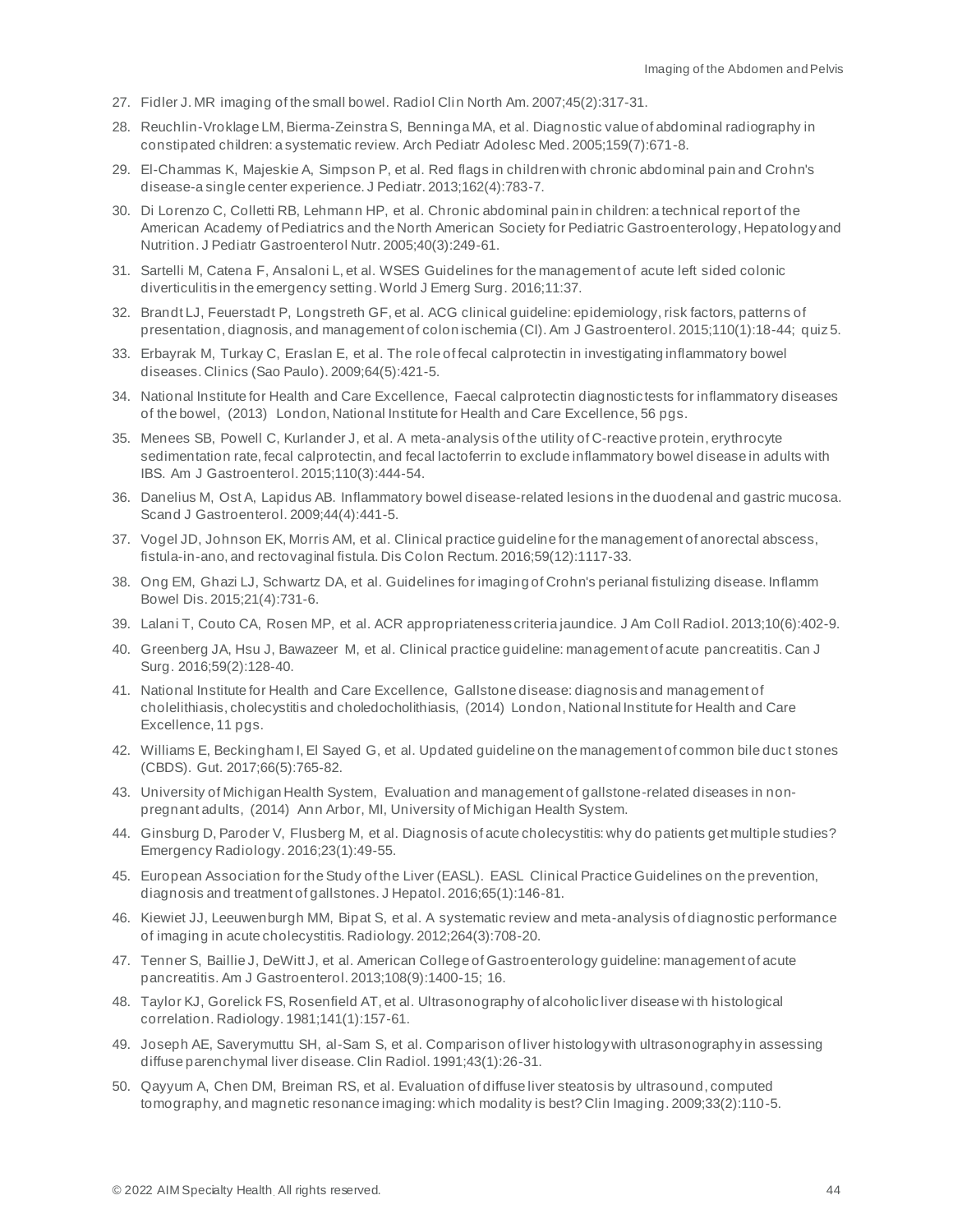- 51. Kudo M, Zheng RQ, Kim SR, et al. Diagnostic accuracy of imaging fo r liver cirrhosis compared to histologically proven liver cirrhosis. A multicenter collaborative study. Intervirology. 2008;51 Suppl 1:17-26.
- 52. Royal HD, Brown ML, Drum DE, et al. Procedure guideline for hepatic and splenic imaging. Society of Nuclear Medicine. J Nucl Med. 1998;39(6):1114-6.
- 53. Lim JK, Flamm SL, Singh S, et al. American Gastroenterological Association Institute guideline on the role of elastography in the evaluation of liver fibrosis. Gastroenterology. 2017;152(6):1536-43.
- 54. Horowitz JM, Kamel IR, Arif-Tiwari H, et al. ACR Appropriateness Criteria chronic liver disease. J Am Coll Radiol. 2017;14(11s):S391-s405.
- 55. Xiao G, Zhu S, Xiao X, et al. Comparison of laboratory tests, ultrasound, or magnetic resonance elastography to detect fibrosis in patients with nonalcoholic fatty liver disease: A meta-analysis. Hepatology. 2017;66(5):1486- 501.
- 56. Guo Y, Parthasarathy S, Goyal P, et al. Magnetic resonance elastography and acoustic radiation force impulse for staging hepatic fibrosis: a meta-analysis. Abdom Imaging. 2015;40(4):818-34.
- 57. Singh S, Venkatesh SK, Loomba R, et al. Magnetic resonance elastography for staging liver fibrosis in non alcoholic fatty liver disease: a diagnostic accuracy systematic review and individual participant data pooled analysis. Eur Radiol. 2016;26(5):1431-40.
- 58. Singh S, Venkatesh SK, Wang Z, et al. Diagnostic performance of magnetic resonance elastography in staging liver fibrosis: a systematic review and meta-analysis of individual participant data. Clin Gastroenterol Hepatol. 2015;13(3):440-51.e6.
- 59. Su LN, Guo SL, Li BX, et al. Diagnostic value of magnetic resonance elastography for detecting and staging of hepatic fibrosis: a meta-analysis. Clin Radiol. 2014;69(12):e545-52.
- 60. McDonald N, Eddowes PJ, Hodson J, et al. Multiparametric magnetic resonance imaging for quantitation of liver disease: a two-centre cross-sectional observational study. Sci Rep. 2018;8(1):9189.
- 61. Imajo K, Tetlow L, Dennis A, et al. Quantitative multiparametric magnetic resonance imaging can aid nonalcoholic steatohepatitis diagnosis in a Japanese cohort. World J Gastroenterol. 2021;27(7):609-23.
- 62. Marin D, Furlan A, Federle MP, et al. Imaging approach for evaluation of focal liver lesions. Clin Gastroenterol Hepatol. 2009;7(6):624-34.
- 63. Lamba R, Fananapazir G, Corwin MT, et al. Diagnostic imaging of hepatic lesions in adults. Surg Oncol Clin N Am. 2014;23(4):789-820.
- 64. Belghiti J, Cauchy F, Paradis V, et al. Diagnosis and management of solid benign liver lesions. Nat Rev Gastroenterol Hepatol. 2014;11(12):737-49.
- 65. Venkatesh SK, Chandan V, Roberts LR. Liver masses: a clinical, radiologic, and pathologic perspective. Clin Gastroenterol Hepatol. 2014;12(9):1414-29.
- 66. Garrett R. Solid liver masses: approach to management from the standpoint of a radiologist. Curr Gastroenterol Rep. 2013;15(12):359.
- 67. Farlow DC, Chapman PR, Gruenewald SM, et al. Investigation of focal hepatic lesions: is tomographic red blood cell imaging useful? World J Surg. 1990;14(4):463-7.
- 68. Bradley M, Stewart I, Metreweli C. Diagnosis of the peripheral cavernous haemangioma: comparison of ultrasound, CT and RBC scintigraphy. Clin Radiol. 1991;44(1):34-7.
- 69. Bhoil A, Gayana S, Sood A, et al. Hybrid single photon emission computed tomography/computed tomography sulphur colloid scintigraphy in focal nodular hyperplasia. World J Nucl Med. 2013;12(3):124-5.
- 70. European Association for the Study of the Liver (EASL). EASL Clinical Practice Guidelines on the management of benign liver tumours. J Hepatol. 2016;65(2):386-98.
- 71. American Association for the Study of Liver Diseases, Five things physicians and patients should question, (2014), Choosing Wisely.
- 72. Pang EH, Harris AC, Chang SD. Approach to the solitary liver lesion: imaging and when to biopsy. Can Assoc Radiol J. 2016;67(2):130-48.
- 73. Dietrich CF, Sharma M, Gibson RN, et al. Fortuitously discovered liver lesions. World J Gastroenterol. 2013;19(21):3173-88.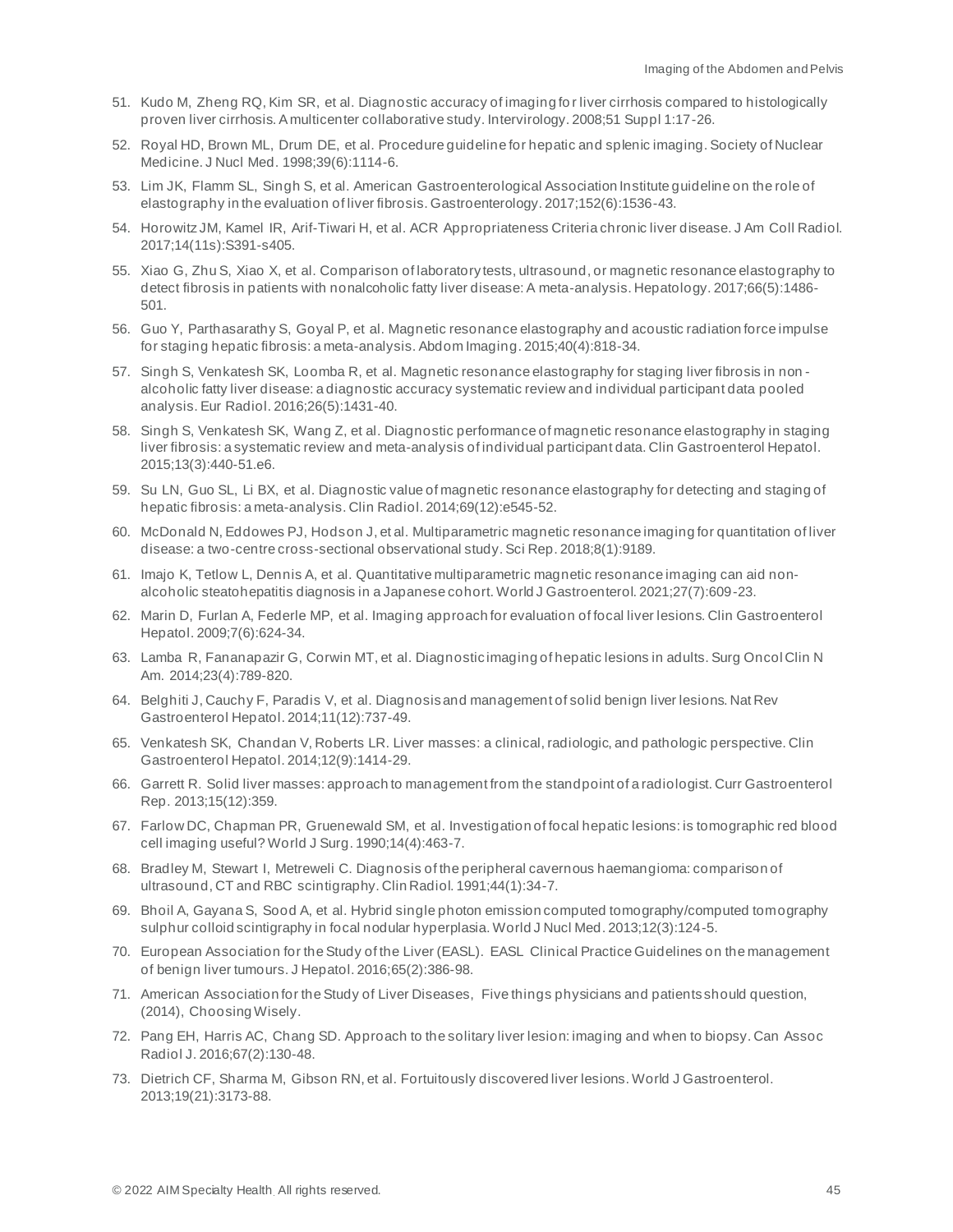- 74. Bussieres AE, Taylor JA, Peterson C. Diagnostic imaging practice guidelines for musculoskeletal complaints in adults--an evidence-based approach. Part 1. Lower extremity disorders. J Manipulative Physiol Ther. 2007;30(9):684-717.
- 75. Tuite MJ, Kransdorf MJ, Beaman FD, et al. ACR Appropriateness Criteria acute trauma to the knee. J Am Coll Radiol. 2015;12(11):1164-72.
- 76. Stevens K, Tao C, Lee SU, et al. Subchondral fractures in osteonecrosis of the femoral head: comparison of radiography, CT, and MR imaging. AJR Am J Roentgenol. 2003;180(2):363-8.
- 77. Murphey MD, Roberts CC, Bencardino JT, et al. ACR Appropriateness Criteria osteonecrosis of the hip. J Am Coll Radiol. 2016;13(2):147-55.
- 78. Sepriano A, Rubio R, Ramiro S, et al. Performance of the ASAS classification criteria for axial and peripheral spondyloarthritis: a systematic literature review and meta-analysis. Ann Rheum Dis. 2017;76(5):886-90.
- 79. Baraliakos X, Braun J. Imaging scoring methods in axial spondyloarthritis. Rheum Dis Clin North Am. 2016;42(4):663-78.
- 80. Schueller-Weidekamm C, Mascarenhas VV, Sudol-Szopinska I, et al. Imaging and interpretation of axial spondylarthritis: the radiologist's perspective--consensus of the Arthritis Subcommittee of the ESSR. Semin Musculoskelet Radiol. 2014;18(3):265-79.
- 81. National Institute for Health Care Excellence, Spondyloarthritis in over 16s: diagnosis and management, (2017) London, National Institute for Health and Care Excellence, 205 pgs.
- 82. Mandl P, Navarro-Compan V, Terslev L, et al. EULAR recommendations for the use of imaging in the diagnosis and management of spondyloarthritis in clinical practice. Ann Rheum Dis. 2015;74(7):1327-39.
- 83. Ez-Zaitouni Z, Bakker PA, van Lunteren M, et al. The yield of a positive MRI of the spine as imaging criterion in the ASAS classification criteria for axial spondyloarthritis: results fro m the SPACE and DESIR cohorts. Ann Rheum Dis. 2017;76(10):1731-6.
- 84. Pineda C, Vargas A, Rodriguez AV. Imaging of osteomyelitis: current concepts. Infect Dis Clin North Am. 2006;20(4):789-825.
- 85. Hatzenbuehler J, Pulling TJ. Diagnosis and management of o steomyelitis. Am Fam Physician. 2011;84(9):1027- 33.
- 86. Beaman FD, von Herrmann PF, Kransdorf MJ, et al. ACR Appropriateness Criteria suspected osteomyelitis, septic arthritis, or soft tissue infection (excluding spine and diabetic foot). J Am Coll Radiol. 2017;14(5s):S326 s37.
- 87. Megibow AJ, Baker ME, Morgan DE, et al. Management of incidental pancreatic cysts: a white paper of the ACR Incidental Findings Committee. J Am Coll Radiol. 2017;14(7):911-23.
- 88. Coffey MJ, Nightingale S, Ooi CY. Diagnosing acute pancreatitis in children: what is the diagnostic yield and concordance for serum pancreatic enzymes and imaging within 96 h of presentation? Pancreatology. 2014;14(4):251-6.
- 89. Treacy J, Williams A, Bais R, et al. Evaluation of amylase and lipase in the diagnosis of acute pancreatitis. ANZ J Surg. 2001;71(10):577-82.
- 90. Quinlan JD. Acute pancreatitis. Am Fam Physician. 2014;90(9):632-9.
- 91. Surlin V, Saftoiu A, Dumitrescu D. Imaging tests for accurate diagnosis of acute biliary pancreatitis. World J Gastroenterol. 2014;20(44):16544-9.
- 92. Mayo-Smith WW, Song JH, Boland GL, et al. Management of incidental adrenal masses: a white paper of the ACR Incidental Findings Committee. J Am Coll Radiol. 2017;14(8):1038-44.
- 93. Song JH, Grand DJ, Beland MD, et al. Morphologic features of 211 adrenal masses at initial contrast-enhanced CT: can we differentiate benign from malignant lesions using imaging features alone? AJR Am J Roentgenol. 2013;201(6):1248-53.
- 94. Fassnacht M, Arlt W, Bancos I, et al. Management of adrenal incidentalomas: European Society of Endocrinology Clinical Practice Guideline in collaboration with the European Network for the Study of Adrenal Tumors. Eur J Endocrinol. 2016;175(2):G1-g34.
- 95. Lee JM, Kim MK, Ko SH, et al. Clinical guidelines for the management of adrenal incidentaloma. Endocrinol Metab (Seoul). 2017;32(2):200-18.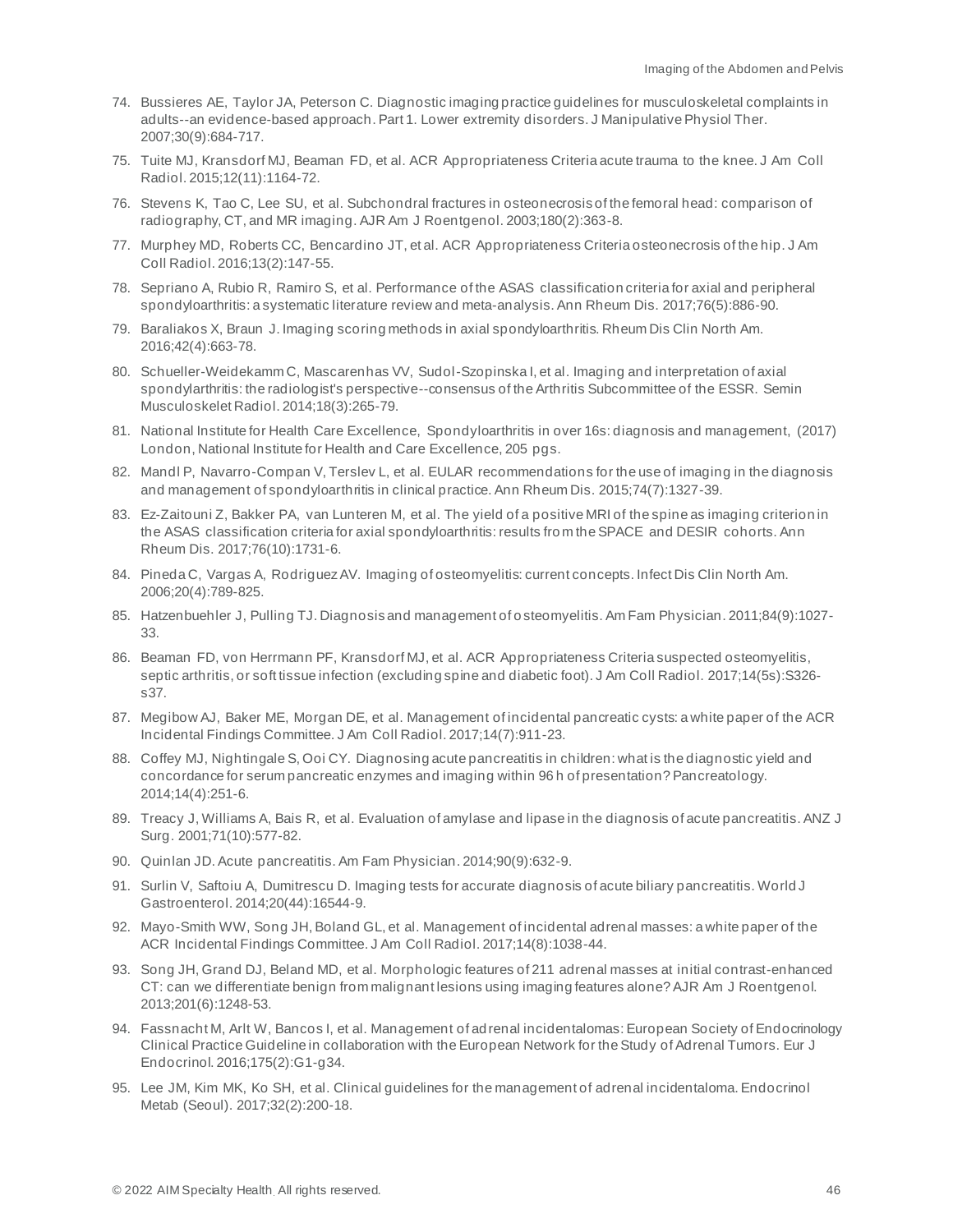- 96. Lokken RP, Sadow CA, Silverman SG. Diagnostic yield of CT urography in the evaluation of young adults with hematuria. AJR Am J Roentgenol. 2012;198(3):609-15.
- 97. Pandharipande PV, Alabre CI, Coy DL, et al. Changes in physician decision making after CT: a prospective multicenter study in primary care settings. Radiology. 2016;281(3):835-46.
- 98. American College of Radiology, ACR Appropriateness Criteria(r) hematuria, (2014), American College of Radiology.
- 99. Barocas DA, Boorjian SA, Alvarez RD, et al. Microhematuria: AUA/SUFU guideline. J Urol. 2020;204(4):778-86.
- 100. Expert Panel on Pediatric Imaging, Dillman JR, Rigsby CK, et al. ACR Appropriateness Criteria hematuria-child. J Am Coll Radiol. 2018;15(5S):S91-S103.
- 101. Wong C, Teitge B, Ross M, et al. The accuracy and prognostic value of point-of-care ultrasound for nephrolithiasis in the emergency department: a systematic review and meta-analysis. Acad Emerg Med. 2018;25(6):684-98.
- 102. Fritzsche P, Amis ES, Jr., Bigongiari LR, et al. Acute onset flank pain, suspicion of stone disease. American College of Radiology. ACR Appropriateness Criteria. Radiology. 2000;215 Suppl:683-6.
- 103. Blaufox MD, De Palma D, Taylor A, et al. The SNMMI and EANM practice guideline for renal scintigraphy in adults. Eur J Nucl Med Mol Imaging. 2018;45(12):2218-28.
- 104. Taylor AT, Brandon DC, de Palma D, et al. SNMMI procedure standard/EANM practice guideline for diuretic renal scintigraphy in adults with suspected upper urinary tract obstruction 1.0. Semin Nucl Med. 2018;48(4):377-90.
- 105. Herts BR, Silverman SG, Hindman NM, et al. Management of the incidental renal mass on CT: a white paper of the ACR Incidental Findings Committee. J Am Coll Radiol. 2018;15(2):264-73.
- 106. Campbell S, Uzzo RG, Allaf ME, et al. Renal mass and localized renal cancer: AUA Guideline. J Urol. 2017;198(3):520-9.
- 107. Malkan AD, Loh A, Bahrami A, et al. An approach to renal masses in pediatrics. Pediatrics. 2015;135(1):142-58.
- 108. American Urological Association, Clinical effectiveness protocols for imaging in the management of ureteral calculous disease: AUA technology assessment, (2012), American Urological Association.
- 109. European Association of Urology, Guidelines on urolithiasis, (2017), European Association of Urology, 84 pgs.
- 110. Bredemeyer M. ACR Appropriateness Criteria for acute onset of flank pain with suspicion of stone disease. Am Fam Physician. 2016;94(7):575-6.
- 111. Samim M, Goss S, Luty S, et al. Incidental findings on CT for suspected renal colic in emergency department patients: prevalence and types in 5,383 consecutive examinations. J Am Coll Radiol. 2015;12(1):63-9.
- 112. Abrahamian FM, Krishnadasan A, Mower WR, et al. Association of pyuria and clinical characteristics with the presence of urinary tract infection among patients with acute nephrolithiasis. Annals of Emergency Medicine. 2013;62(5):526-33.
- 113. Smith-Bindman R, Aubin C, Bailitz J, et al. Ultrasonography versus computed to mography for suspected nephrolithiasis. N Engl J Med. 2014;371(12):1100-10.
- 114. American Urological Association, Surgical management of stones: American Urological Association/Endourological Society guideline, (2016), American Urological Association.
- 115. European Association of Urology, Guidelines on urolithiasis, (2015), European Association of Urology.
- 116. Heller MT, Harisinghani M, Neitlich JD, et al. Managing incidental findings on abdominal and pelvic CT and MRI, part 3: white paper of the ACR Incidental Findings Committee II on splenic and nodal findings. J Am Coll Radiol. 2013;10(11):833-9.
- 117. Earle D, Roth JS, Saber A, et al. SAGES guidelines for laparoscopic ventral hernia repair. Surg Endosc. 2016;30(8):3163-83.
- 118. Simons MP, Aufenacker T, Bay-Nielsen M, et al. European Hernia Society guidelines on the treatment of inguinal hernia in adult patients. Hernia. 2009;13(4):343-403.
- 119. Robinson P, Bhat V, English B. Imaging in the assessment and management of athletic pubalgia. Semin Musculoskelet Radiol. 2011;15(1):14-26.
- 120. Suarez JC, Ely EE, Mutnal AB, et al. Comprehensive approach to the evaluation of groin pain. J Am Acad Orthop Surg. 2013;21(9):558-70.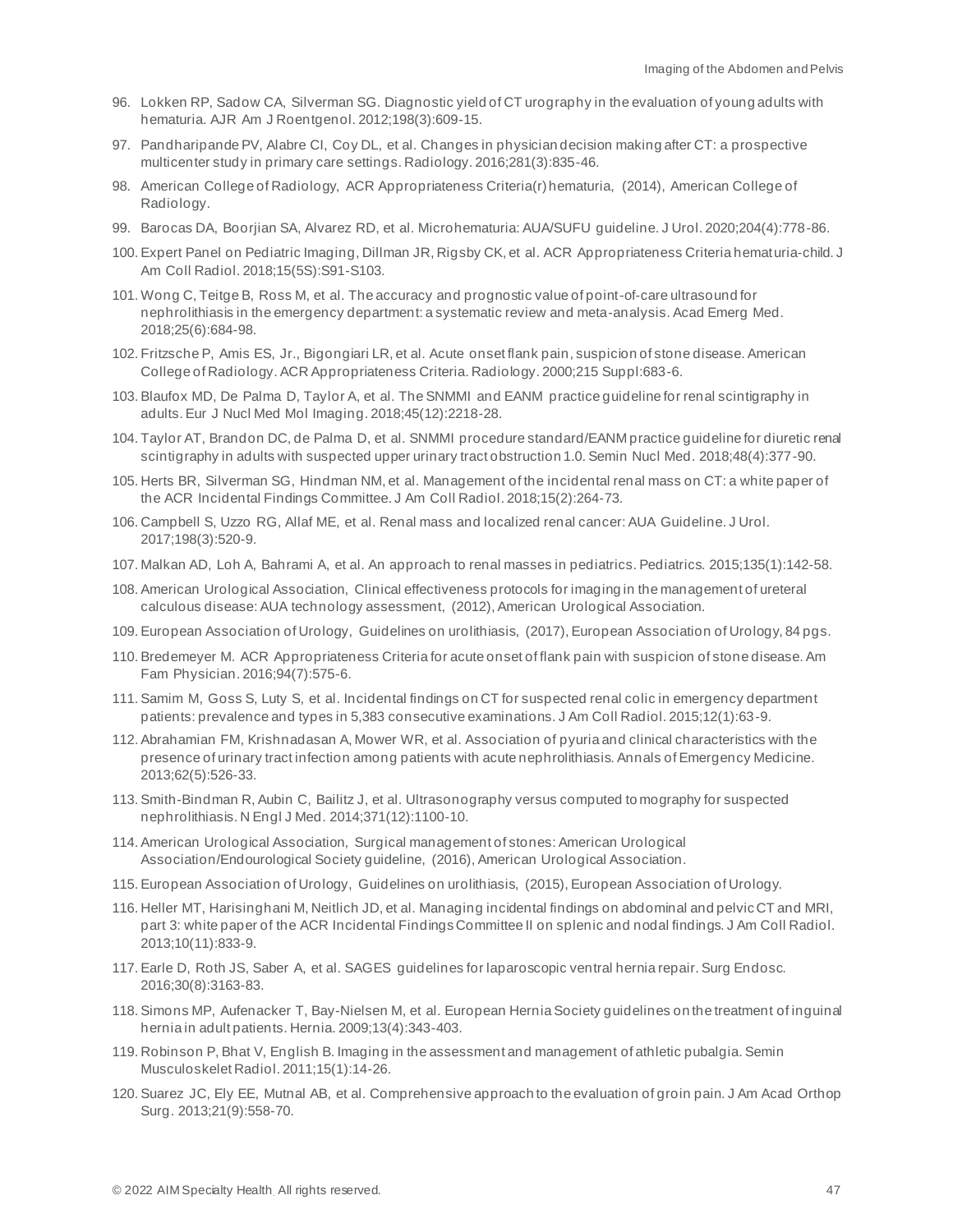- 121. Farber AJ, Wilckens JH. Sports hernia: diagnosis and therapeutic approach. J Am Acad Orthop Surg. 2007;15(8):507-14.
- 122. Sartelli M, Viale P, Catena F, et al. 2013 WSES guidelines for management of intra-abdominal infections. World J Emerg Surg. 2013;8(1):3.
- 123. Gans SL, Pols MA, Stoker J, et al. Guideline for the diagnostic pathway in patients with acute abdominal pain. Dig Surg. 2015;32(1):23-31.
- 124. Gerhardt RT, Nelson BK, Keenan S, et al. Derivation of a clinical guideline for the assessment of nonspecific abdominal pain: the Guideline for Abdominal Pain in the ED Setting (GAPEDS) Phase 1 Study. Am J Emerg Med. 2005;23(6):709-17.
- 125. American Academy of Pediatrics. Computed tomography (CT) scans are not always necessary in the routine evaluation of abdominal pain. Choosing Wisely June 20 2018.
- 126. Reust CE, Williams A. Acute Abdominal Pain in Children. Am Fam Physician. 2016;93(10):830-6.
- 127. Howell JM, Eddy OL, Lukens TW, et al. Clinical policy: Critical issues in the evaluation and management of emergency department patients with suspected appendicitis. Ann Emerg Med. 2010;55(1):71-116.
- 128. Smith MP, Katz DS, Lalani T, et al. ACR Appropriateness Criteria right lower quadrant pain suspected appendicitis. Ultrsound Q. 2015;31(2):85-91.
- 129. Yamamoto W, Kono H, Maekawa M, et al. The relationship between abdominal pain regions and specific diseases: an epidemiologic approach to clinical practice. J Epidemiol. 1997;7(1):27-32.
- 130. de Jong JJ, Lantinga MA, Drenth JP. Prevention of overuse: A view on upper gastrointestinal endoscopy. World J Gastroenterol. 2019;25(2):178-89.
- 131. Gans SL, Atema JJ, Stoker J, et al. C-reactive protein and white blood cell count as triage test between urgent and nonurgent conditions in 2961 patients with acute abdominal pain. Medicine (Baltimore). 2015;94(9):e569.
- 132. O'Connor OJ, McSweeney SE, McWilliams S, et al. Role of radiologic imaging in irritable bowel syndrome: evidence-based review. Radiology. 2012;262(2):485-94.
- 133. Moayyedi P, Mearin F, Azpiroz F, et al. Irritable bowel syndrome diagnosis and management: A simplified algorithm for clinical practice. United European Gastroenterol J. 2017;5(6):773-88.
- 134. American Academy of Pediatrics Subcommittee on Chronic Abdominal Pain. Chronic abdominal pain in children. Pediatrics. 2005;115(3):812-5.
- 135. Szuba A, Shin WS, Strauss HW, et al. The third circulation: radionuclide lymphoscintigraphy in the evaluation of lymphedema. J Nucl Med. 2003;44(1):43-57.
- 136. Kalawat TC, Chittoria RK, Reddy PK, et al. Role of lymphoscintigraphy in diagnosis and management of patients with leg swelling of unclear etiology. Indian J Nucl Med. 2012;27(4):226-30.
- 137. Gaddey HL, Holder K. Unintentional weight loss in older adults. Am Fam Physician. 2014;89(9):718-22.
- 138. Stajkovic S, Aitken EM, Holroyd-Leduc J. Unintentional weight loss in older adults. Cmaj. 2011;183(4):443-9.
- 139. Wong CJ. Involuntary weight loss. Med Clin North Am. 2014;98(3):625-43.
- 140. Bosch X, Monclus E, Escoda O, et al. Unintentional weight loss: clinical characteristics and outcomes in a prospective cohort of 2677 patients. PLoS One. 2017;12(4):e0175125.

# <span id="page-47-0"></span>**Codes**

CPT® (Current Procedural Terminology) is a registered trademark of the American Medical Association (AMA). CPT® five digit codes, nomenclature and other data are copyright by the American Medical Association. All Rights Reserved. AMA does not directly or indirectly practice medicine or dispense medical services. AMA assumes no liability for the data contained herein or not contained herein.

The following code list is not meant to be all-inclusive. Authorization requirements will vary by health plan. Please consult the applicable health plan for guidance on specific procedure codes.

#### **CPT/HCPCS**

Specific CPT codes for services should be used when available. Non-specific or not otherwise classified codes may be subject to additional documentation requirements and review.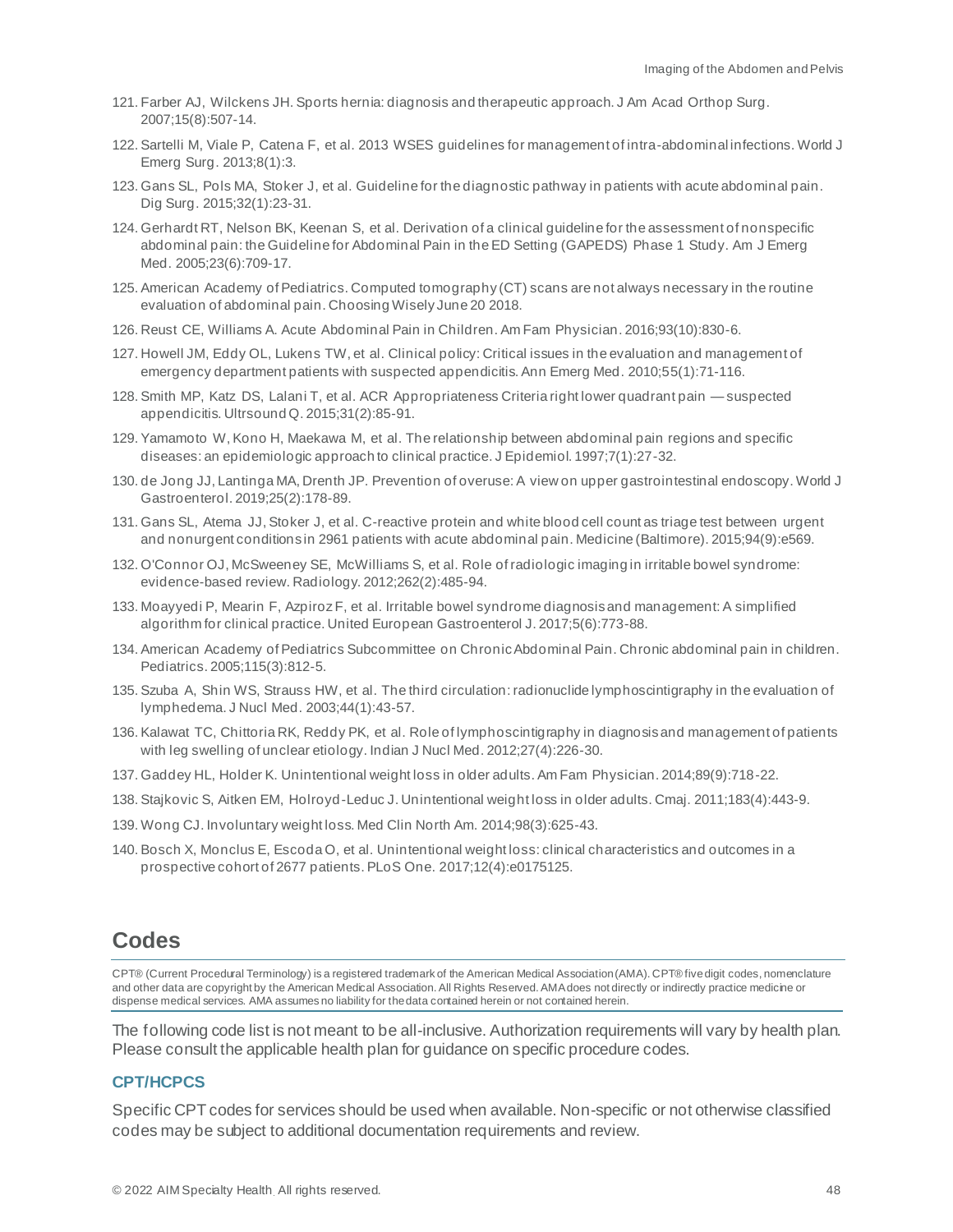- 72192 CT pelvis without contrast
- 72193 CT pelvis with contrast
- 72194 CT pelvis without contrast, followed by re-imaging with contrast
- 72195 MRI pelvis without contrast
- 72196 MRI pelvis with contrast
- 72197 MRI pelvis without contrast, followed by re-imaging with contrast
- 74150 CT abdomen without contrast
- 74160 CT abdomen with contrast
- 74170 CT abdomen without contrast, followed by re-imaging with contrast
- 74176 CT abdomen and pelviswithout contrast
- 74177 CT abdomen and pelviswith contrast
- 74178 CT abdomen and pelviswithout contrast in one or both body regions, followed by re-imaging with contrast
- 74181 MRI abdomen without contrast
- 74182 MRI abdomen with contrast
- 74183 MRI abdomen without contrast, followed by re-imaging with contrast
- 74261 CT colonography diagnostic, including image post-processing, without contrast
- 74262 CT colonography diagnostic, including image post-processing, with contrast including non-contrast images, if performed
- 74263 CT colonography screening, including image post-processing
- 74712 MRI fetal, including placental and maternal pelvic imaging when performed, single or first gestation
- 74713 MRI fetal, including placental and maternal pelvic imaging when performed, each additional gestation (List separately in addition to code for primary procedure)
- 76391 Magnetic resonance (e.g., vibration) elastography
- S8037 Magnetic resonance cholangiopancreatography (mrcp)
- 0648T Quantitative magnetic resonance for analysis of tissue composition (eg, fat, iron, water content), including multiparametric data acquisition, data preparation and transmission, interpretation and report, obtained without diagnostic MRI examination of the same anatomy (eg, organ, gland, tissue, target structure) during the same session
- 0649T Quantitative magnetic resonance for analysis of tissue composition (eg, fat, iron, water content), including multiparametric data acquisition, data preparation and transmission, interpretation and report, obtained with diagnostic MRI examination of the same anatomy (eg, organ, gland, tissue, target structure) (List separately in addition to code for primary procedure)

#### **ICD-10 Diagnosis**

Refer to the ICD-10 CM manual

# <span id="page-48-0"></span>**History**

| <b>Status</b> | <b>Review Date</b> | <b>Effective Date</b> | <b>Action</b>                                                                                                                                                                                                                                                                                                                                                                            |
|---------------|--------------------|-----------------------|------------------------------------------------------------------------------------------------------------------------------------------------------------------------------------------------------------------------------------------------------------------------------------------------------------------------------------------------------------------------------------------|
| Revised       | 05/26/2021         | 03/13/2022            | Independent Multispecialty Physician Panel (IMPP)<br>review. Revised the following indications: Uterine<br>artery embolization procedures, Diffuse liver disease,<br>Jaundice, Sacroiliitis, Pancreatic mass, Pancreatitis,<br>Hematuria, Polycystic kidney disease, Renal mass,<br>and Urinary tract calculi. Removed Intussusception and<br>Azotemia. Added CPT codes 0648T and 0649T. |
| Revised       | 05/26/2021         | 11//07/2021           | IMPP review. Added Transplant-related imaging.                                                                                                                                                                                                                                                                                                                                           |
| Revised       |                    | 03/14/2021            | Added HCPCS code S8037.                                                                                                                                                                                                                                                                                                                                                                  |
| Revised       | 06/10/2019         | 02/09/2020            | IMPPreview. Revised the following indications:<br>Enteritis or colitis, Foreign body (pediatric only), GI<br>bleeding, Henoch-Schonlein purpura, Inflammatory<br>bowel disease, Intussusception (pediatric only),<br>Ischemic bowel, Hematoma or hemorrhage, Perianal<br>fistula/abscess, Ascites, Biliary tract dilatation or                                                           |